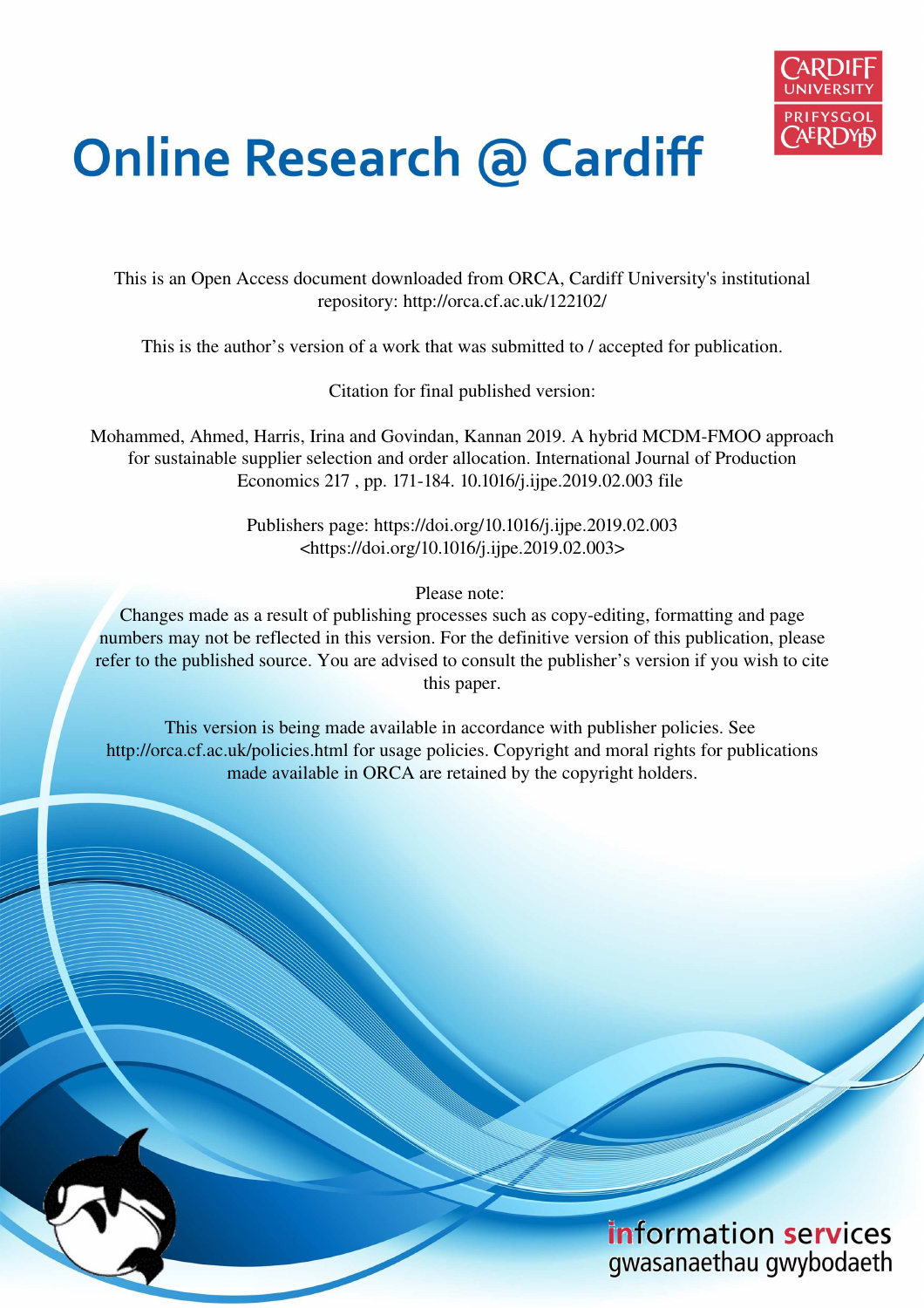## **A hybrid MCDM-FMOO approach for sustainable supplier selection and order allocation**

#### **Abstract**

The growing interest in sustainability increases the challenges for decision makers in selecting the sustainable suppliers in which consider economic, environmental and social aspects. Particularly, decision makers are being increasingly motivated to improve their supply chain activities in coping efficiently with the objectives of sustainable development. Where the era of sustainability threatens the current supply chain partners to either cope with the new regulations of sustainability or leave the field for new players. Notwithstanding, most of the recent studies considered economic and green criteria in handling sustainable supplier selection and order allocation (SSS/OA) problems overlooking the social criteria which represents the third pillar of sustainability. This work aims at putting forward a hybrid Multi Criteria Decision-Making (MCDM)-Fuzzy Multi-Objective Optimization (FMOO) approach for a sustainable supplier selection and order allocation problem by considering economic, environmental and social criteria. Thus, an integrated Fuzzy AHP-Fuzzy TOPSIS is proposed to assess and rank suppliers according to three sets of criteria (i.e. conventional, green and social). A Multi-Objective Optimization Model (MOOM) is developed for choosing suppliers and allocating the optimal order quantities. To cope with the multiple uncertainties in the input data, the MOOM is reformulated into a Fuzzy Multi-Objective Optimization Model. The εconstraint and LP-metrics approaches are used to reveal two sets of Pareto solutions based on the developed FMOO model. Finally, TOPSIS is applied to select the final Pareto solution that is closest to the ideal solution and furthest from the nadir solution. The effectiveness and the applicability of the developed hybrid MCDM-FMOO approach is demonstrated through a case study.

**Keywords:** Sustainability; Supplier selection and order allocation; Fuzzy sets; Multi-objective optimization; Multi criteria decision-making.

#### **1. Introduction**

Supply chains encompass different stages participated, directly or indirectly, in satisfying customers' demands. Graneshan and Harrison (1995) defined it as a network of facilities and distribution operations that performs the function of procurement of materials, transformation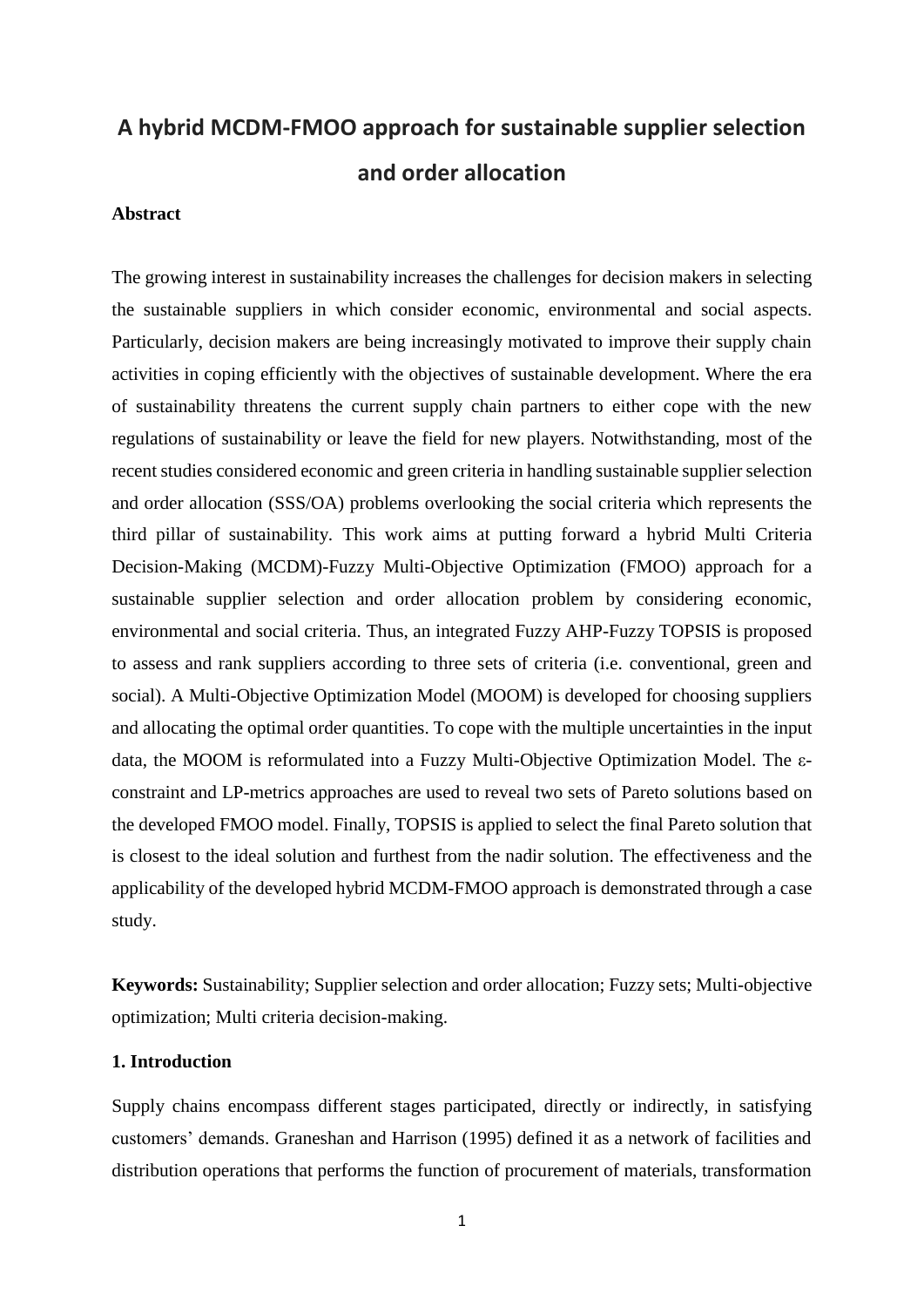of these materials into intermediate and finished products, and the distribution of these finished products to customers. Douglas et al. (1998) defined it as the co-operation of companies to present merchandises to markets. Supply Chain Management: "*the systematic, strategic coordination of the traditional business functions and the tactics across these business functions within a particular company and across businesses within the supply chain, for the purpose of improving the long-term performance of the individual companies and the supply chain as a whole*" (Mentzer et al., 2001). Büyüközkan and Çifçi (2011) defined supply chain management as all operations related to the flow of merchandises and services from the source point to the usage point. It mainly aims to plan, implement and control the supply chain network operations efficiently (Bhattacharya et al., 2010).

Supplier selection and order allocation is a main key factor in implementing a robust supply chain management (Mohammed et al., 2018 & 2017). This is based on the fact that firms depend more on suppliers to obtain a cost-effective product quality. Furthermore, purchasing activity is one of the main task for enterprises since its costs represents more than 50% of all enterprises 'internal costs (Mohammed et al., 2018b, c; and Yazdani et al., 2016). Supplier selection and order allocation can be defined as the activity of selecting the best suppliers and allocate the optimal quantity of products to be purchased among them for obtaining a stabilized environment of competitiveness (Mohammed et al., 2018a; and Rajesh and Ravi, 2015). Fundamentally, supplier selection can be divided into two types including (1) single-sourcing, one supplier can fulfil the entire enterprise's demands and decision makers need to make only one decision: which supplier is the best; and (2) multiple-sourcing which is the more common type, multiple suppliers need to be selected since no single supplier can fulfil all the enterprise's demands. However, multiple-sourcing is preferred since it affords guarantee of timely delivery and order flexibility due to the diversity of the firm's total orders (Jolai et al., 2011, Ferreira, D. Borenstein, 2012; and Chen, 2006). Generally, it is a major concern and a challenge for decision makers since several uncontrollable and unpredictable factors are involved (Bevilacqua et al., 2006). Where an impropriate selection may compromise financial and operational status of the enterprise (Mohammed et al., 2018a; and Faez et al., 2006). Thus, it is regarded as a complex, multi-criteria decision-making activity since different and conflicting criteria should be considered and assessed to assign consistent suppliers (Kannan et al., 2013). Kilic (2013) justified this complexity based on the changeable key-factors that may be uncertain and conflict with each other such as cost, delivery time, service level and product quality.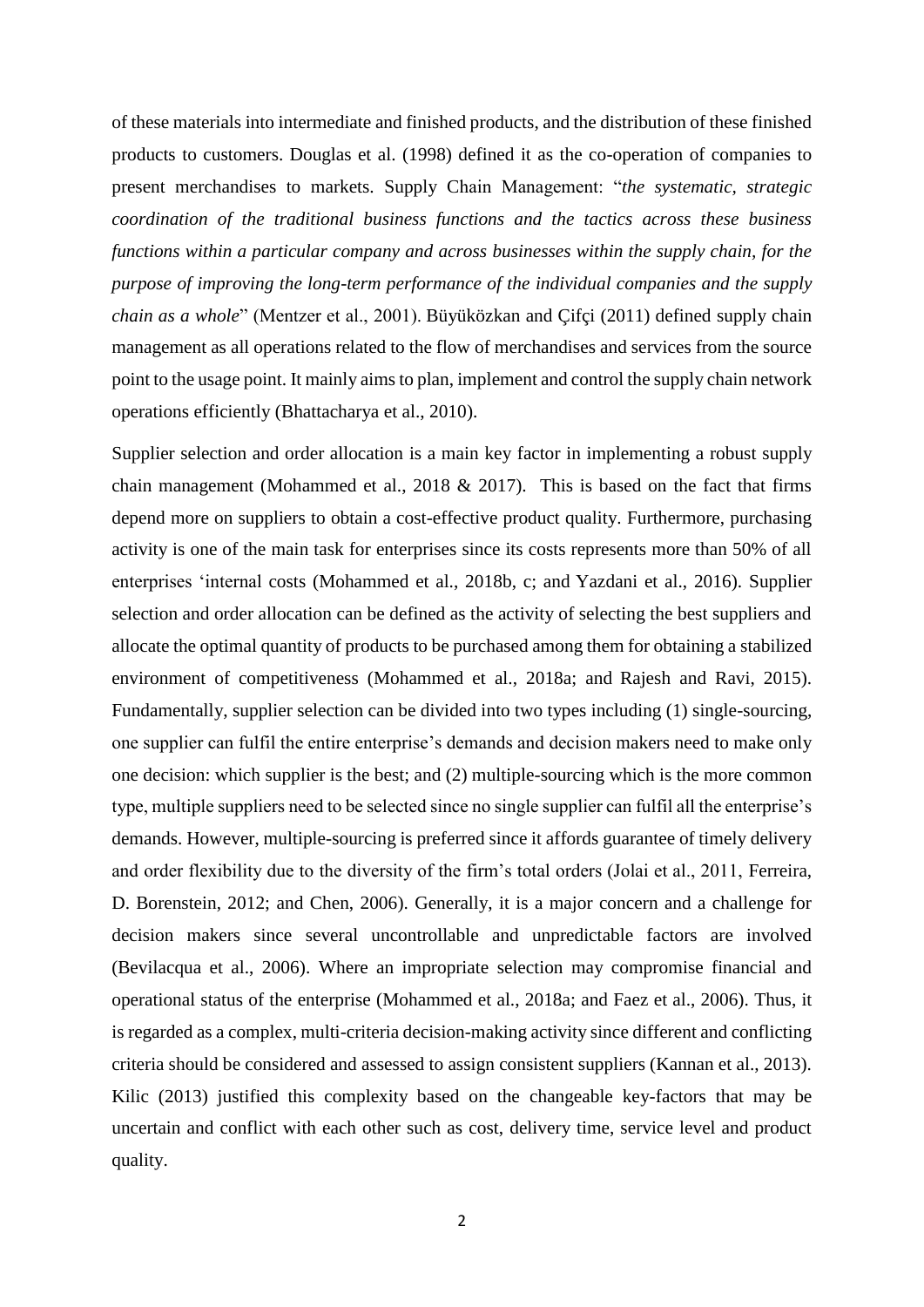A sustainable supply chain management is a new pattern that has been emerging recently in industries and enterprises (Mohammed et al., 2018d, Nujoom et al., 2016). It makes a significant influence on supply chain performance in the economic, environmental and social aspects. Sustainable issues have become a mandatory part of the sustainable growth, which is one of the major concern for enterprises these days. The environmental issues have been addressed as a major issue at the recent United Nations Conference on the Sustainable Development (Fahimnia et al., 2015; Nujoom et al., 2017 & 2018). Besides, the growing interests in the sustainable growth increases the challenges for a decision maker in selecting the sustainable suppliers in which takin into account economic, environmental and social aspects. Where, decision makers are being increasingly motivated to improve their supply chain activities in coping efficiently with the objectives of sustainable development. Where the sustainable growth threatens the current supply chain partners to either cope with the new regulations or leave the field for new players. Arguably, sustainability of a supply chain depends mainly on the purchasing strategy of the supply chain partners. Thus, a sustainable supplier section and order allocation solution is a vital activity for successfully facing today's competitive business.

Within this boundary, the objectives of this study are as follows:

- Address the main economic, environmental and social criteria for sustainable supplier selection and order allocation
- Present a development of an approach to select the sustainable suppliers and to allocate the optimal quantity of products to be purchased from each selected supplier
- To assign relative importance weights of sustainable criteria
- To put forward managerial and practical implications of the study

This work contributes to the literature in developing a Hybrid Multi-Criteria Decision Making -Fuzzy Multi-Objective Optimization approach in relation to the supplier selection and order allocation problem with consideration of sustainable practices (traditional, green and social) for a metal factory in Saudi Arabia. Fuzzy Analytical Hierarchy Process (AHP) is used to assign the economic criteria, environmental criteria and social criteria. Fuzzy Technique for Order of Preference by Similarity to Ideal Solution (TOPSIS) is used to rank the suppliers with respect to these criteria. The determined weight is then used into a developed fuzzy multi-objective model to allocate the optimal quantity of products to be purchased from each selected supplier. This supports decision makers' evaluation regarding suppliers' performance in which the order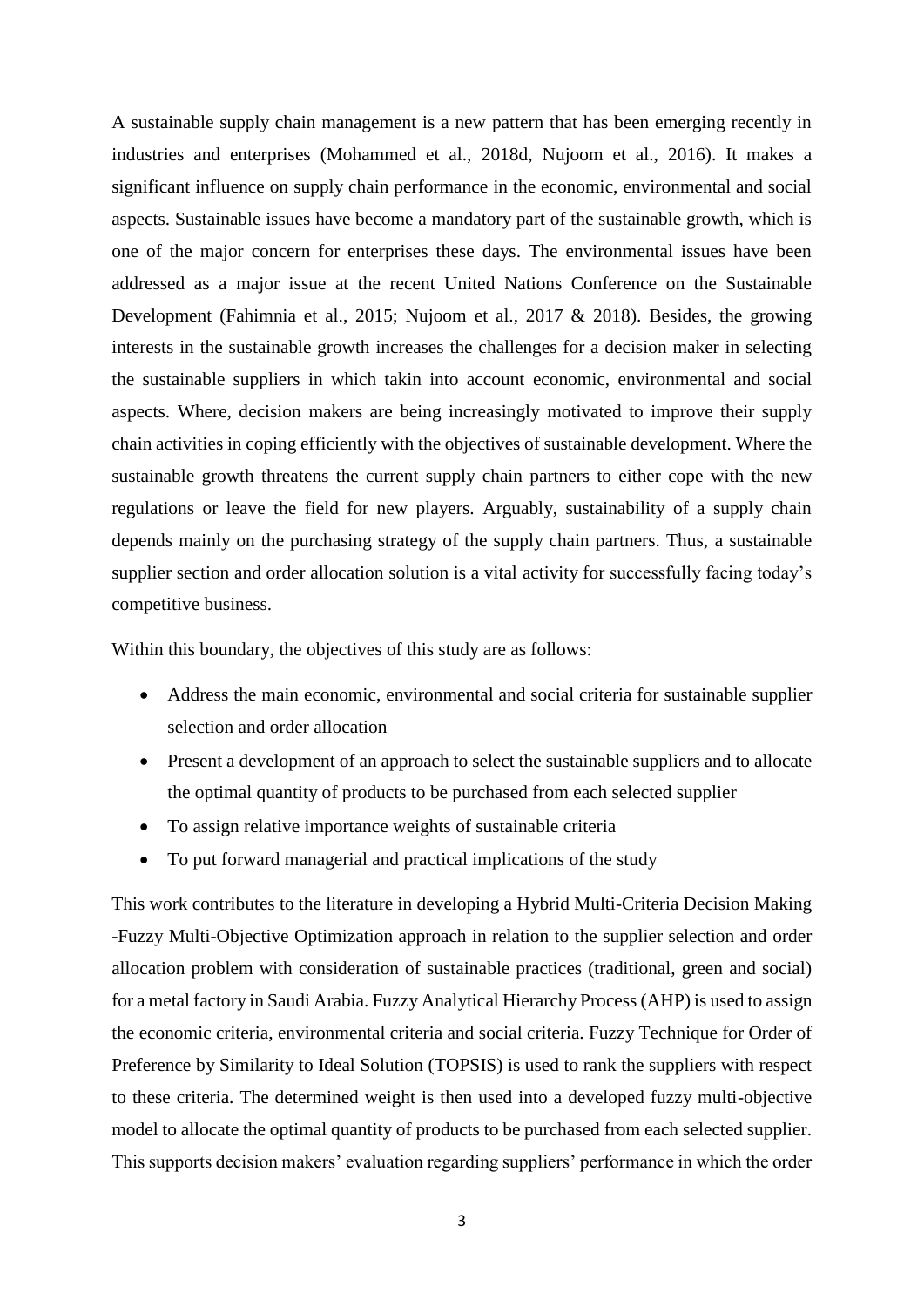allocation plan is set considering suppliers' sustainable performance. The ε-constraint approach and LP-metrics approach are used to reveal two sets of Pareto solutions based on the developed fuzzy multi-objective model. Finally, TOPSIS is employed to select the final Pareto solution based on solution quality that is closest to the ideal solution and furthest from the nadir solution (the worst possible solution). The researchers were actively engaged in the industrial setting, and, as a result, managers have gained better understanding what is meant by sustainability for their facility in their country. The problem formulation, the technique and application of the approach in empirical setting does not always require extremely complex formulation and solution techniques and presented approach can be easily adapted by the managers. It is expected that the developed hybrid approach can be used as an aid in supporting decision makers to effectively analyse and select the best sustainable supplier under multiple uncertainties.

Based on the reviewed literature as outlined in section2, the previous research works have concentrated only on the efficient performance of suppliers from an economic and environmental perspective overlooking the social efficiency (Mahdiloo et al., 2015; Anisul Huq et al., 2014; and Grimm et al., 2016). Where very limited studies have considered economic, environmental and social criteria simultaneously in solving supplier selection and order allocation problem using MCDM algorithms and mathematical optimization models. In other word, the concentration on sustainability aspect in supplier selection and order allocation problem is at an early stage. To the best of our knowledge, this study is original in the sense that it integrates Fuzzy AHP, Fuzzy TOPSIS and TOPSIS with a fuzzy multi-objective optimization model to solve a sustainable supplier selection and order allocation problem considering the three pillars of sustainability.

The rest of this article is presented as follows: Section 2 reviews the previous literature on supplier selection criteria and mathematical programming approaches applied for solving supplier selection and order allocation problems. Section 3 presents a development of the hybrid MCDM-FMOO approach. Section 4 presents a case study, results and discussions. Section 5 highlights managerial and practical implication of this study. Sections 6 concludes the work and provides avenues for future research.

#### **2. Literature review**

In this work, the literature review is presented into two sections. First, the supplier relationship management (SRM) is discussed. Second, the criteria used in assessing and ranking suppliers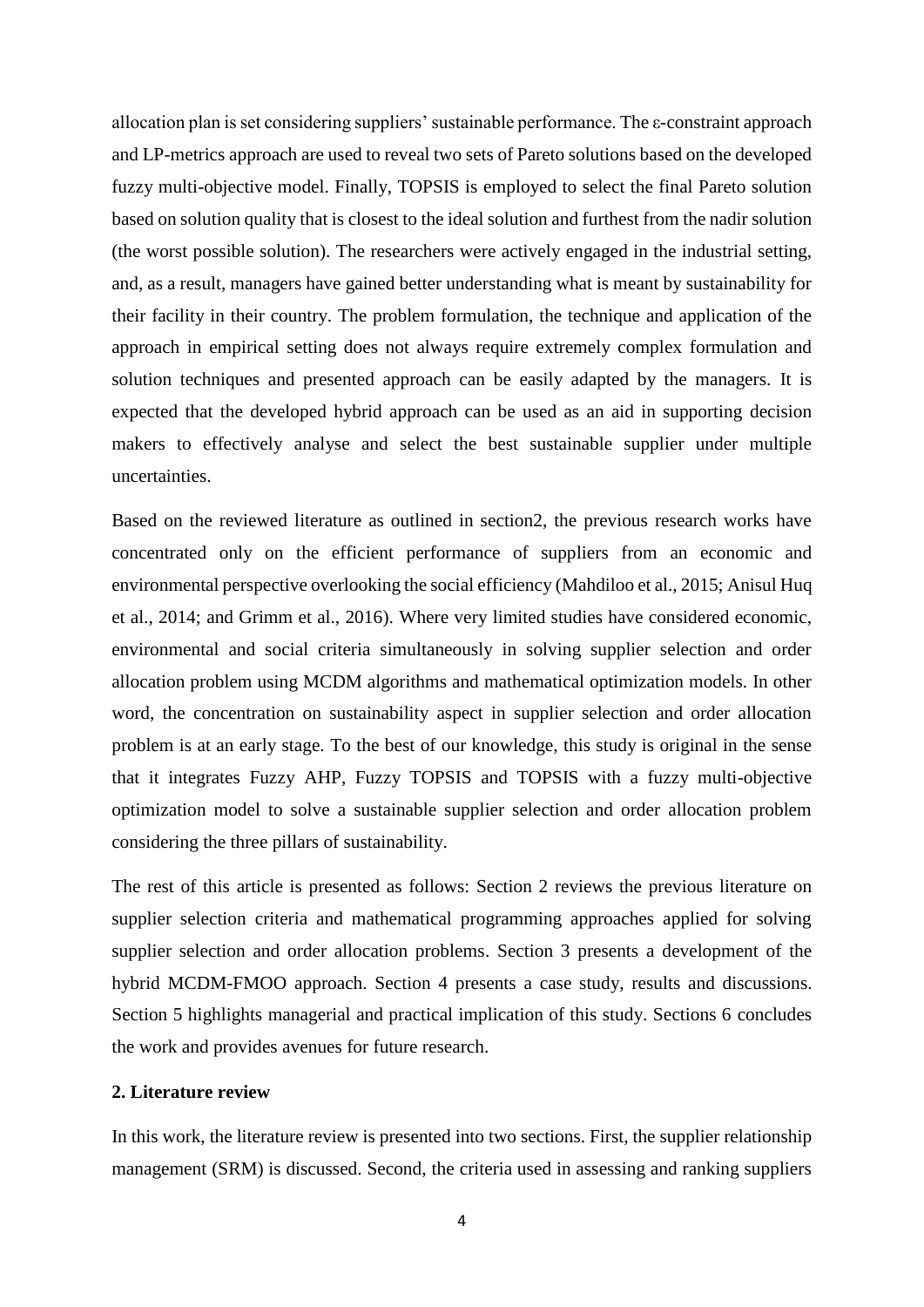are highlighted. Third, MCDM and mathematical programming approaches used for solving supplier selection and order allocation problems are reviewed.

#### 2.1 Supplier Relationship Management:

In order to manage the collaboration and relationship between the supply chain actors among the supply chain management, supplier relationship management was introduced. Since from the Kraljic model (1983), the supplier relationship management is evolved and the most acclaimed definition given by the Sanders (2012) as "co-ordination, collaboration and information sharing between supply chain members". After the introduction of Lamming (1993) model, the customer-supplier relationship model gets developed with various approach of researches. These different perspectives of analyzing the SRM leads to many literature over different applications. For an instance, Forkmann et al (2016) and Tseng (2014) analyzed the relationship between the SRM capability and firm's business performance; however, this study identified the qualification and extension of SRM capabilities. Some studies (Oghazi et al 2016) examined the effective SRM process between the focal companies and their corresponding different tier suppliers. Likewise, many conceptual perspectives of SRM has been analyzed over years which includes importance (Teller et al., 2016), frameworks and models (Ibrahim and Moertini, 2015; Park et al., 2010), Visibility (Fan et al., 2013), as a business (Lambert and Schwieterman, 2012), SRM policies and practices (Miocevic and Crnjak-Karanovic, 2012; Emiliani, 2010), risk and trust (Jiang et al., 2011), price behavior (Gyau et al., 2011), organizational design (Kaiser and Buxmann, 2017).

Though there are many studies exhibit the SRM with various concepts, but very few studies focused on anyone or all the sustainable dimensions. Tidy et al (2016) discussed the impact of SRM in the environmental sustainability through the reduction of greenhouse gas emissions in the application of UK food supply chains. From the review of literatures, it can be evident that most of the studies focused on the environmental sustainability in the relation with SRM. Very limited studies considered all three dimensions with the concern of SRM, for an instance, Leppelt et al (2013) investigated the effect of sustainable supplier relationship management (SSRM) on corporate image with the application of chemical industry. Eventually the previous studies fails to combines the sustainability and order allocation in supplier selection, which gives a room to explore further. With this concern, this study proposed a research framework with MCDM to select the supplier based on sustainability and order allocation.

2.2 Supplier selection criteria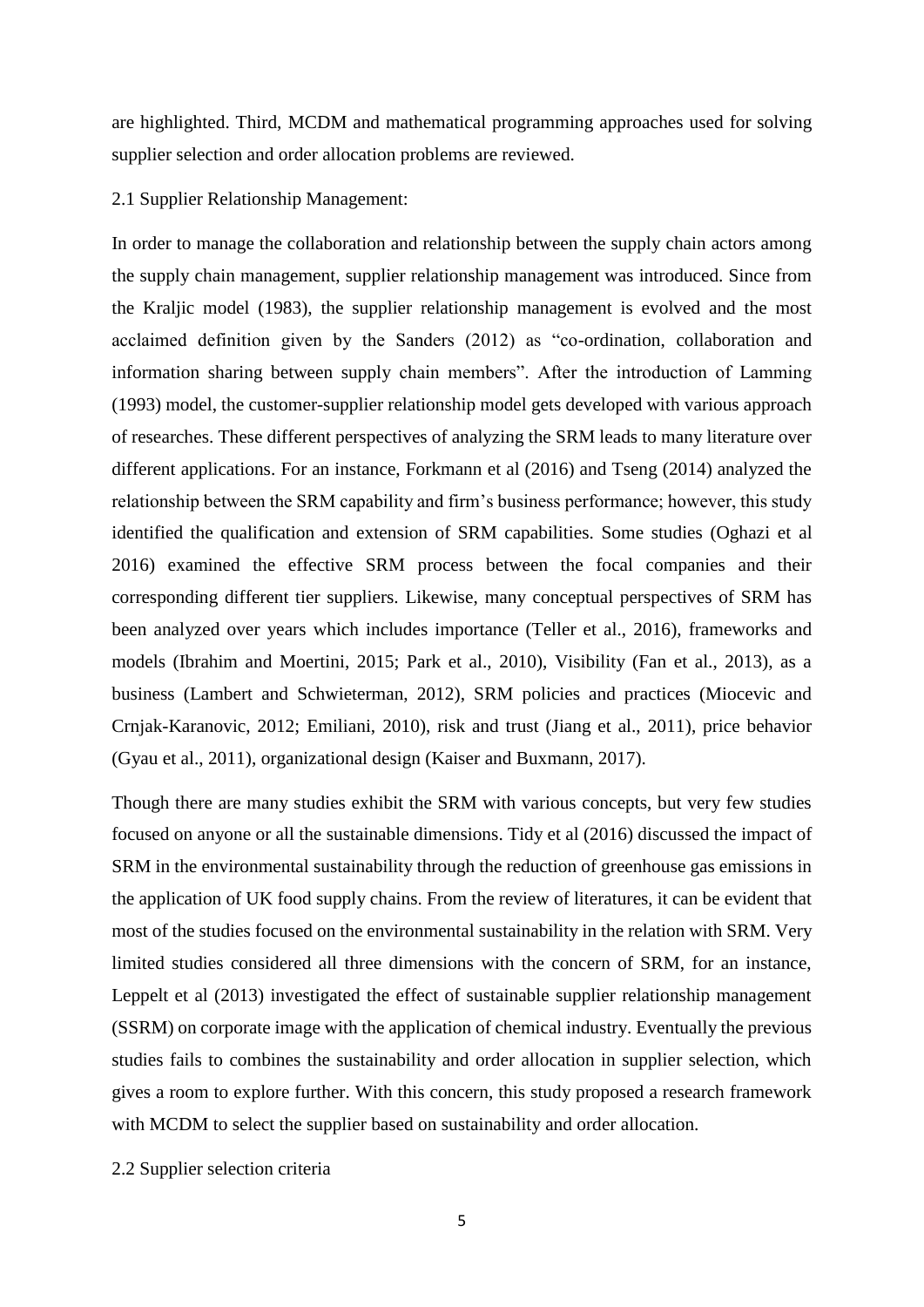Supplier selection and order allocation (SS/OA) is a multi-criteria issue in which choosing proper criteria is a main key factor in decision-making of supplier assessing and ranking (Büyüközkan and Çifçi 2011). Several researches have been presented taking into account various criteria for the supplier selection activity. Dickson (1966) highlighted 23 criteria for supplier selection through a survey of purchasing decision makers. The study ranked the criteria as quality/delivery/performance/history warranties/capacity and cost of production facilities. In a similar study, Weber et al. (1991) addressed that net price is a main key measure in decision making for supplier selection. Roa and Kiser (1980) and Bache et al. (1987) highlighted, respectively, 60 and 51 criteria for supplier selection. Ghodsypour and O'Brien (1998) presented an analysis of criteria talking into account for supplier selection. The results demonstrated that the purchasing strategies allocate the criteria and their relevant importance weights. Ho et al. (2010) argued that the most popular supplier selection criteria are obtained as quality, delivery and price. Chang et al. (2011) performed a study for highlighting the top 10 criteria that received most attention in the literature. The criteria are cost, delivery reliability, lead time, flexibility, quality, capacity of related facilities, production and technology capability, reduction on demand change, environmental control and service level. Consequently, the selection criteria are not the same in all studies.

Sustainability concerns have been increasingly growing among stakeholders and academics (Amindoust et al. 2012). Thus, sustainability criteria are being increasingly considered in SS/OA problems. Sustainable SCM could be defined as the management of operation, information flow and cash flow, throughout the supply chain considering three targets in terms of three dimensions which include economic, environmental and social based on the requirement of decision makers and customers. The studies on sustainable supplier ranking using social criteria considerations are quite limited. Based on the reviewed literature, the main social criteria are collected as staff development, safety, rights and health of employees and information disclosure.

#### 2.3 MCDM and mathematical programming approaches in supplier selection

As mentioned previously, SS/OA is a multi-objective decision-making problem and several MCDM and mathematical programming approaches have been employed to handle the problem in the literature (Vanteddu et al., 2011; Mafakheri et al., 2011; Lin, 2012; Ekici, 2013; Qian, 2014; Karsak and Dursun, 2015; Deng et al., 2014; Prakash and Barua, 2016; Senthil et al., 2014; Mohammed and Wang, 2015 and Sivrikaya et al., 2015). Chai et al. (2013) presented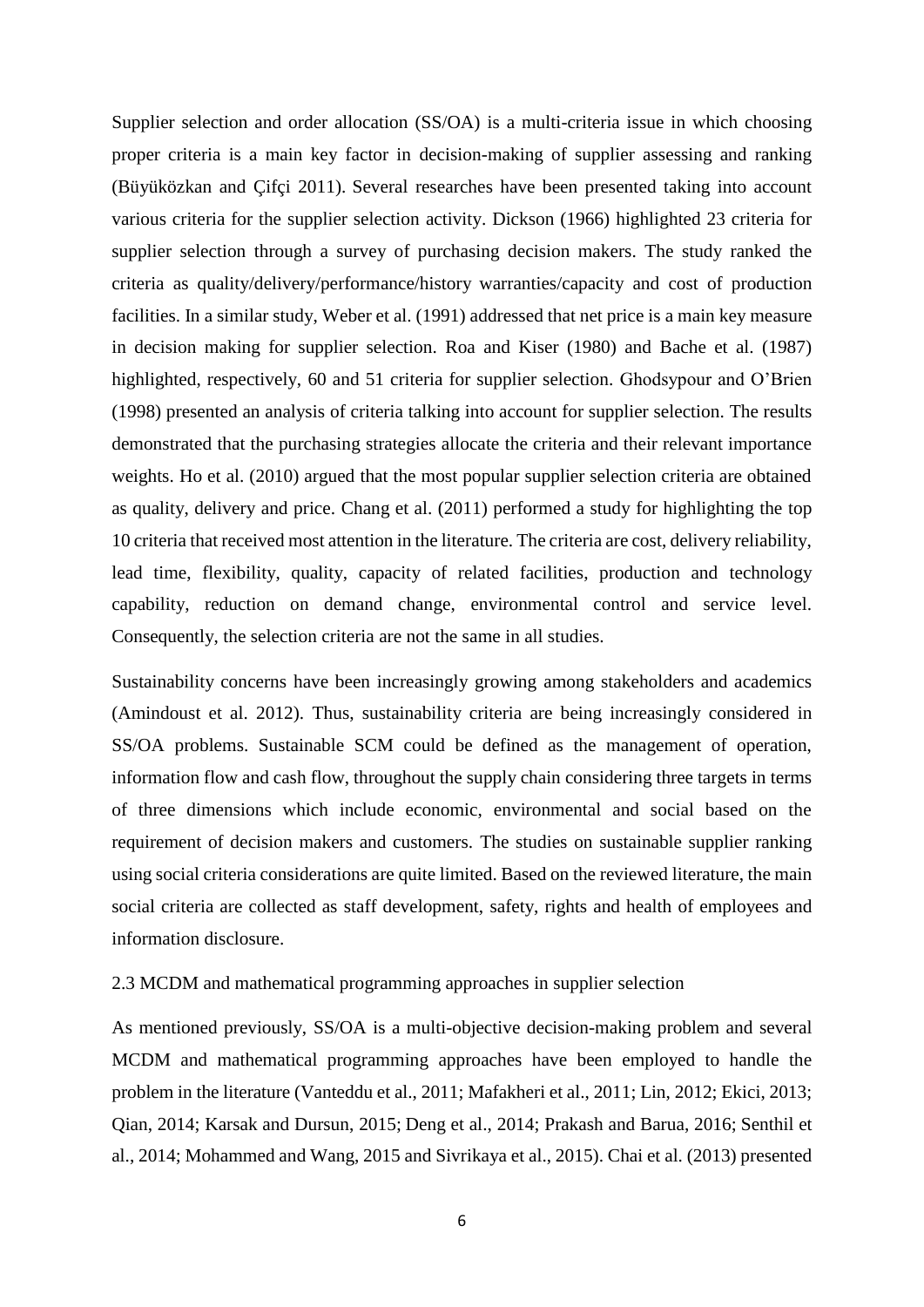a literature review of MCDM approaches used for supplier selection according to the published works from 2008 to 2012. Their work addressed 26 approaches defined into three main classifications: (i) Mathematical programming approaches such as linear programming, nonlinear programming, multi-objective programming, goal programming and stochastic programming; (ii) MCDM approaches such as TOPSIS, ELECTRE, AHP and ANP and; (iii) Artificial intelligence approaches such as genetic algorithm and neural network. However, their study highlighted that most commonly used approaches are AHP, TOPSIS and multi-objective programming. This was also supported by a study presented by Govindan et al. (2015); and Fallahpour and Moghassem (2012). With regards to AHP, the decision makers have the ability to incorporate qualitative and quantitative criteria in the unified evaluation framework.

Awasthi et al. (2010) used Fuzzy TOPSIS algorithm for solving a supplier selection problem considering the environmental performance. Shaw et al. (2012) proposed an integrated fuzzy-AHP and fuzzy multi-objective linear programming for solving a supplier selection problem taking into account greenhouse gas emission, cost, quality, lead time and demand criteria for evaluating and ranking suppliers. Magdalena (2012) proposed an approach to select the best supplier in a food industry using Taguchi Loss Function and Fuzzy AHP. Amorim et al. (2016) proposed an integrated framework for solving supplier selection problem in the processed food industry. A multi-objective model was developed to simultaneously optimize the minimization of risk of low customer service and maximization of profit. Kannan et al. (2015) investigated a green supplier selection problem in a plastic enterprise using a fuzzy axiomatic design approach. Govindan and Sivakumar (2016) used an integrated multi-criteria decision making and multi-objective linear programming approaches as an aid to select the best green supplier. Trapp and Sarkis (2016) presented a programming model that concurrently considered supplier selection with respect to sustainability concerns. Similar studies have been carried out in the past considering environmental criteria in ranking the suppliers (Amindoust et al., 2012; Hashemi et al., 2015; Awasthi and Kannan, 2016; Rezaei et al., 2016; and Luthra et al., 2017).

In the context of SSS/OA considering the three pillars of sustainability, very little study has been conducted (Mahdiloo et al., 2015; and Govindan et al., 2017). Bai and Sarkis (2010) assessed supplier selection decisions by incorporating sustainability factors in their optimization model. Punniyamoorthy et al. (2011) based on safety and social environmental criteria for supplier ranking through a development of a structural equation modelling and Fuzzy AHP approach. Amindoust et al. (2012) rated suppliers in a sustainable supply chain context. Their study did not consider all applicable sub-criteria to sustainable supplier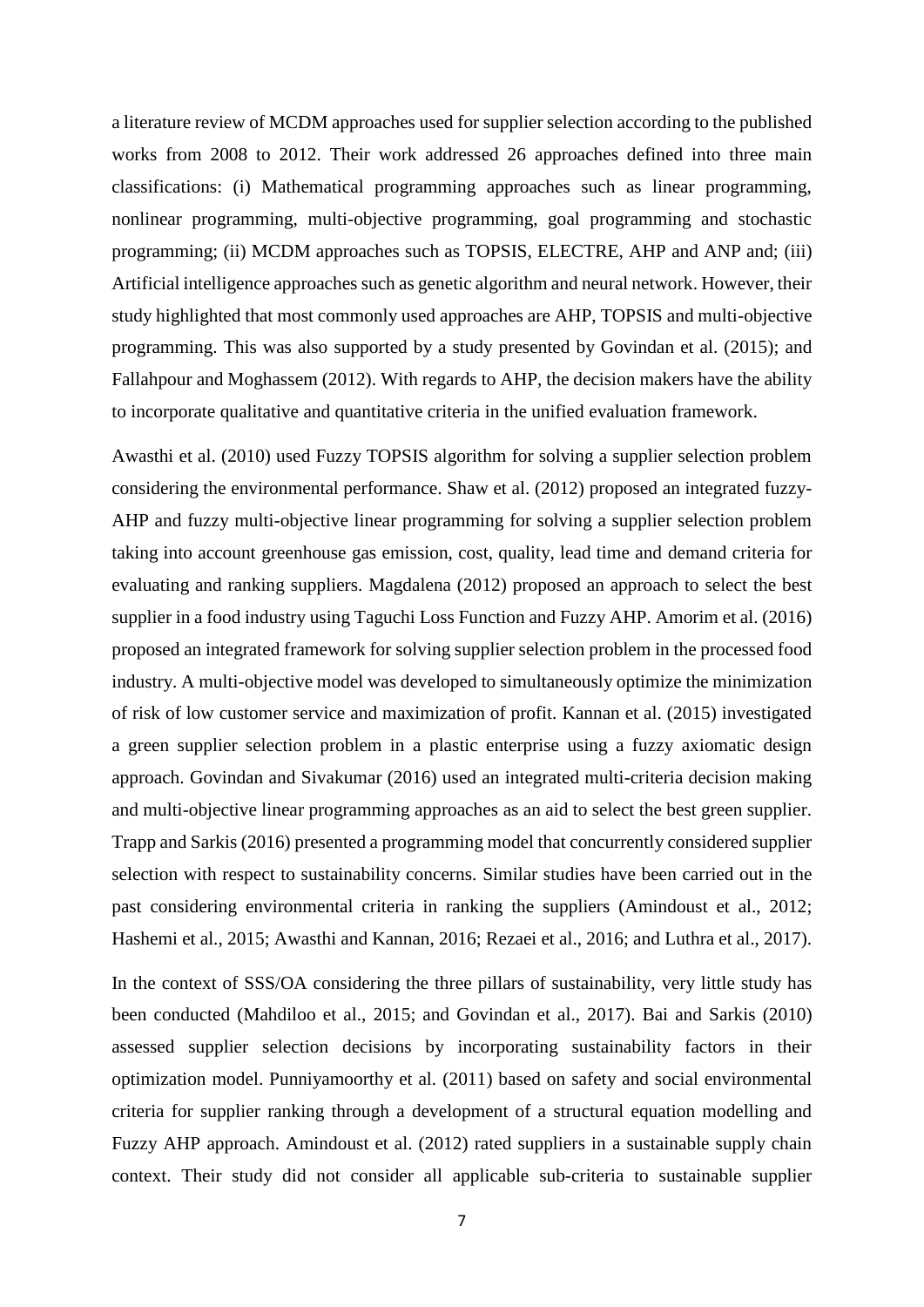selection. Azadnia et al. (2012) proposed an integrated self-organizing map and MCDM approach for a solving supplier selection problem. Their study considered economic, environmental and social criteria in terms of occupational health and safety management systems and the rights of stakeholders. Govindan et al. (2013) proposed a Fuzzy TOPSIS approach for rating suppliers based on their performance regarding sustainability criteria. Luthra et al. (2017) employed AHP and VIKOR approaches for analyzing and ranking the sustainable suppliers in a supply chain.

The paper presents a fuzzy Multi-Objective Optimization Model that is developed for choosing suppliers and allocating the optimal order quantities by considering economic, environmental and social criteria. The multi-objective model was transformed to a fuzzy multi-objective model to consider the dynamic nature of some input parameters (for example, costs, demands, CO2 emissions and capacity levels). The fuzzy set theory is used when there are imprecise and vague information, for example when using judgment of decision makers. In fuzzy logic, the uncertainties of fuzzy sets are characterized through an establishment of membership functions.

#### **3. Developing the hybrid MCDM-FMOO approach**

Fig. 1 illustrates the supply chain under study which consists of suppliers, a factory and markets. This research aims at supporting decision makers in selecting the best sustainable suppliers and the optimal quantity of products to be ordered from each supplier according to their performance in conventional (e.g. purchasing cost, delivery time and reliability), environmental and social aspects. To this end, a hybrid MCDM-FMOO approaches is developed as follows:

- 1. A unified framework that identifies conventional, green and social criteria is developed. This could be derived from the literature and decision makers 'expert.
- 2. Fuzzy AHP is used for assigning relative weights of sustainable selection criteria based on expert's assessment.
- 3. Fuzzy TOPSIS is used for assessing suppliers based on their sustainable performance, and subsequently, the ranking order of suppliers was determined.
- 4. If decision makers are satisfied with suppliers' sustainable performance, the obtained relative weights of sustainable criteria and suppliers are then integrated into a developed multi-objective model that aims at minimizing the expected cost, and environmental impact and maximizing social impact and total purchasing value. The satisfaction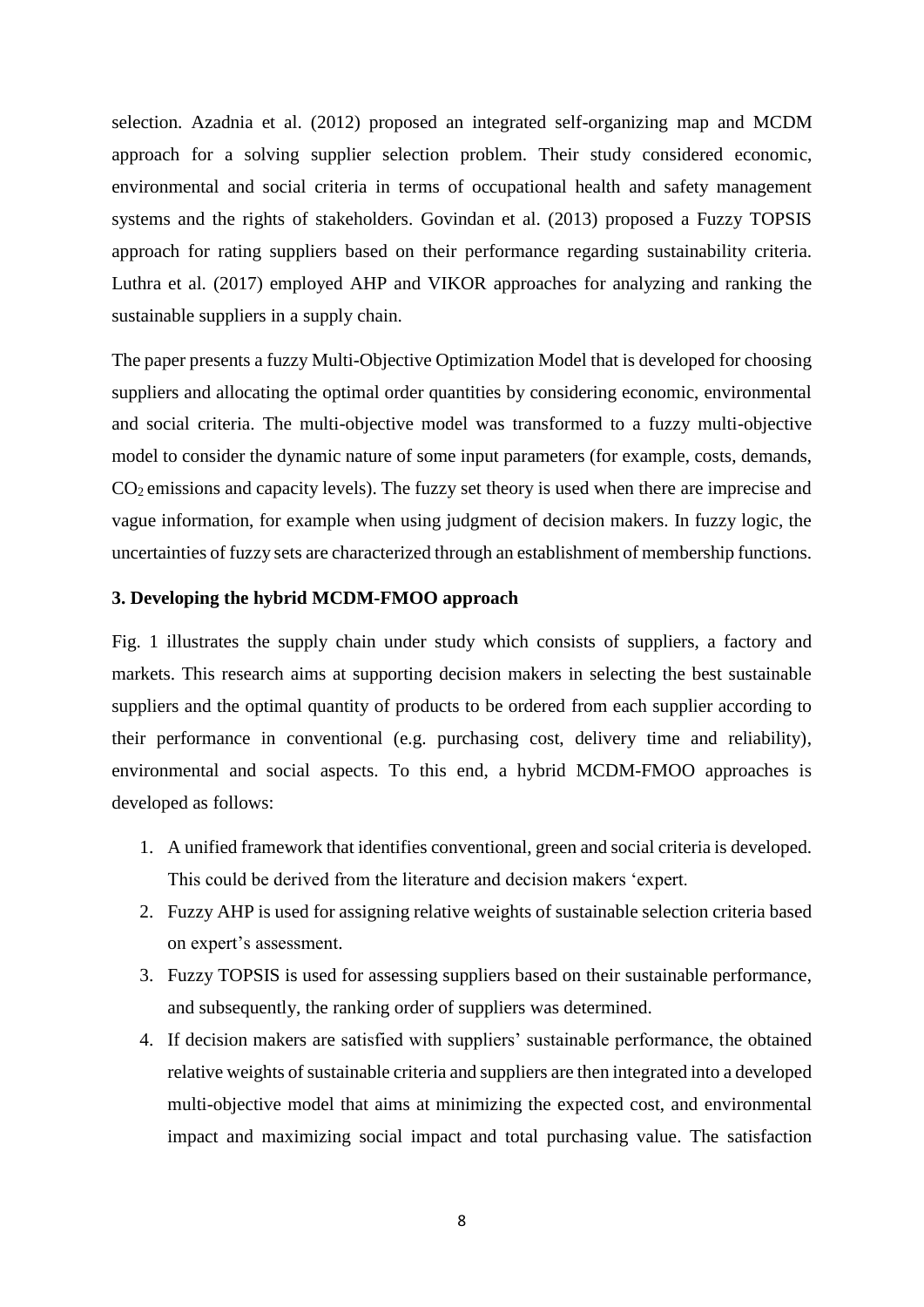margin of decision makers regarding suppliers' 'sustainable performance will be explained in section 3.3 later.

- 5. To cope with the dynamic nature of some of the input parameters (i.e., costs, demands, CO2 emissions and capacity levels), the multi-objective model is transformed to a fuzzy multi-objective model.
- 6. Two different solution approaches (i.e., ε-constraint and LP-metrics) are used to solve the multi-objective optimization model in terms of obtaining Pareto solutions.
- 7. Finally, TOPSIS is used to rank the obtained Pareto solutions based on their closeness from the ideal solution. This helps the decision makers in selecting the final solution in determining the optimal order allocation.

Fig. 2 illustrates the main procedures of the developed hybrid MCDM-FMOO approach for solving a sustainable supplier selection and order allocation problem.



Fig. 1. The supply chain under study.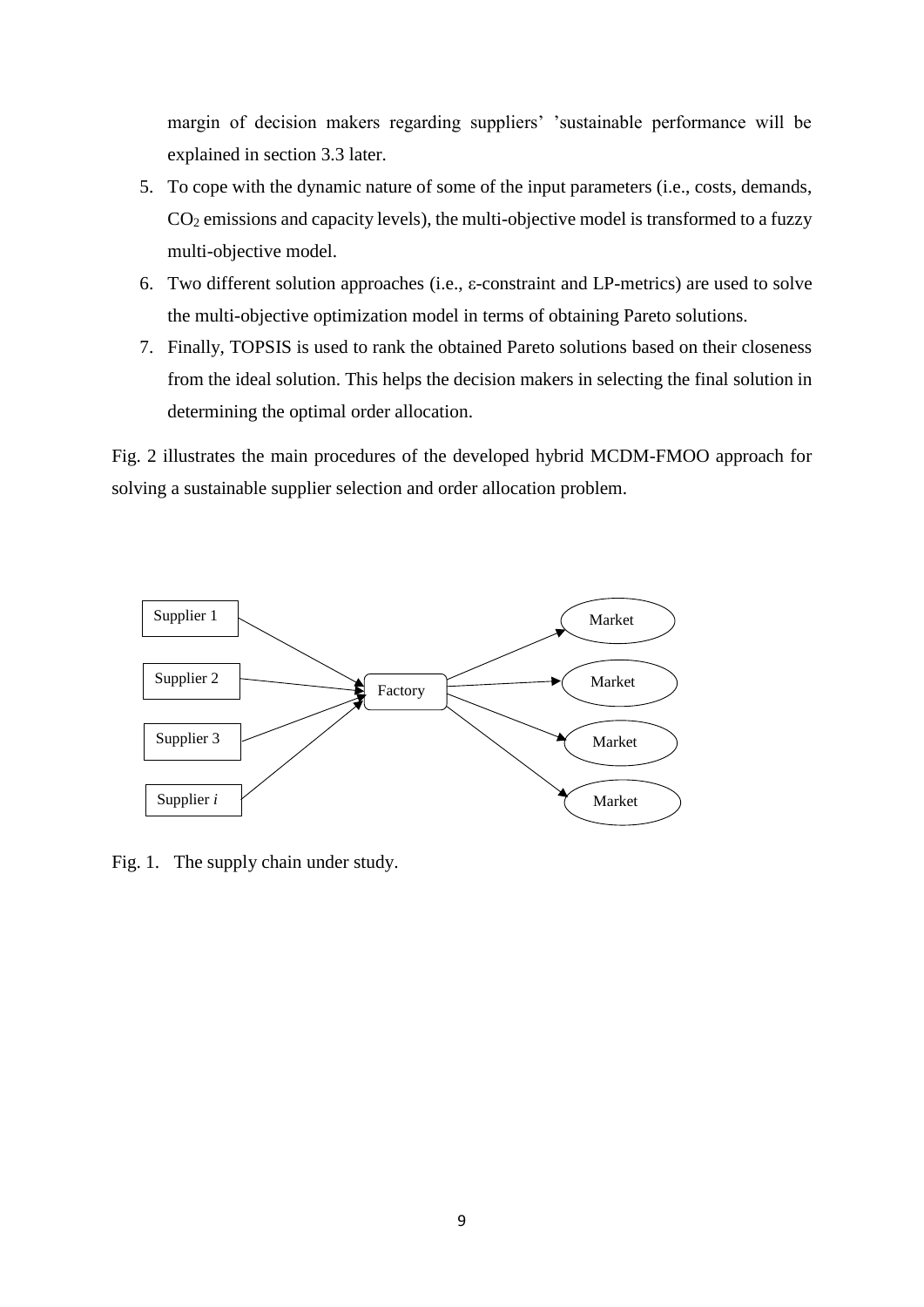

Fig. 2. Flow chart of the developed hybrid MCDM-FMOO approach.

#### 3.1 Fuzzy set theory

In really, many input data such as cost and potential market demands are normally varied. Therefore, issues of uncertainty need also to be considered in activities of supply chain management (Fattahi et al., 2015). Fuzzy logic is one of the main approach that is used to come closer to reality. Several researchers applied fuzzy methods to tackle the fuzziness as input data of supply chain management (Qin & Ji, 2010; Gholamiana et al., 2015). Initially, Fuzzy set theory was initially introduced by Zadeh (1965) for modelling and analysing uncertain and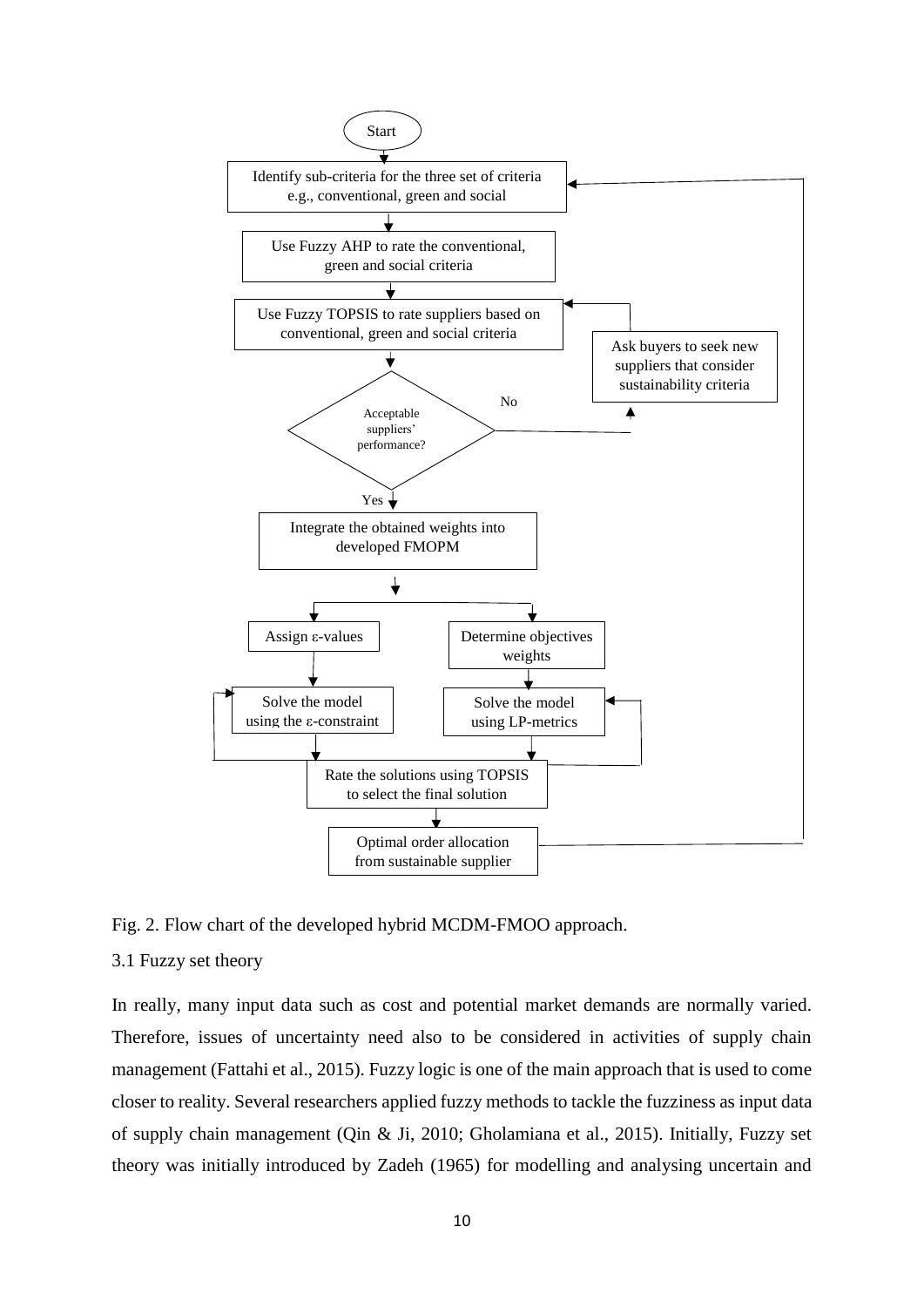vague data. In fuzzy logic, the uncertainties of fuzzy sets are characterized through an establishment of membership functions. The membership function values are varied between 0 and 1. The membership value 1 means that the elements are in the central of the fuzzy set. The membership value 0 means that element outside the fuzzy set. The membership value between 0 and 1 means the elements construct the frontier of the fuzzy set.

3.2 Ranking the criteria: Fuzzy AHP

Fuzzy AHP is a decision-making algorithm presented by incorporating Saaty's (Saaty, 2000). AHP developed in the 1970s with fuzzy set theory (Zimmermann, 2010). In this algorithm, fuzzy numbers are presented by a membership function that is a real number between 0 and 1. Several research works have proved its applicability in solving supplier selection problem (Lee, 2009; Kilincci and Onal, 2011; Kannan et al., 2013; Viswanadham and Samvedi, 2013; and Junior et al., 2014). In this work, Fuzzy AHP is used for assigning importance weights for each sub-criterion for each of the three criteria (i.e. conventional, green and social). Table 1 presents the linguistic variables used for weighting the criteria (Lau et al., 2003). For example, the linguistic evaluation ''strongly more important (SMI)'' corresponds to the numerical evaluation (0.3, 0.5, 0.7). Decision makers need to assign an importance level to every subcriterion in each of the three sets of criteria based on their experts. The Fuzzy AHP implementation is presented into slight different steps in the literature mentioned previously. In this work, the procedures followed by Wang et al.'s (2008) are employed.

1. Use a decision maker's preference to build a fuzzy pair-wise comparison matrix:

$$
\tilde{A} = \begin{bmatrix} (1,1,1) & \dots (a_{1j}, n_{1j}, m_{1j}) \\ \dots & \dots & \dots \\ (a_{i1}, n_{i1}, m_{i1}) & \dots & (1,1,1) \end{bmatrix}; i = 1, 2, 3, \dots, I; j = 1, 2, 3, \dots, J
$$

where *I* and *J* refers to the criteria to perform the pairwise comparison among them.

2. Transform each fuzzy number in the matrix using

$$
A_{\text{crisp}} = \frac{(4 \otimes a + n + m)}{6} \tag{1}
$$

Where *a*, *n* and *m* correspond to the fuzzy number presented in Table 1.

- 3. Use the approach in crisp AHP to determine the consistency index.
- 4. Sum each row of the  $\tilde{A}$  as follows: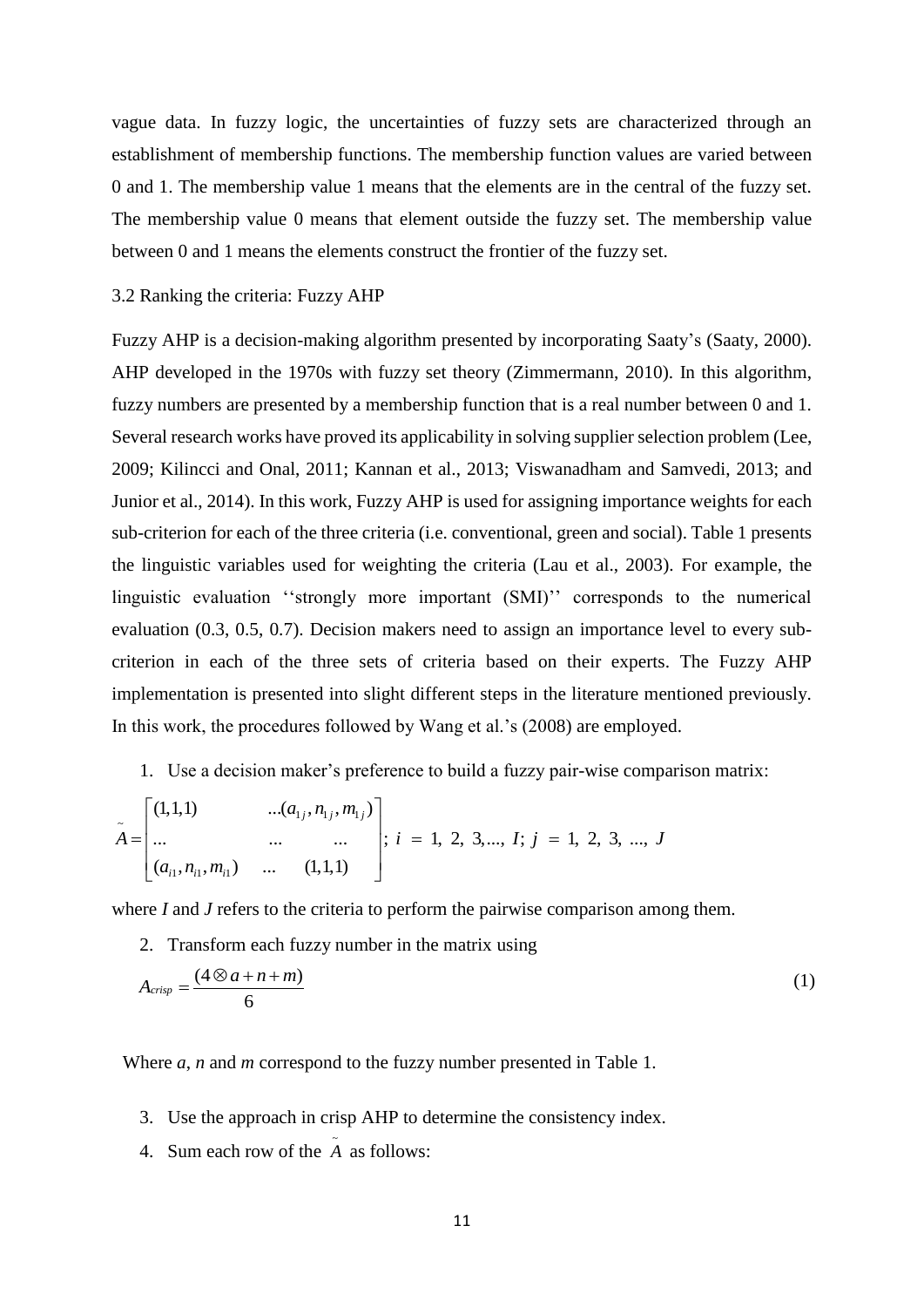$$
RowS_i = \left(\sum_{j \in J} a_{ij}, \sum_{j \in J} n_{ij}, \sum_{j \in J} m_{ij}\right); \quad i = 1, 2, 3, ..., I
$$
 (2)

5. Normalize the rows by the row sums as follows:

$$
\tilde{S}_{i} = \frac{RowS_{i}}{\sum_{j\in J}RowS_{i}} = \left(\frac{\sum_{j\in J}a_{ij}}{\sum_{j\in J}a_{ij} + \sum_{j\in J}m_{ij}}, \frac{\sum_{j\in J}n_{ij}}{\sum_{j\in J}n_{ij}}, \frac{\sum_{j\in J}m_{ij}}{\sum_{j\in J}m_{ij} + \sum_{j\in J}a_{ij}}\right), \quad i = 1,...,I
$$
\n(3)

6. Determine the degree of possibility of  $\tilde{S}_i \ge \tilde{S}_j$ 

$$
V(\tilde{S}_i \ge \tilde{S}_j) = \begin{cases} 1 & \text{if } n_i \ge n_j \\ \frac{m_i - a_j}{(n_i - m_j) + (n_i - a_i)} & \text{if } a_j \le m_j; i = 1...I, j = 1...J; j \ne i \\ 0 & \text{others} \end{cases}
$$
(4)

7. Determine the degree of possibility of  $\tilde{S}$  $S_i$  over all other fuzzy numbers as follows:

$$
V(\tilde{S}_i \ge \tilde{S}_j | j = 1, ..., J, i \ne j) = \min_{j \in \{1, ..., J\}, j \ne j} V(\tilde{S}_i \ge \tilde{S}_j), i = 1, ..., I
$$
\n(5)

8. Construct the priority vector  $W = (w_1, ..., w_j)$  of the fuzzy comparison matrix as follows:

$$
w_i = \frac{V(\tilde{S}_i \ge \tilde{S}_j | j = 1, ..., J, j \ne i)}{\sum_{k \in C} V(\tilde{S}_k \ge \tilde{S}_j | j = 1, ..., J, j \ne k)}, i = 1, ..., I
$$
\n(6)

#### Table 1. Linguistic variables for ranking criteria and sub-criteria

| Linguistic Variable           | Fuzzy number $(a, n, m)$ |
|-------------------------------|--------------------------|
| Equally important (EI)        | (0, 0.1, 0.3)            |
| Weakly important (WI)         | (0.1, 0.3, 0.5)          |
| Strongly more important (SMI) | (0.3, 0.5, 0.7)          |
| Very strongly important (VSI) | (0.5, 0.7, 0.9)          |
| Extremely important (EI)      | (0.7, 0.9, 0.10)         |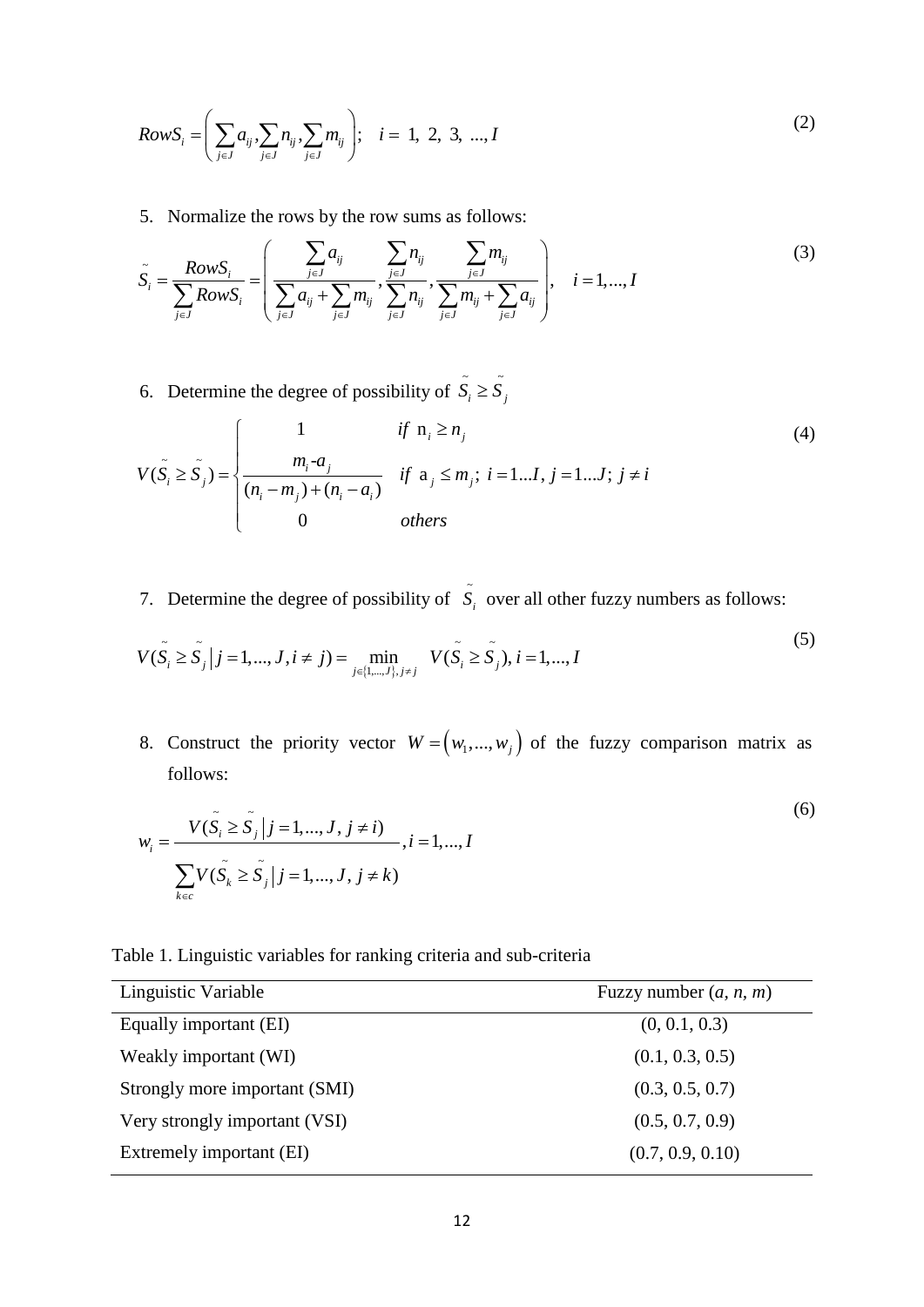#### 3.3 Ranking the suppliers: Fuzzy TOPSIS

~

TOPSIS is firstly proposed by Hwang and Yoon (1981) and has been applied a lot since then. This approach can be used for selecting a solution nearest to the ideal solution, but also the farthest from the negative ideal solution. However, there is an argument on the insufficiency of it in coping with the dynamic nature of decision makers 'preferences. Thus, TOPSOS is extended to Fuzzy TOPSIS to overcome this problem (Chen, 2000). In this work, Fuzzy TOPSIS is used for ranking of the suppliers based on conventional criteria, green criteria and sustainable criteria. Table 2 presents the linguistic variables used for ranking the alternatives considering each criterion (Lau et al., 2003). For example, the linguistic evaluation ''High (H)'' corresponds to the numerical evaluation (5, 7, 9). Decision makers need to evaluate suppliers with respect to each criterion in each of the three criteria (e.g. conventional, green and social). Fuzzy TOPSIS is implemented as follows (Mohammed et al., 2018):

Eq. (7) is used to normalize the fuzzy decision table to get the normalized decision table (Wang, 2014):

(7)

$$
\tilde{R} = \begin{bmatrix} (1,1,1) & \dots & (a_{1j}, n_{1j}, m_{1j}) \\ \dots & \dots & \dots & \dots \\ (a_{i1}, n_{i1}, m_{i1}) & \dots & (1,1,1) \end{bmatrix}; i = 1, 2, 3, \dots, I; j = 1, 2, 3, \dots, J
$$

$$
\tilde{r}_{ij} = \left(\frac{a_{ij}}{\sqrt{\sum_i m_{ij}^2}}, \frac{n_{ij}}{\sqrt{\sum_i m_{ij}^2}}, \frac{m_{ij}}{\sqrt{\sum_i m_{ij}^2}}\right)
$$
\n(8)

where  $r_{ij}$  is the normalized value of each element in matrix  $\tilde{R}$ . *a*, *n* and *m* correspond to the fuzzy number presented in Table 2. Also, *I* refers to the number of suppliers and *J* refers to the number of criteria.

The weights of criteria  $(W)$  need to be multiplied by the elements of the normalized decision table  $(\tilde{R})$  to form weighted normalized decision matrix  $(\tilde{V})$ .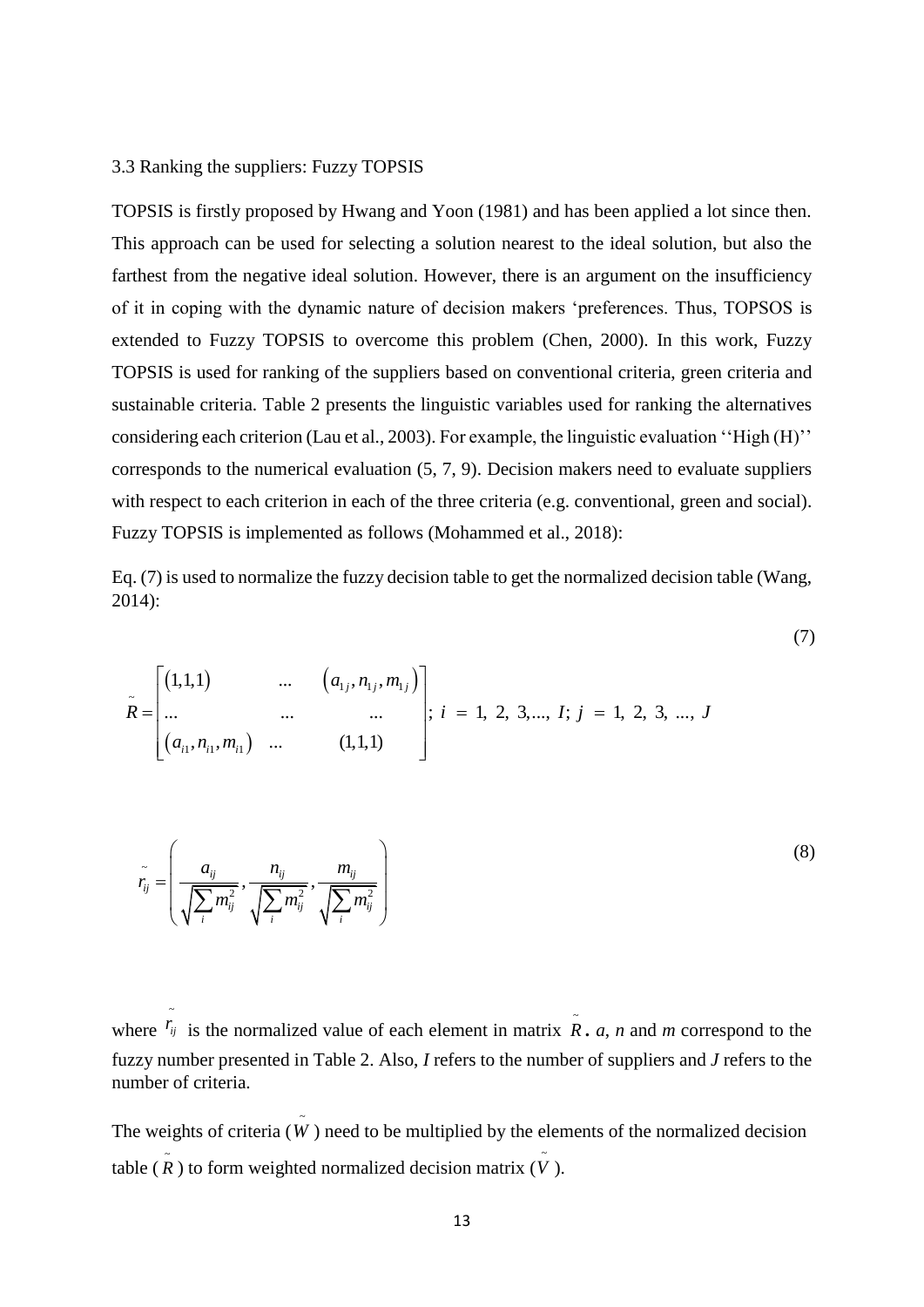$$
\tilde{V} = \left[ \tilde{v}_{ij} \right]_{I \times J} \tag{9}
$$

Where  $\hat{v}_{ij}$  is obtained using the following equation:

$$
\tilde{v}_{ij} = \tilde{r}_{ij} \times \tilde{w}_j \tag{10}
$$

The fuzzy positive ( $\tilde{A}$  $^{+}$ ) and negative ( $\tilde{A}$  $\overline{a}$ ) ideal solutions are determined using Eq. 11 and 12, respectively.

$$
\tilde{A}^+ = \begin{Bmatrix} z^+ & z^+ & z^+ \\ v_1, v_2, ..., v_i \end{Bmatrix}
$$
 (11)

$$
\tilde{A} = \begin{Bmatrix} z & z & z \\ v_1, v_2, ..., v_i \end{Bmatrix}
$$
 (12)

The distance of supplier "*i*" from the fuzzy positive ideal solution  $(d_i^+)$  and the fuzzy negative ideal solution  $(d_i^-)$  are calculated as follows:

$$
d_i^+ = \sum_{j \in n} d_v \left( \tilde{v_{ij}}, \tilde{v_j^+} \right); d_i^- = \sum_{j \in n} d_v \left( \tilde{v_{ij}}, \tilde{v_j^-} \right);
$$
 (13)

Where  $v_j^+$  and  $v_j^-$  are fuzzy positive ideal point and fuzzy negative ideal point for the criterion "*j*", respectively.

Based on  $d_i^+$  and  $d_i^-$ , the fuzzy closeness coefficient (*CC*) for each supplier is then determined using Eq. 14. The supplier with the highest *CC* (varies between 0 and 1) is selected as the best alternative.

$$
CC_i = \frac{d_i^-}{d_i^+ + d_i^-}, i = 1, 2, ..., I
$$
\n(14)

In this research, it is worthy to mention that, the minimum acceptable *cc* is set to be 0.5 in which a supplier that reveal a *cc* of less than 0.5, it will be eliminated, and so, no raw material order will be assigned. However, other satisfaction margin can be set based on decision makers 'preferences.

Table 2. Linguistic variables for ranking suppliers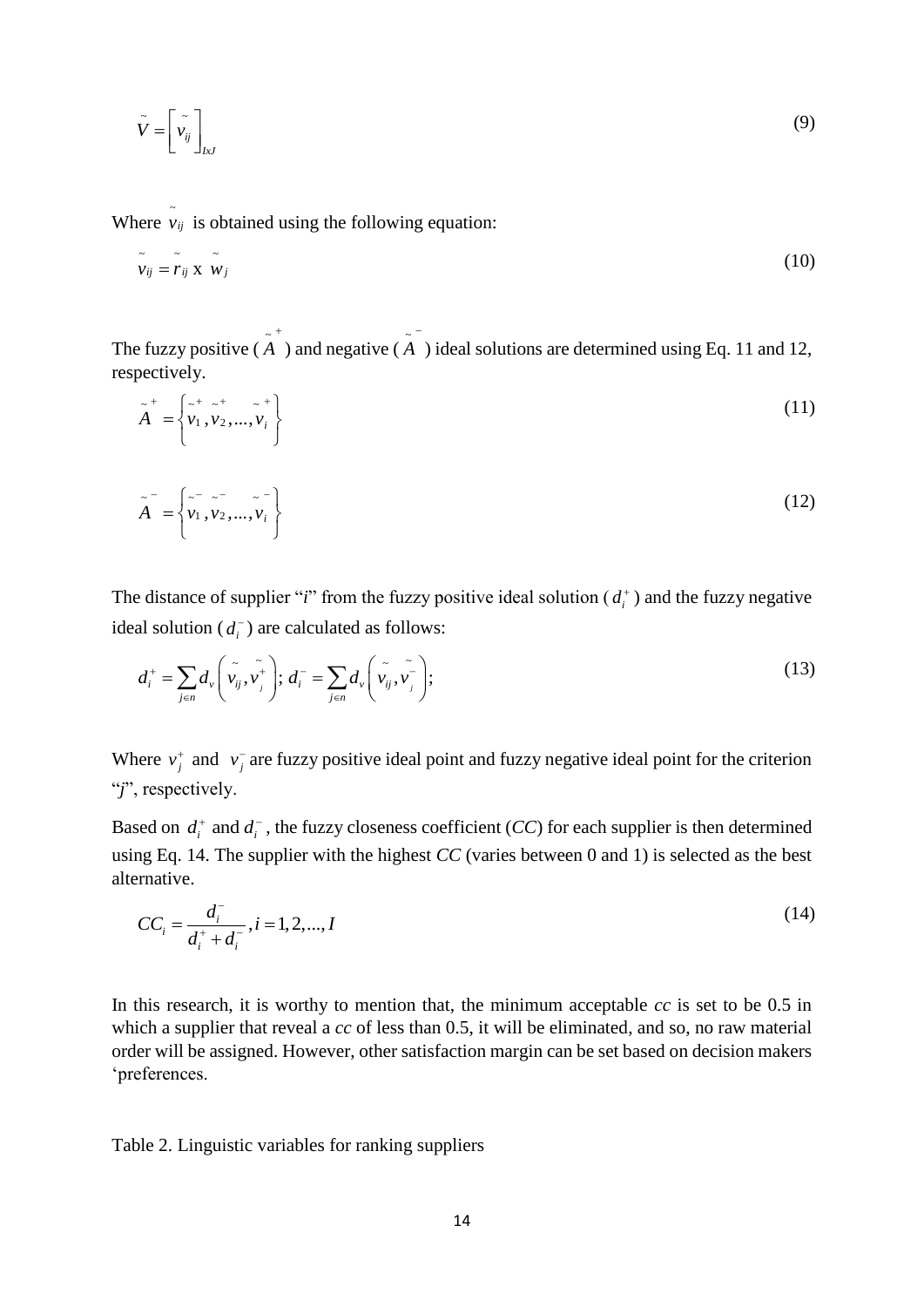| Linguistic Variable | Fuzzy number $(a, n, m)$ |
|---------------------|--------------------------|
| Very Low (VL)       | (0, 1, 3)                |
| Low (L)             | (1, 3, 5)                |
| Medium $(M)$        | (3, 5, 7)                |
| High(H)             | (5, 7, 9)                |
| Very High (VH)      | (7, 9, 10)               |
|                     |                          |

3.4 Formulating the multi-objective optimization model

In this work, a multi-objective programming model is developed to allocate the optimal number of products to be ordered from each supplier with respect to the sustainable criteria. The objectives are minimization of the expected costs  $(Z_1)$ , minimization of environmental impact  $(Z_2)$ , maximization of social impact  $(Z_3)$  and maximization of total purchasing value  $(Z_4)$ .

#### **Set**

*I* set of suppliers  $(1... i... I)$ 

#### **Parameter**

- $C_i^p$ purchasing cost per unit of product ordered from supplier *i*
- $C_i^t$ unit transportation cost per mile from supplier *i*

 $C_i^a$ administration cost per order of supplier *i* 

- *di* transportation distance (mile) of product from supplier *i*
- *TC* transportation capacity (units) per lorry
- *<sup>i</sup> S* maximum supply capacity (units) of supplier *i*
- $D_i$  minimum quantity (units) of product to be ordered from supplier *i*
- $CO<sub>2i</sub>$  CO<sub>2</sub> emission in gram per mile for each lorry travelling from supplier *i*
- *CW* Weight of the conventional set of criteria obtained from Fuzzy AHP
- *GW* Weight of the set of green criteria obtained from Fuzzy AHP
- *SW* Weight of the set of social criteria obtained from Fuzzy AHP
- $w_i^c$  Closeness coefficient of supplier *i* obtained from Fuzzy TOPSIS with respect to the conventional criteria under consideration
- $w_i^g$  Closeness coefficient of supplier *i* obtained from Fuzzy TOPSIS with respect to the green criteria under consideration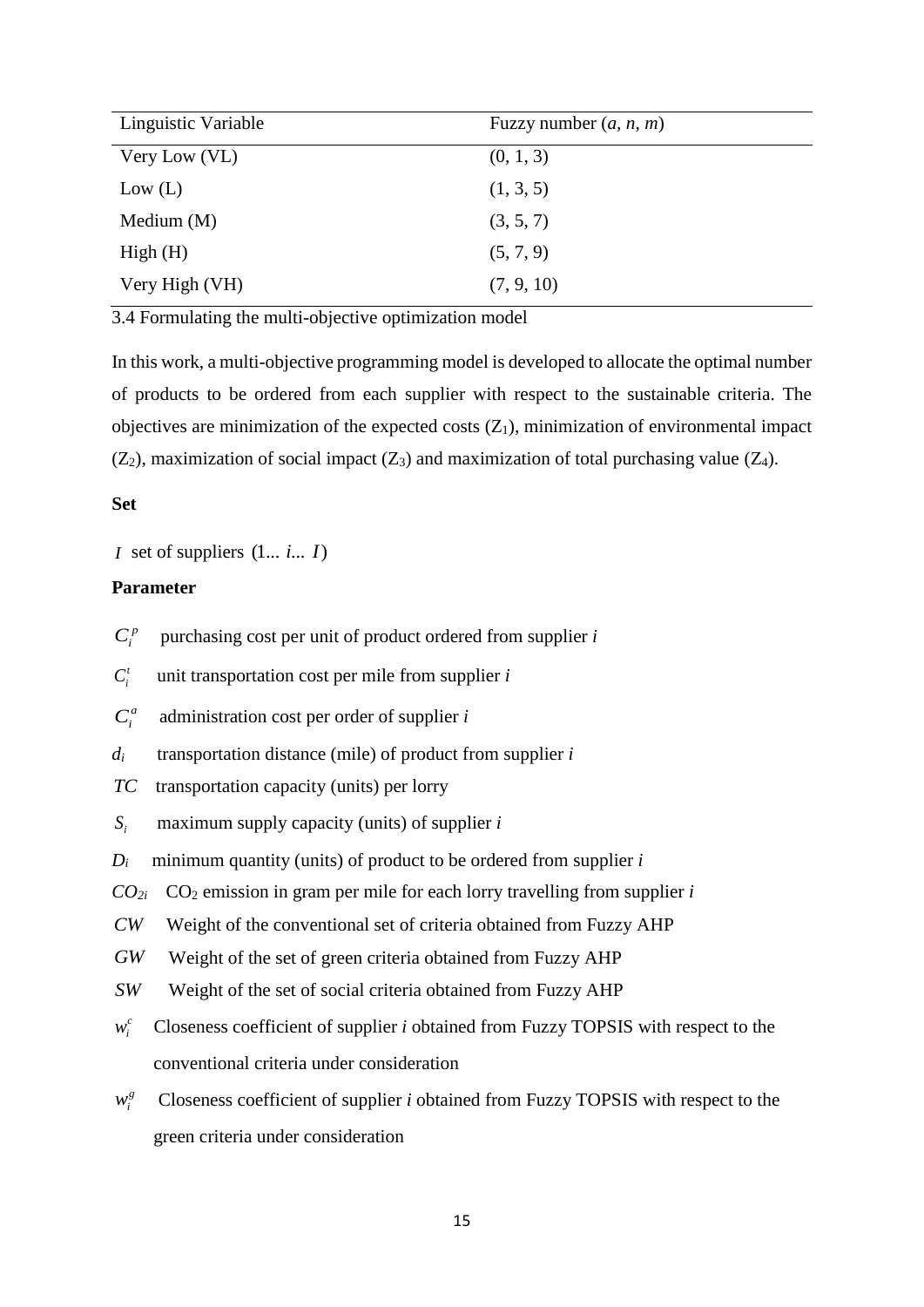$w_i^s$  Closeness coefficient of supplier *i* obtained from Fuzzy TOPSIS with respect to the social criteria under consideration

#### **Decision variables**

 $q_i$  quantity of products ordered from supplier *i* 

#### **Binary decision variables**

 $u_i = \begin{bmatrix} 1: \text{if supplier } i \text{ is selected} \end{bmatrix}$ 0: otherwise

Based on the aforementioned notations, the four objective functions are formulated as follows:

$$
Min Z_{1} = \sum_{i \in I} C_{i}^{p} q_{i} + \sum_{i \in I} C_{i}^{a} u_{i} + \sum_{i \in I} C_{i}^{t} \left[ \frac{q_{i}}{TC} \right] d_{i}
$$
\n(15)

$$
Min Z_2 = \sum_{i \in I} CO_{2i} \left[ \frac{q_i}{TC} \right] d_i \tag{16}
$$

$$
Max Z_3 = \sum_{i \in I} w_i^s q_i \tag{17}
$$

$$
Max Z_4 = CW \left( \sum_{i \in I} w_i^c q_i \right) + GW \left( \sum_{i \in I} w_i^s q_i \right) + SW \left( \sum_{i \in I} w_i^s q_i \right)
$$
\n
$$
(18)
$$

Eq. 15. aims at minimizing the sum of purchasing cost, administration cost (e.g. ordering and documentation) and transportation cost. Eq. 16. aims at minimizing the environmental impact in terms of  $CO<sub>2</sub>$  emissions throughout the transportation process. Eq. 17 aims at maximizing the social impact of suppliers. To this aim, Suppliers' weights in social criteria obtained by Fuzzy AHP are employed as a coefficient for all products ordered from supplier *i*. Eq. 18 aims at maximizing the total purchasing value considering conventional, green and social aspects. To this aim, the criteria weights obtained from Fuzzy AHP are multiplied by the weights of alternatives obtained from Fuzzy TOPSIS; to reflect the impact of the products ordered on the performance of factory, they are then multiplied by all products to be ordered from supplier *i*. Subject to:

#### *Supply capacity constraints*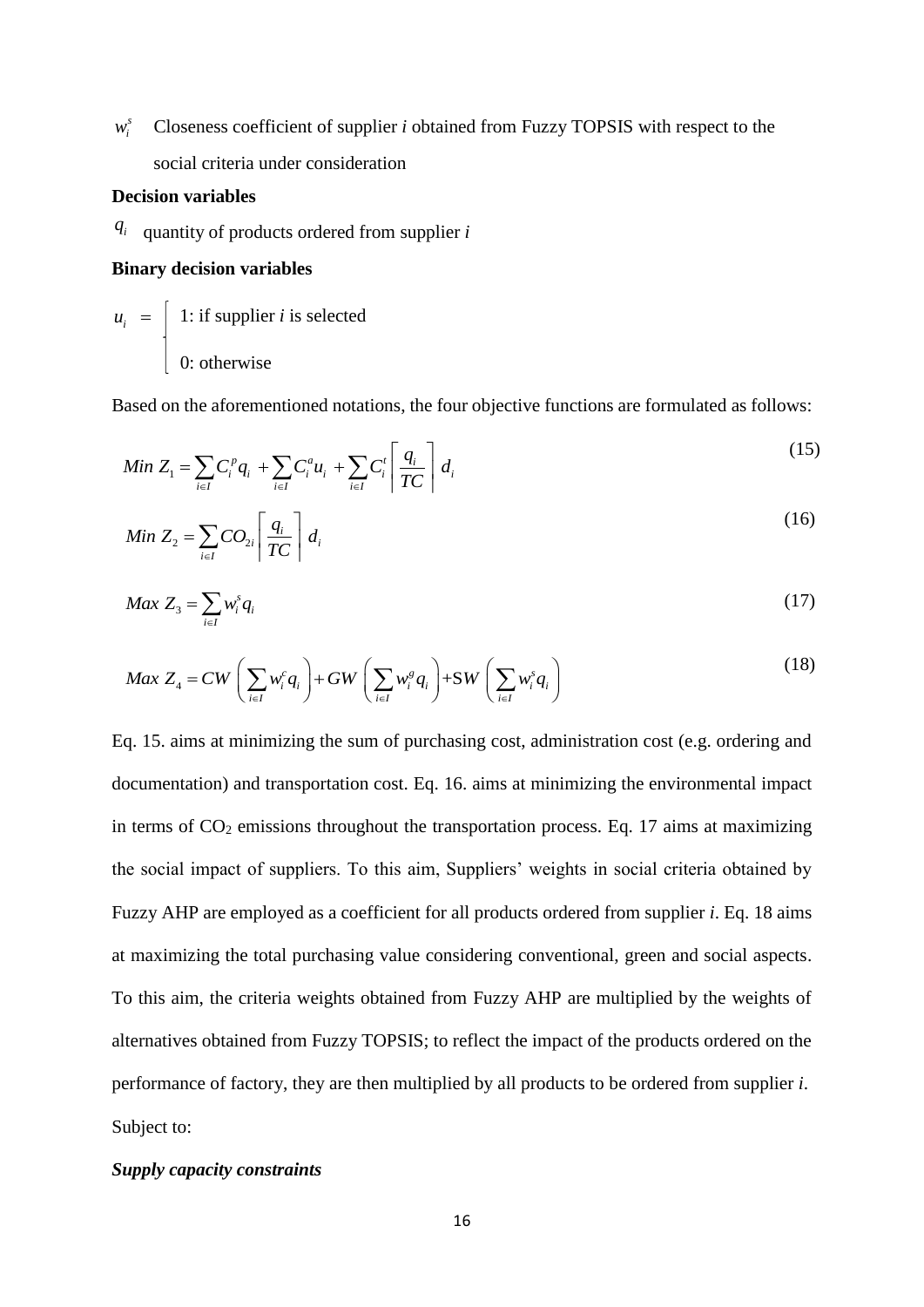These constraints ensure that all quantity of product ordered from supplier *i* should be equal to or less than the capacity of supplier *i* (Mohammed et al., 2017*)*. It can be formulated as follows:

$$
\sum_{i \in I} q_i \leq S_i u_i \tag{19}
$$

#### *Demand constraints*

These constraints ensure that the demands of the factory are fulfilled from supplier *i*. It can be formulated as follows:

$$
\sum_{i \in I} q_i \ge D_i \tag{20}
$$

#### *Non-negativity and binary constraints*

These constraints ensure that the quantity of all products throughout the supply chain are nonnegative (eq. 21); and the decision variables  $u_i$  is binary (Eq. 22). They can be formulated as follows:

$$
q_i \geq 0 \quad \forall i \tag{21}
$$

$$
u_i \in \{1, 0\}, \quad \forall i \tag{22}
$$

#### 3.4.1 Formulating the FMOO model

As mentioned previously, several input parameters are subject to uncertainty in the real world. In this study, to cope with the dynamic nature of the input data in transportation and purchasing  $costs$ , demands,  $CO<sub>2</sub>$  emissions and capacity levels, the multi-objective optimization model formulated in section 3.4 was re-formulated in FMOO model. The equivalent crisp model can be expressed as follows (Jiménez et al., 2007; Mohammed and Wang, 2016 and 2017):

#### **Parameters**

- *α* satisfaction level of the fuzzy number,  $(0 \le \alpha \le 1)$
- *mos* the most likely value
- *pes* the most pessimistic value
- *opt* the most optimistic values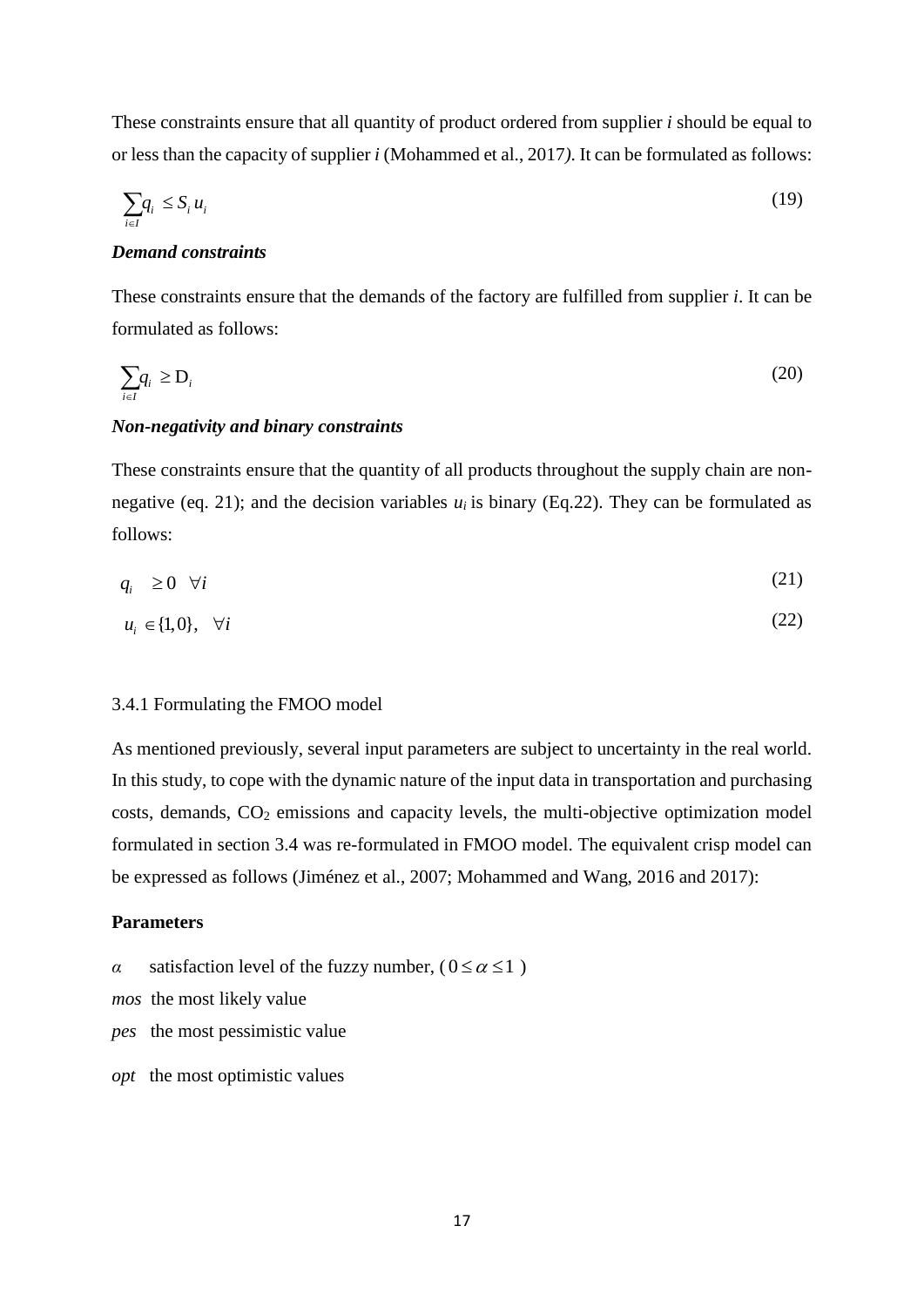$$
Min Z_{1} = \sum_{i \in I} \left( \frac{C_{i}^{p_{\text{pes}}} + 2C_{i}^{p_{\text{mos}}} + C_{i}^{p_{\text{opt}}}}{4} \right) q_{i} + \\ + \sum_{i \in I} C_{i}^{a} u_{i} + \sum_{i \in I} \left( \frac{C_{i}^{t_{\text{pes}}} + 2C_{i}^{t_{\text{mos}}} + C_{i}^{t_{\text{opt}}}}{4} \right) \left[ \frac{q_{i}}{TC} \right] d_{i}
$$
\n(23)

$$
Min Z_2 = \sum_{i \in I} \left( \frac{CO_{2i}}{4} \right)^{pes} + 2CO_{2i}^{mos} + CO_{2i}^{opt} \left| \frac{q_i}{TC} \right| d_i
$$
 (24)

$$
Max Z_3 = \sum_{i \in I} w_i^s q_i \tag{25}
$$

$$
Max Z_4 = CW \left( \sum_{i \in I} w_i^c q_i \right) + GW \left( \sum_{i \in I} w_i^s q_i \right) + SW \left( \sum_{i \in I} w_i^s q_i \right)
$$
 (26)

Subject to

$$
\sum_{i \in I} q_i \le S_i \left[ \frac{\alpha}{2} \cdot \frac{S_{i,1} + S_{i,2}}{2} + \left( 1 - \frac{\alpha}{2} \right) \frac{S_{i,3} + S_{i,4}}{2} \right] u_i \tag{27}
$$

$$
\sum_{i \in I} q_i \ge \left[ \frac{\alpha}{2} \cdot \frac{D_{i1} + D_{i2}}{2} + \left( 1 - \frac{\alpha}{2} \right) \frac{D_{i3} + D_{i4}}{2} \right]
$$
\n(28)

$$
q_i \geq 0 \quad \forall i \tag{29}
$$

$$
u_i \in \{1, 0\}, \quad \forall i \tag{30}
$$

Based on this fuzzy formulation, the constraints in the FMOO model should be satisfied with a confidence value which is denoted as  $\alpha$  and it is normally determined by decision makers. The  $\alpha$  value is associated with the uncertain parameters which include transportation and purchasing costs, demands,  $CO<sub>2</sub>$  emissions and capacity levels. Also, mos, pes and opt are the three prominent points (the most likely, the most pessimistic and the most optimistic values), respectively (Jiménez et al., 2007; Dukyil et al., 2017, 2018).

Each objective function (Eq. 23-26) corresponds to an equivalent linear membership function, which can be determined by using Eq. 31. Fig.3 shows further illustration about these membership functions for each objective.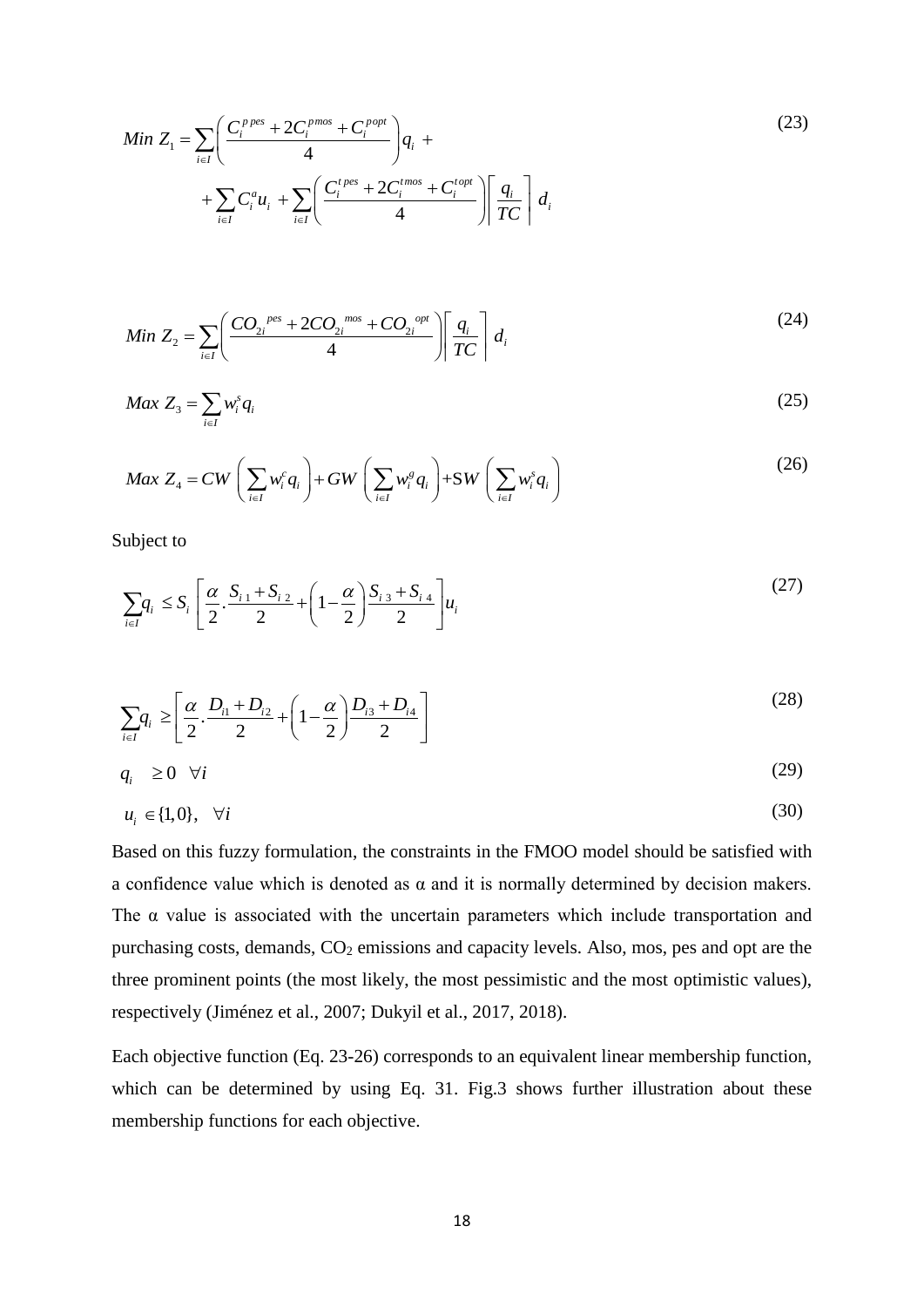$$
\mu_b = \begin{cases}\n1 & \text{if } A_b \leq Max_b \\
\frac{Max_b - A_b}{Max_b - Min_b} & \text{if } Min_b \leq A_b \leq Max_b \\
0 & \text{if } A_b \geq Min_b\n\end{cases}
$$
\n(31)

where  $A_b$  represents the value of  $b^{\text{th}}$  objective function and  $Max_b$  and  $Min_b$  represent the maximum and minimum values of  $b<sup>th</sup>$  objective function, respectably.



Fig. 3. Illustration of membership functions of the four objectives (a)  $Z_1$  and  $Z_2$ , (b)  $Z_3$  and  $Z_4$ . The minimum and maximum values (Max, Min) for each objective function can be obtained using the individual optimization as follows:

For the minimum values:

$$
Min Z_{1} = \sum_{i \in I} C_{i}^{p} q_{i} + \sum_{i \in I} C_{i}^{a} u_{i} + \sum_{i \in I} C_{i}^{t} \left[ \frac{q_{i}}{TC} \right] d_{i}
$$
\n(32)

$$
Min Z_2 = \sum_{i \in I} CO_{2i} \left[ \frac{q_i}{TC} \right] d_i \tag{33}
$$

$$
Min Z_3 = \sum_{i \in I} w_i^s q_i \tag{34}
$$

$$
Min Z_4 = CW \left(\sum_{i \in I} w_i^c q_i\right) + GW \left(\sum_{i \in I} w_i^s q_i\right) + SW \left(\sum_{i \in I} w_i^s q_i\right)
$$
\n
$$
(35)
$$

For the maximum values:

$$
Max Z_{1} = \sum_{i \in I} C_{i}^{p} q_{i} + \sum_{i \in I} C_{i}^{a} u_{i} + \sum_{i \in I} C_{i}^{t} \left[ \frac{q_{i}}{TC} \right] d_{i}
$$
(36)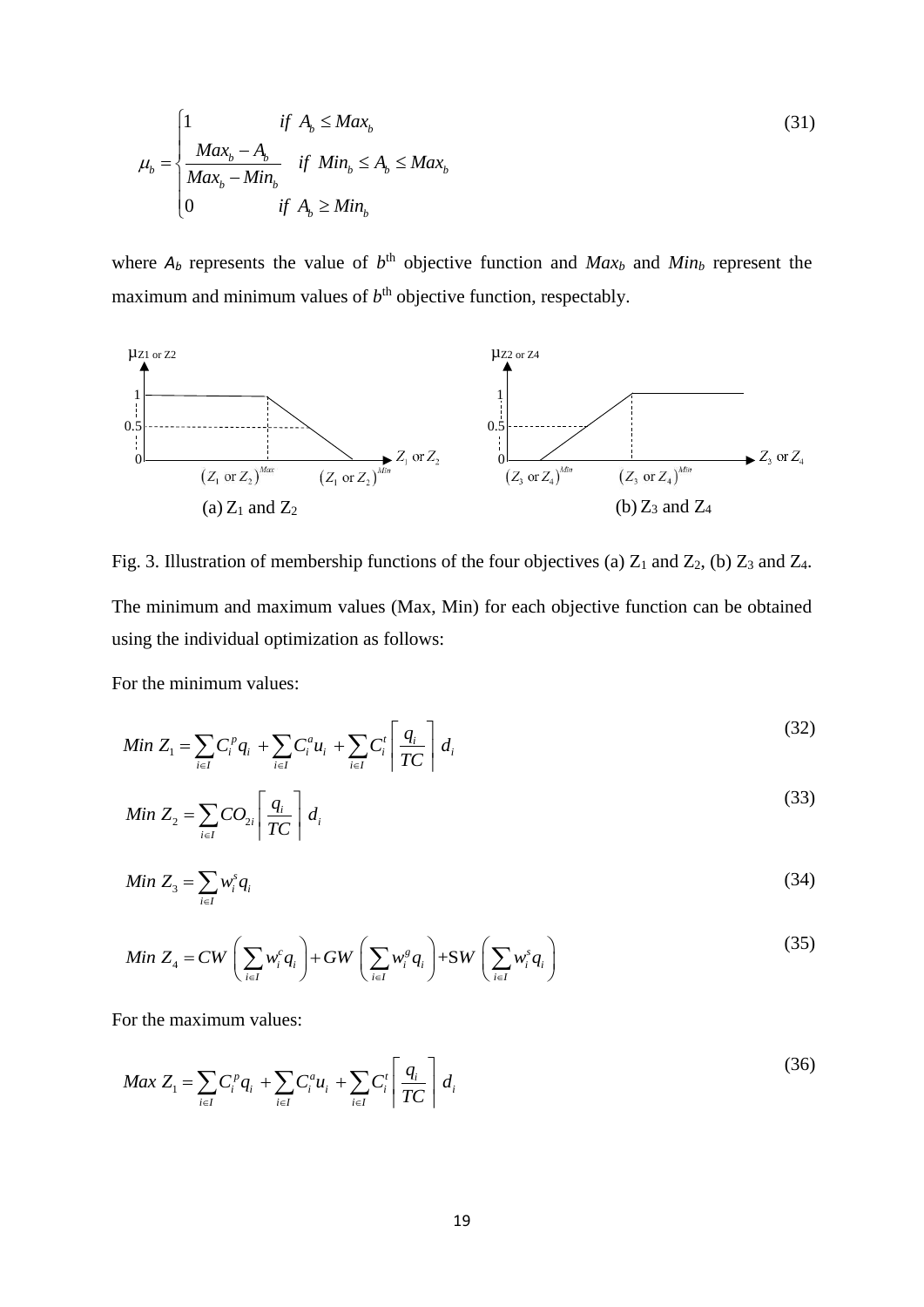$$
Max Z_2 = \sum_{i \in I} CO_{2i} \left[ \frac{q_i}{TC} \right] d_i \tag{37}
$$

$$
Max Z_3 = \sum_{i \in I} w_i^s q_i \tag{38}
$$

$$
Max Z_4 = CW \left( \sum_{i \in I} w_i^c q_i \right) + GW \left( \sum_{i \in I} w_i^s q_i \right) + SW \left( \sum_{i \in I} w_i^s q_i \right)
$$
\n
$$
(39)
$$

#### 3.4.1.1 Solving the optimization problem using ε -constraint

Based on this method, the FMOO model is transformed into a mono-objective model by considering one of the objectives as an objective function, and shifting other objective functions to constraint subject to ε-value (Ehrgott, 2005). The equivalent solution formula (Z) can be expressed as follows:

$$
Min Z = Min Z_1 \tag{40}
$$

Subject to:

$$
Min Z_2 \le \varepsilon_1 \tag{41}
$$

$$
\left[Z_2\right]^{min} \leq \varepsilon_1 \leq \left[Z_2\right]^{max} \tag{42}
$$

$$
Max\ Z_3 \ge \varepsilon_2 \tag{43}
$$

$$
\left[Z_3\right]^{\min} \le \varepsilon_2 \le \left[Z_3\right]^{\max} \tag{44}
$$

$$
Max Z_4 \ge \varepsilon_3 \tag{45}
$$

$$
\left[Z_4\right]^{\min} \leq \varepsilon_3 \leq \left[Z_4\right]^{\max} \tag{46}
$$

And equations 27-30.

In this study, minimization of  $Z_1$  is kept as an objective function as Eq. 40 and minimization of  $Z_2$  and maximization of  $Z_3$  and  $Z_4$  are considered as constraints (Eq. 41, 43 and 45 respectively).

#### 3.4.1.1 Solving the optimization problem using LP-metrics

Based on this method, the individual optimization for the five objective functions is applied for revealing the ideal objective values  $(z_1^*, z_2^*, z_3^*$  and  $z_4^*$ ). The FMOO model was transformed into a mono-objective model using the following formula (Al-e-hashem et al., 2011):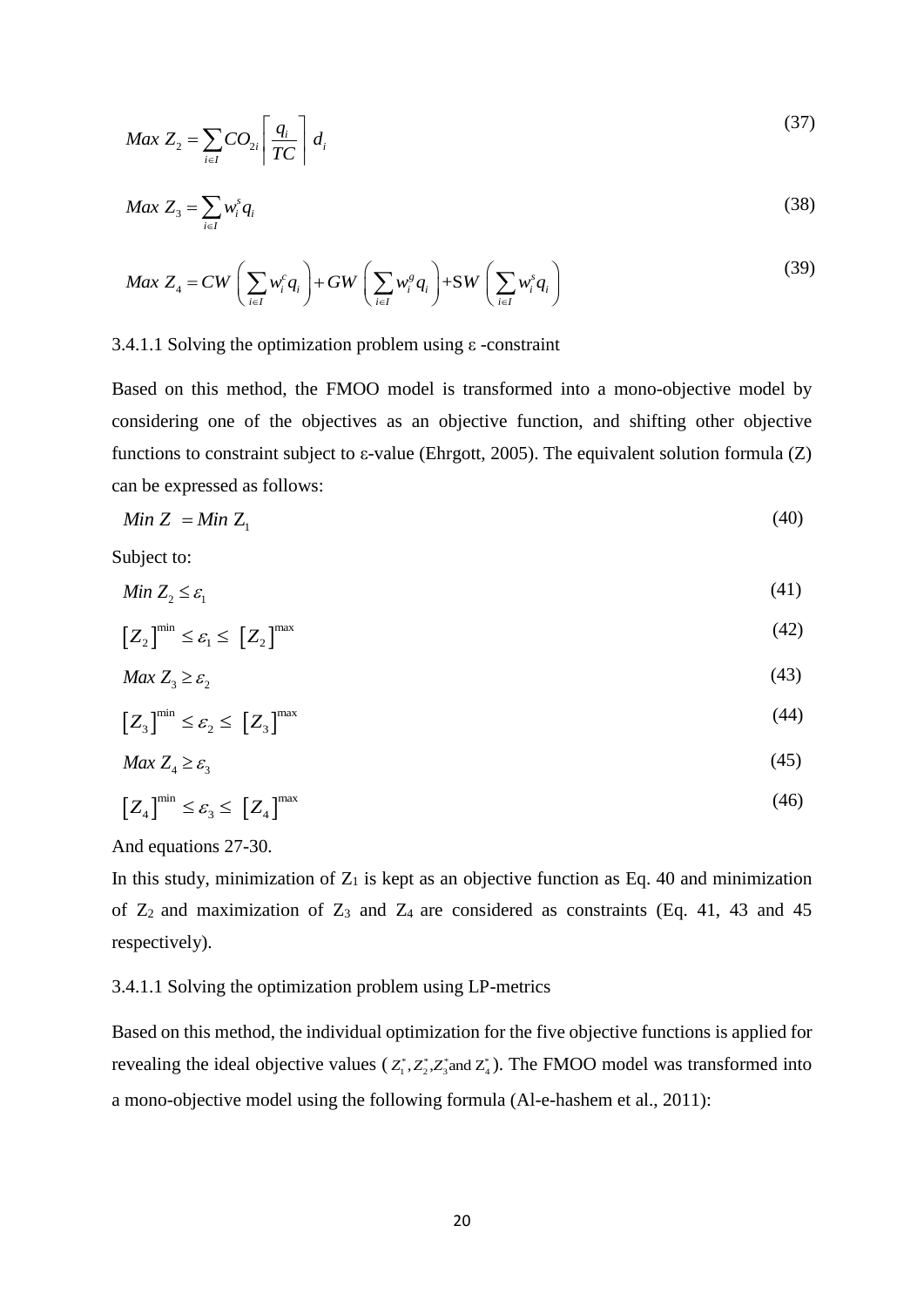$$
Min Z = \left[ w_1 \frac{Z_1 - Z_1^*}{Z_1^*} + w_2 \frac{Z_2 - Z_2^*}{Z_2^*} + w_3 \frac{Z_3 - Z_3^*}{Z_3^*} + w_4 \frac{Z_4 - Z_4^*}{Z_4^*} \right]
$$
\n
$$
(47)
$$

where  $w_1$ ,  $w_2$ ,  $w_3$  and  $w_4$  are the weights of objective functions to be assigned by decision makers, subject to equations 27-30.

#### 3.4.2 Selecting the final solution using TOPSIS

After obtaining a set of Pareto solution, decision makers should select one solution to allocate the optimal order of products to be purchased from each supplier. This selection can be accomplished according to decision makers' preferences or via a decision-making algorithm. In this work, TOPSIS is used for determining the final solution which is the closest to the ideal solution. The application steps followed in Ramesh et al. (2012) were followed.

Assume PR= ${PR<sub>op</sub> | o = 1, 2, ..., x$  (number of pareto solutions);  $p = 1, 2, ..., y$  (number of criteria) refers the  $x^*y$  decision matrix, where *PR* is the performance rating of alternative Pareto solutions with respect to criterion function values. Thus, the normalized selection formula is presented as follows:

$$
N_{op} = \frac{PR_{op}}{\sum_{a=1}^{x} PR_{ap}}
$$
 (48)

The amount of decision information can be measured by the entropy value as:

$$
E_p = \frac{-1}{\ln X} \sum_{o=1}^{X} N_{op} \ln(N_{op})
$$
 (49)

The degree of divergence  $D_p$  of the average intrinsic information under  $p = 1, 2, 3, 4$  can be calculated as follows:

$$
D_p = 1 - E_p \tag{50}
$$

The weight for each criterion function value is given by:

$$
w_p = \frac{D_p}{\sum_{k=1}^{y} D_k} \tag{51}
$$

Thus, the criterion weighted normalized value is given by: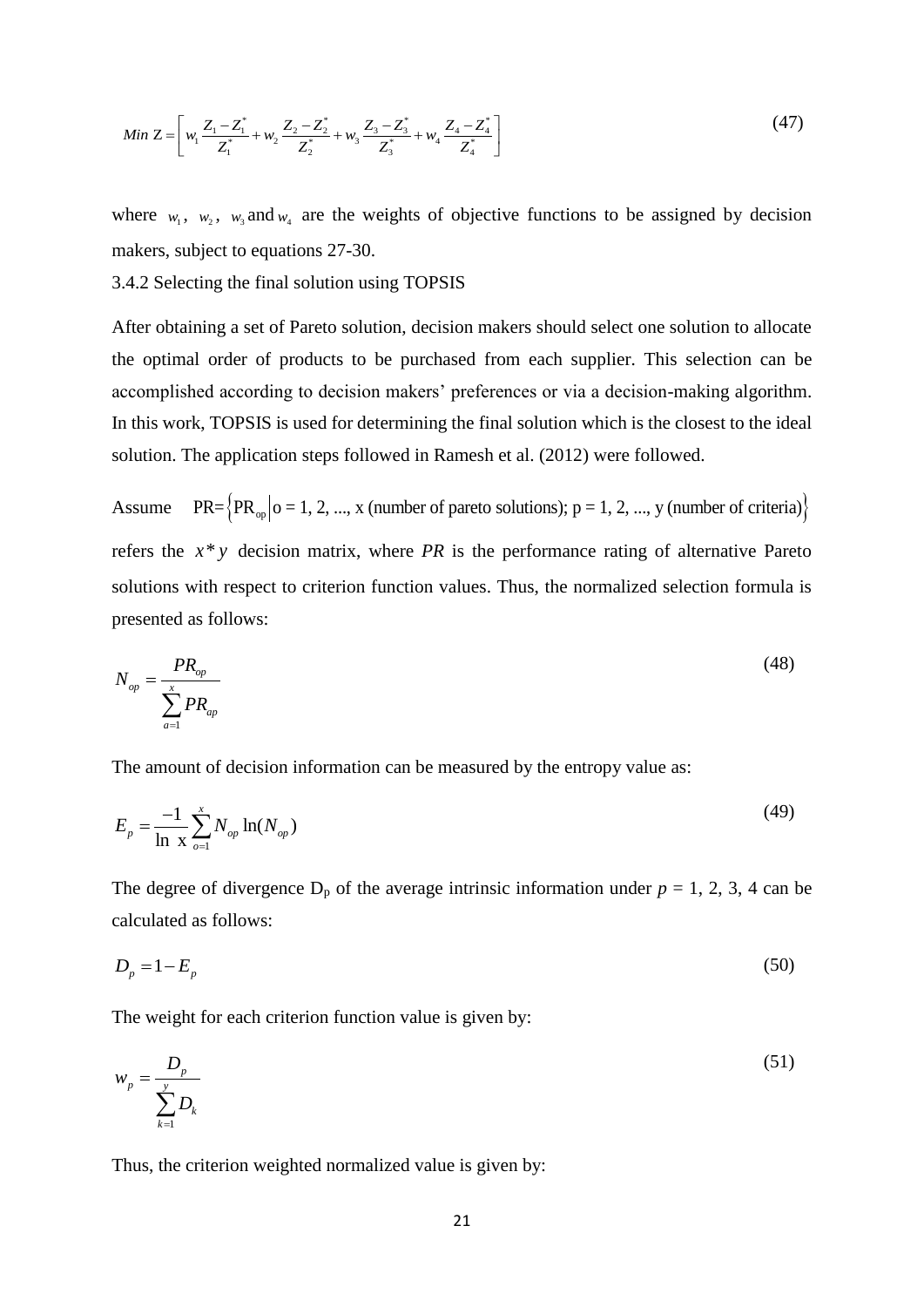$$
v_{op} = w_o N_{op} \tag{52}
$$

Where,  $w<sub>o</sub>$  refers to a weight in alternatives which are normally assigned by the decision makers.

The positive ideal solution (AT+) and the negative ideal solution (AT) are taken to generate an overall performance matrix for each Pareto solution. These values can be expressed as below:

$$
AT^{+} = (\max(v_{o1}) \max(v_{o2}) \dots \max(v_{oy})) = (v_1^{+}, v_2^{+}, ..., v_y^{+})
$$
  
\n
$$
AT^{-} = (\min(v_{o1}) \min(v_{o2}) \dots \min(v_{oy})) = (v_1^{-}, v_2^{-}, ..., v_y^{-})
$$
\n(53)

A distance between alternative solutions can be measured by the n-dimensional Euclidean distance. Thus, the distance of each alternative from the positive and negative ideal solutions is given as:

$$
D_p^+ = \sqrt{\left\{ \sum_{o=1}^y (v_{op} - v_o^+)^2 \right\}} \quad , \quad p = 1, 2, ..., x
$$
\n
$$
D_p^- = \sqrt{\left\{ \sum_{o=1}^y (v_{op} - v_o^-)^2 \right\}} \quad , \quad p = 1, 2, ..., x
$$
\n(55)

The relative closeness to each of values of solutions to the value of the ideal solution is expressed as follows:

$$
rc_p = \frac{D_p^-}{D_p^+ + D_p^-}, \quad p = 1, 2, ..., x
$$
\n(56)

Where  $D_p^- \ge 0$  and  $D_p^+ \ge 0$ , then, clearly,  $rc_p \in [1,0]$ 

The Pareto solution with the highest *rcp* is selected as the final solution.

#### **4. Application**

In this section, a real case study is used for validating the applicability of the developed hybrid MCDM-FMOO approach in solving a SSS/OA problem in selecting the best sustainable suppliers of raw materials for a metal factory. Table 3 shows the used data which are collected from a factory in Saudi Arabia. Transportation distances among farms, abattoirs and retailers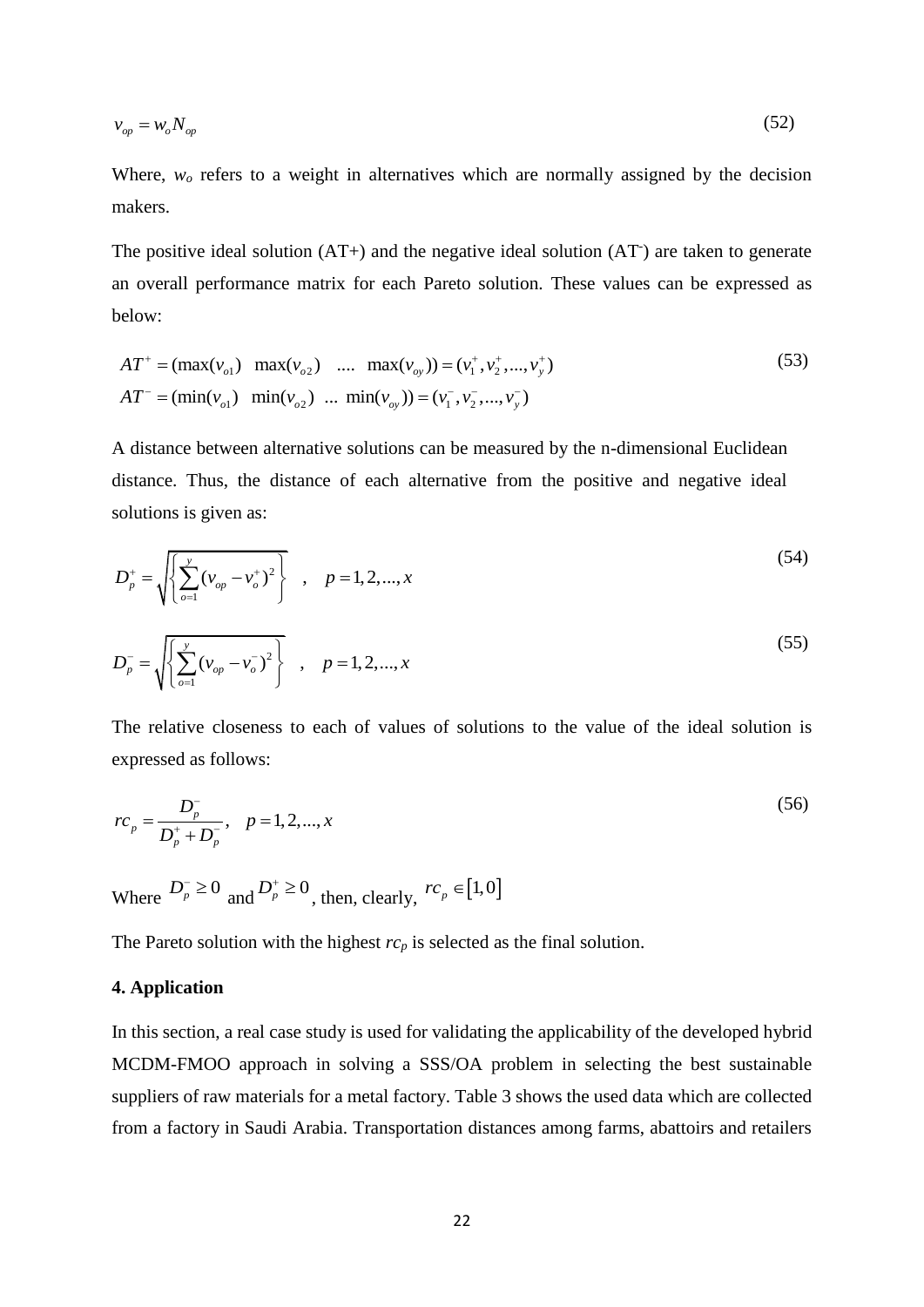are estimated using Google Map. The FMOO is solved via  $LINGO<sup>11</sup>$  software running on a personal laptop Corei5 2.5gigahertz with 4gigbytes RAM.

The authors of the paper are engaged with real-world issues where the concept of the sustainable factory in semi-developed and developing countries such as Saudi Arabia is extremely important. It serves as a potential to preservation of the natural environment and improving the standards of living through environmental and social aspects presented in the paper, e.g. waste management, pollution reduction and staff development. The researchers spent time and patience to understand what is happening in the manufacturing facility. In addition, the methodology includes active engagement with the decision makers where they were asked to rank potential suppliers. Therefore, authors strongly believe that the paper shows the impact and relevance for a real- world issue and the Section 5 presents a discussion related to the managerial and practical implications of the research.

| $I = 3$         | $CO_{2i} = 271, 294$      |
|-----------------|---------------------------|
| $C_i^p = 2-3$   | $S_i = 500,000-700,000$   |
| $C_i^t = 1-1.5$ | $D_i = 350,000 - 500,000$ |
| $C_i^a = 3-4.5$ | $d_i = 120, 409$          |
| $TC = 20,000$   |                           |

Table 3. Data used for applying the case study

Table 4 illustrates the related sub-criteria for each set used for evaluating and ranking the suppliers. As shown in Table 4 there are 4 conventional criteria, 3 green criteria and 3 social criteria. Tables 5 illustrates the inputs used for evaluating and ranking three raw material suppliers  $(S1, S2 \text{ and } S3)$  with respect to the three sets of criteria. Three decision makers  $(DM_1,$ DM<sub>2</sub>, and DM<sub>3</sub>) are asked to rank the potential suppliers. The experimental experiences of these decision makers are used to assign the importance of three sets of criteria of SSS/OA. Averagely, the decision makers had 8 years of experience in this field of supplier selection. The rating is based on the conventional criteria (C), green criteria (G) and social criteria (S).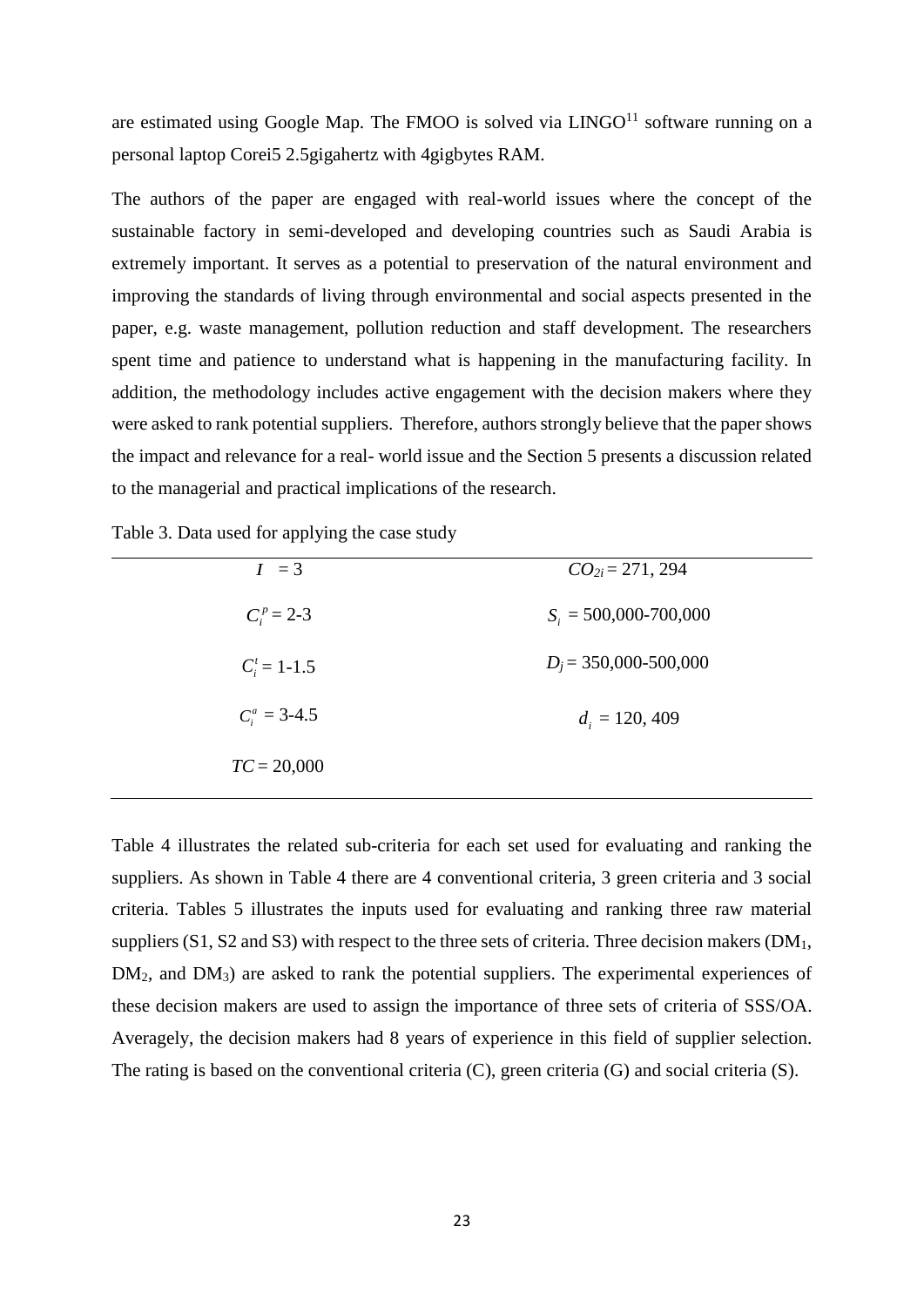| Criteria     | Sub-criteria                                  |
|--------------|-----------------------------------------------|
| Conventional | Costs (C1)                                    |
|              | Product quality (C2)                          |
|              | Technology capability (C3)                    |
|              | Delivery reliability (C4)                     |
| Green        | Environment Management Systems (G1)           |
|              | Waste Management (G2)                         |
|              | Pollution production (G3)                     |
| Social       | Safety, rights and health of employees $(S1)$ |
|              | Staff development (S2)                        |
|              | Information disclosure (S3)                   |

Table 4. Criteria and sub-criteria used for ranking suppliers

Table 5. Inputs for evaluating and ranking the suppliers

|           |                | Conventional criteria |    |    |    | Green criteria |    |    | Social criteria |                |                |
|-----------|----------------|-----------------------|----|----|----|----------------|----|----|-----------------|----------------|----------------|
| Criterion |                |                       | C2 | C3 | C4 | G1             | G2 | G3 | S1              | S <sub>2</sub> | S <sub>3</sub> |
|           | DM1            | VН                    | VН | VН | Н  | VН             | VН | M  | $\bf H$         | Н              | VH             |
|           | $S_1$          | VH                    | H  | H  | H  | M              | VH | H  | VH              | H              | H              |
|           | S <sub>2</sub> | Н                     | M  |    | Н  | M              | М  |    | H               | Н              | Н              |
|           | $S_3$          | VH                    | H  | VН | VM | М              | VH | VH | M               |                | H              |
|           | DM2            | н                     | VН | Н  | VН | Н              | H  | M  | М               | M              | VН             |
|           | $S_1$          | Н                     | VH | M  | H  | VH             | H  | H  | H               | M              | Н              |
|           | $S_2$          | Н                     | Н  |    | VH | H              | M  | M  | VH              | M              | М              |
|           | $S_3$          | VH                    | H  | VH | Н  | Н              | Н  | VH |                 | Н              | М              |
|           | DM3            | VН                    | H  | VН | VН | H              | VН | VН | H               | H              | VH             |
|           | $S_1$          | VH                    | VH | M  | H  | M              | VН | H  | Н               | H              | VH             |
|           | $S_2$          | VH                    | M  | Н  | H  | M              |    | M  | М               | M              | Н              |
|           | $S_3$          | Н                     | H  | VH | VН | VН             | H  | VH | М               |                | М              |

#### 4.1 Results and discussions

The steps for solving the SSS/OA problem using the developed hybrid MCDM-FMOO approach are as follows.

Step 1: Fuzzy AHP is applied following the steps as illustrated in section 3.2 for determining the importance weight (IW) for the three sets of criteria including conventional (C), green (G) and social (S). The same algorithm is then reapplied for all sub-criteria. Table 6 shows the determined importance weights for the main and sub criteria. Consequently, the most significant sub-criteria are ordered as cost/product quality/environment management systems and waste management/information disclosure/safety, rights and health of employees. Besides, as shown in Table 6, the ranking order of the three pillars of sustainability is presented as economic/green/social.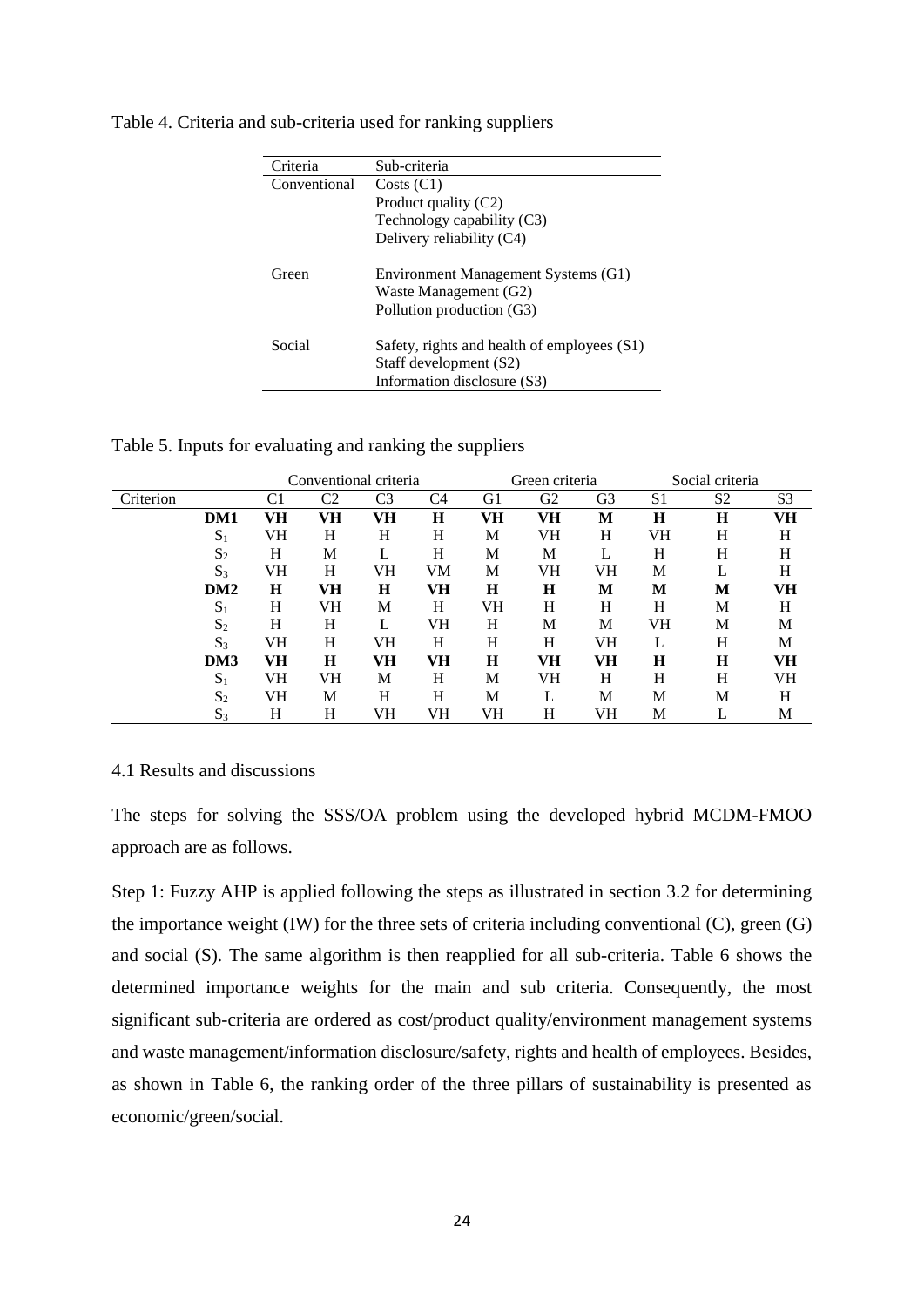Step 2: After determining the importance weights of all the criteria and sub-criteria for sustainable supplier selection in Step 1, potential suppliers are ranked with respect to the aforementioned criteria. Therefore, Fuzzy TOPSIS is used as illustrated in section 3.3 previously. This yields in determining an importance weight for each supplier. Table 7 shows the ranking of the three suppliers corresponding to the relevant criteria; Fig. 4 shows further comparison among the three suppliers in the obtained weights. As shown in Table 7 and Fig. 4, the ranking order based on the sustainability performance of three suppliers is given as S3/S1/S2. This indicates that supplier 3 is the best sustainable supplier and supplier 2 is the worst sustainable supplier.

| Criteria     | IW           | Sub-criteria   | IW     |        |
|--------------|--------------|----------------|--------|--------|
| Conventional | $0.435$ (CW) | C1             | 0.133  |        |
|              |              | C <sub>2</sub> | 0.117  | ∍<br>∠ |
|              |              | C <sub>3</sub> | 0.072  | 4      |
|              |              | C <sub>4</sub> | 0.113  | 3      |
| Green        | 0.291(GW)    | G <sub>1</sub> | 0.110  |        |
|              |              | G <sub>2</sub> | 0.091  | っ      |
|              |              | G <sub>3</sub> | 0.090  | 3      |
| Social       | $0.274$ (SW) | S <sub>1</sub> | 0.0755 | ∍      |
|              |              | S <sub>2</sub> | 0.0755 | ◠      |
|              |              | S <sub>3</sub> | 0.1230 |        |

Table 6. The relative importance weights of criteria and sub-criteria determined via Fuzzy AHP

Table 7. Ranking of the three suppliers using Fuzzy TOPSIS

| Supplier       | w.    | $W^5$ | W.    | Average CC | <b>Average Rating</b> |
|----------------|-------|-------|-------|------------|-----------------------|
| D.             | 0.660 | 0.676 | 0.502 | 0.612      | ∸                     |
| S <sub>2</sub> | 0.544 | 0.555 | 0.532 | 0.543      |                       |
| DЗ             | 0.719 | 0.693 | 0.788 | 0.733      |                       |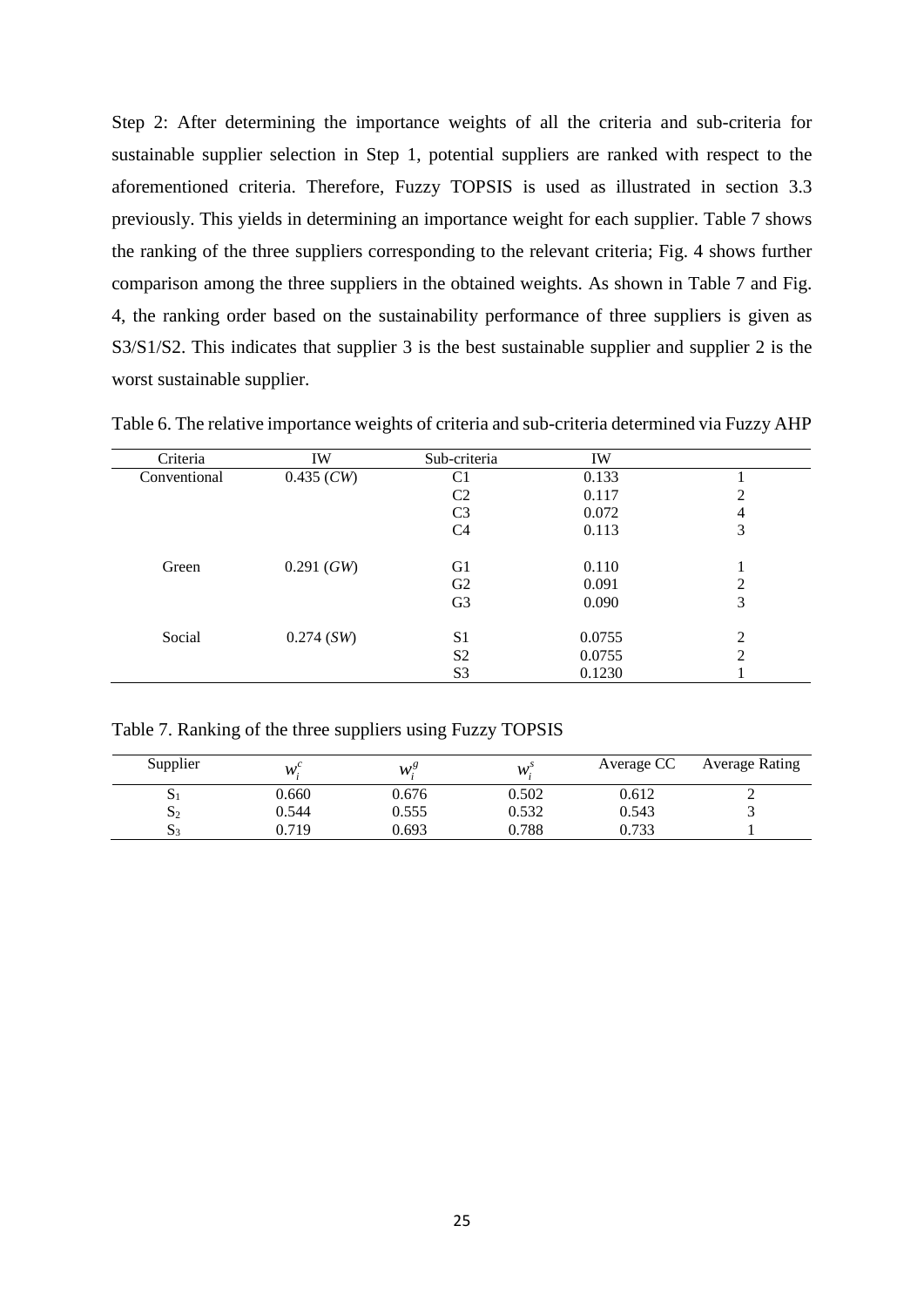

Fig. 4. Comparative of suppliers in importance weights with respect to three criteria.

Step 3: The Min and Max values for the four objectives are determined using Eq. (32-39). The values are ({Min, Max}) = ({780,220, 1,536,994}, {618,579.83, 987,664.08}, {259,200, 375,661},  $\{350,000, 499,842.5\}$ . Accordingly, the ideal solutions  $(z_1^*, z_2^*, z_3^*$  and  $z_4^*)$  are:  $z_1^* =$ 780,220,  $z_2^* = 618,579.83$ ,  $z_3^* = 375,661$  and  $z_4^* = 499,842.5$ ).

Step 4: this step is used for obtaining the optimal order allocation using the developed FMOO model as illustrated in the following sub-step.

Step 4.1: Each objective function is optimized independently under the predefined constraints.

Step 4.2: To solve the optimization problem of the developed FMOO model formulated in section 3.2.1, the ε-constraint method and the LP-metrics method are employed for optimising the four objectives simultaneously in term of obtaining Pareto solution.

Step 4.3: for the  $\varepsilon$ -constraint: the range between the two values for  $Z_1$ ,  $Z_2$ ,  $Z_3$  and  $Z_4$  obtained in Step 3 is segmented into ten points, the points (ε-points) in between are allocated as ε values (See Table 8) in Eq. (41, 43 and 45). Subsequently, Eq. (40) is applied to reveal Pareto solutions since the objective functions minimization of  $Z_2$  and maximization of  $Z_3$  and  $Z_4$  are shifted to the constraints.

Step 4.4: for the LP-metrics, Pareto solutions based on the FMOO model are obtained by applying Eq. 47 through an assignment of different combinations of weights (See Table 9) in addition to the usage of the ideal solutions  $(z_1^*, z_2^*, z_3^*$  and  $z_4^*$ ) obtained in Step 3.

Step 4.5: TOPSIS is applied for ranking the obtained Pareto solutions obtained using the εconstraint approach and the LP-metrics approach.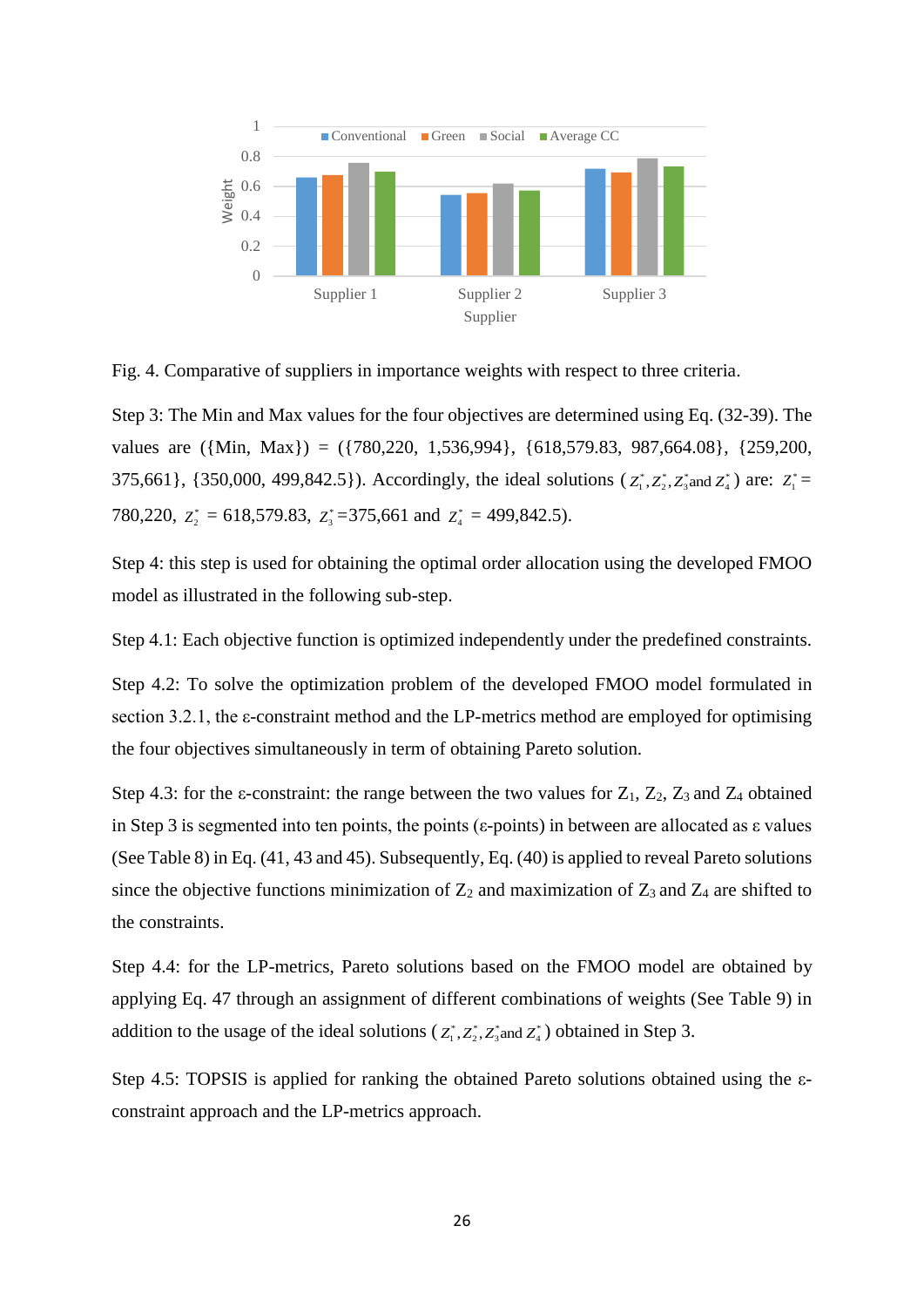|                |                 | $\varepsilon$ -value |              |
|----------------|-----------------|----------------------|--------------|
| #              | $\varepsilon_1$ | $\varepsilon_2$      | $\epsilon_3$ |
| 1              | 618579          | 259200               | 350,000      |
| $\overline{2}$ | 654579          | 273757               | 368120       |
| 3              | 709039          | 287700               | 386570       |
| 4              | 735039          | 302210               | 405178       |
| 5              | 770039          | 312722               | 422738       |
| 6              | 799039          | 326678               | 441238       |
| 7              | 839000          | 340478               | 458161       |
| 8              | 889640          | 354978               | 476170       |
| 9              | 947719          | 349006               | 490000       |
| 10             | 987664          | 375661               | 499842       |

Table 8.  $\varepsilon$ –value assigned to  $Z_2$ ,  $Z_3$  and  $Z_4$  to apply the  $\varepsilon$ -constraint approach

Table 9. Weights assigned to  $Z_1$ ,  $Z_2$ ,  $Z_3$  and  $Z_4$  to apply the LP-metrics approach

|    | Assigned Weights       |  |  |  |  |
|----|------------------------|--|--|--|--|
| #  | $W_1, W_2, W_3, W_4$   |  |  |  |  |
| 1  | 0.9,0.025,0.025,0.05   |  |  |  |  |
| 2  | 0.8,0.1,0.05,0.05      |  |  |  |  |
| 3  | 0.7, 0.1, 0.1, 0.1     |  |  |  |  |
| 4  | 0.64, 0.12, 0.12, 0.12 |  |  |  |  |
| 5  | 0.6, 0.13, 0.13, 0.14  |  |  |  |  |
| 6  | 0.5,0.25,0.125,0.125   |  |  |  |  |
| 7  | 0.4,0.2,0.2,0.2        |  |  |  |  |
| 8  | 0.34, 0.22, 0.22, 0.22 |  |  |  |  |
| 9  | 0.3,0.23,0.23,0.24     |  |  |  |  |
| 10 | 0.22,0.26,0.26,0.26    |  |  |  |  |

As mentioned previously, in Step 4.1, each objective function was optimized independently under the predefined constraints. Table 10 shows the obtained objectives values and the corresponding order allocation for the three suppliers. It is noteworthy that through optimizing the first objective function  $Z_1$  individually, value of the expected cost is the lowest but this results in the lowest undesired values of social impact and total purchasing values. Optimizing the second objective function  $Z_2$  individually, results in similar values nearly but the value of  $Z_2$  in the lowest value. In the previous two solutions, the rank of sustainable suppliers is given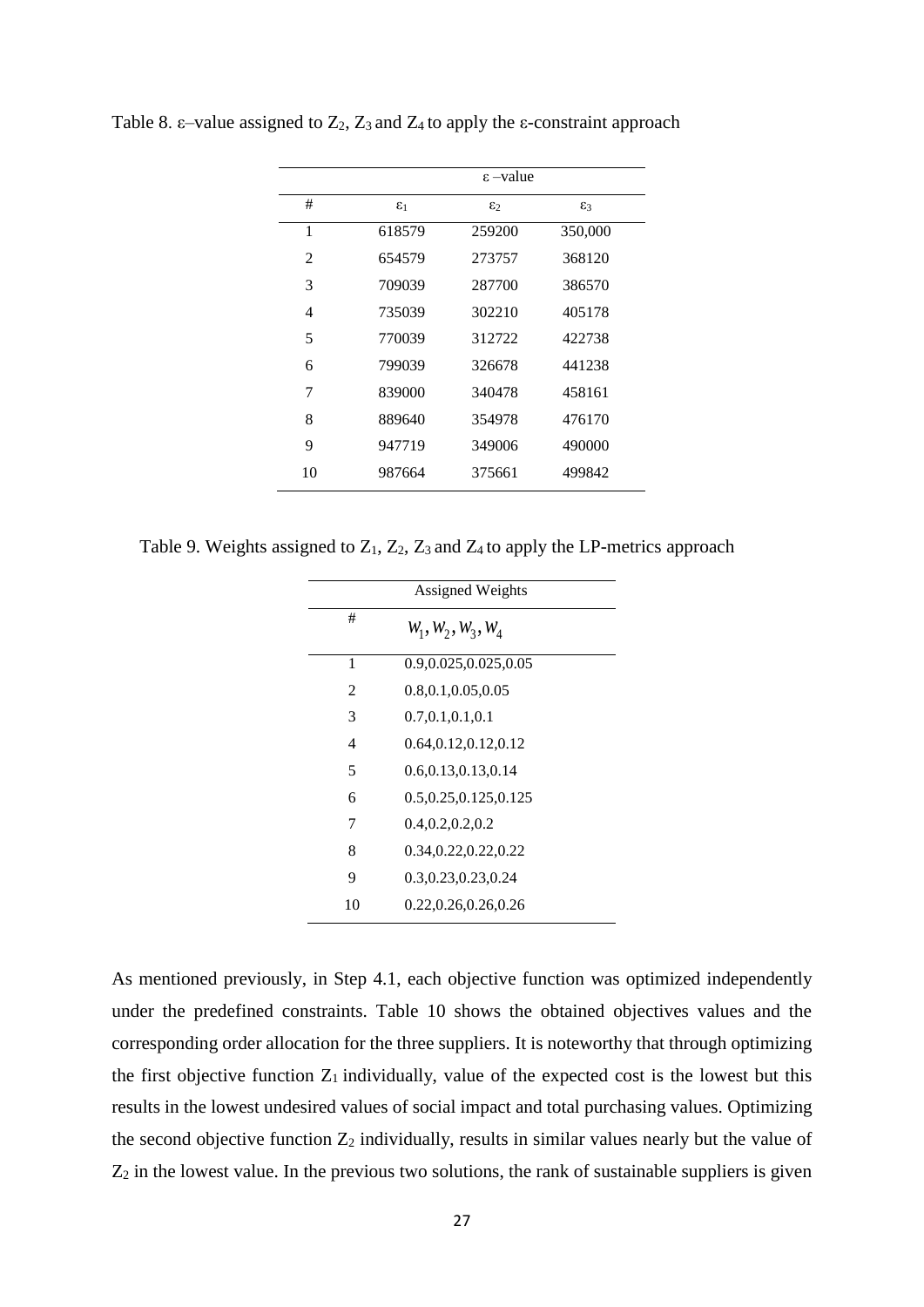as  $S3/S1/S2$ . On the contrast, optimizing the third objective function  $Z_3$  individually leads to the highest social impact but with the highest undesired values of the expect cost and environmental impact. Optimizing the fourth objective function  $Z_4$  individually, results in similar values nearly but the value of  $Z_4$  is the highest value. In the previous two solutions, the rank of sustainable suppliers is given as S3/S2/S1. As shown in this solution, the order allocated to S2 become more than the order allocated to S1. This means that supplier 2 become the second best sustainable supplier with respect to the social criteria compared to the overall ranking which is S3/S1/S2.

| Objective functions | $Min Z_1$      | $Min Z_2$      | $Max Z_3$      | $Min Z_4$ |
|---------------------|----------------|----------------|----------------|-----------|
| $\mathbf{Z}_1$      | 780220         | 643881         | 260008         | 350776    |
|                     | S1             | S2             | S <sub>3</sub> |           |
|                     | 125080         | 104997         | 134886         |           |
| $Z_2$               | 800412         | 618579.83      | 264881         | 352000    |
|                     | S1             | S <sub>2</sub> | S <sub>3</sub> |           |
|                     | 127780         | 110556         | 137612         |           |
| $Z_3$               | 1495181        | 977881         | 375661         | 481701    |
|                     | S <sub>1</sub> | S <sub>2</sub> | S <sub>3</sub> |           |
|                     | 139954         | 151669         | 183770         |           |
| $Z_4$               | 1493350        | 975009         | 359667         | 499842.5  |
|                     | S1             | S2             | S3             |           |
|                     | 138006         | 105890         | 180885         |           |

Table 10. Objective values and corresponding order allocation obtained by optimizing the objective functions individually

To optimize the four objectives simultaneously, the ε-constraint approach and the LP-metrics approach are applied as illustrated in Steps 4.3 and 4.4, respectively. Tables 11 and 12 show the values for the four objectives based on ten ε-iteration and ten weight combinations, respectively. For instance, solution 6 in Table 11 yields an expect costs of 1,152,504, an environmental impact of 798,669, a social impact of 326,999 and a total purchasing value of 441,238. This solution is determined through an assignment of  $\varepsilon_1$  = 799,039,  $\varepsilon_2$  = 326,678 and  $\varepsilon_3$  = 441,238. Fig. 5 illustrates the Pareto frontier for the obtained solution using the two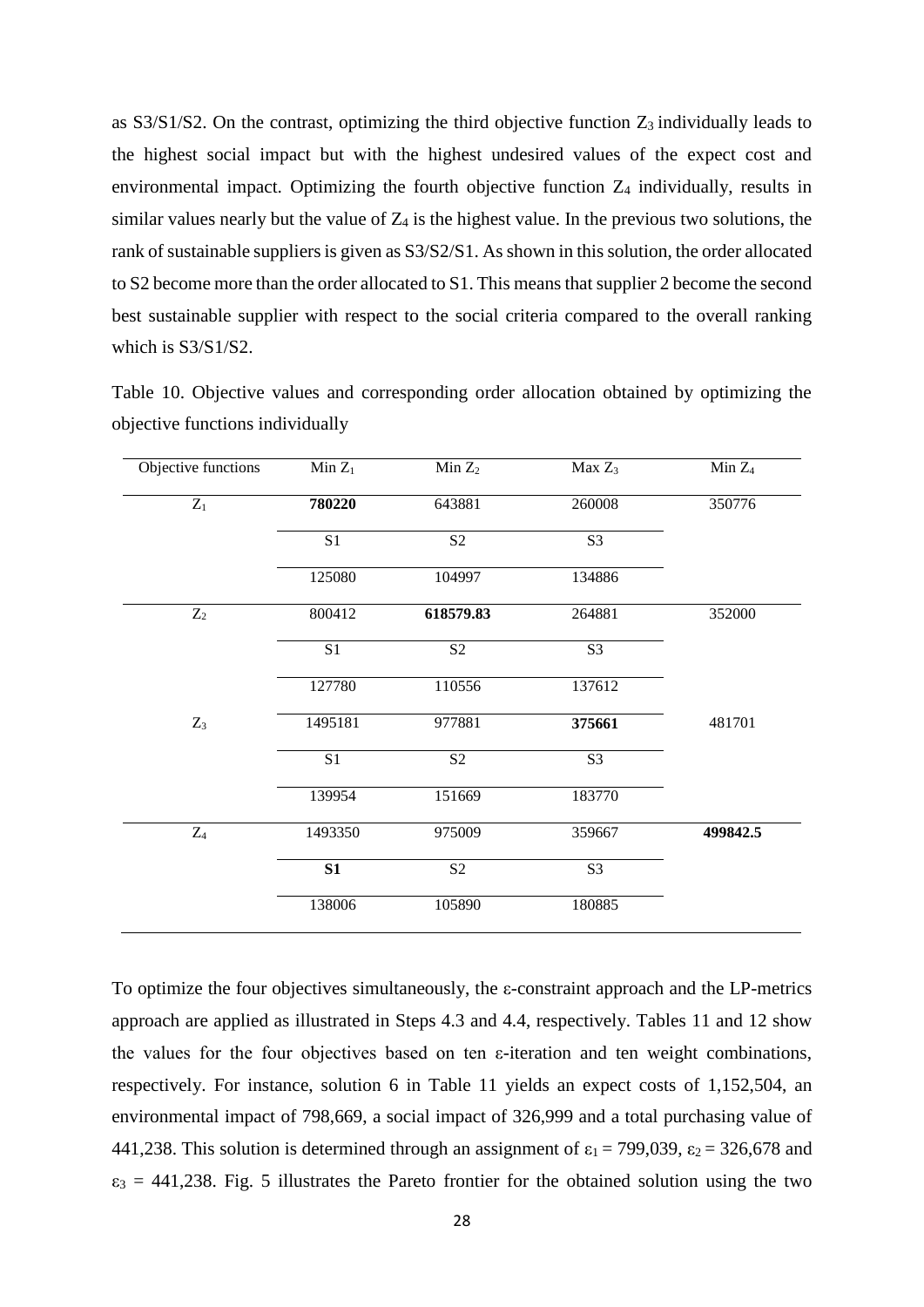methods. It is worth mentioning that ten  $\alpha$ -level  $(0.1, 0.2, 0.3, 0.4, 0.5, 0.6, 0.7, 0.8, 0.9 \text{ and} 1)$ with an incremental step 0.1 was assigned for each solution. Afterward, Eq. 31 is employed to determine the respective membership degree  $(\mu_b)$  based on objective values obtained by  $\varepsilon$ constraint approach and LP-metrics approach as shown in Tables 13. Fig. 6 depicts the corresponding figures of the membership functions with respect to the objectives values (obtained using the ε-constraint approach) for the case study.

| #              | $\alpha$ -level | $Min Z_1$ | Min $Z_2$ | Max $Z_3$ | $Max Z_4$ |
|----------------|-----------------|-----------|-----------|-----------|-----------|
| $\mathbf{1}$   | 0.1             | 802445    | 618579    | 259200    | 350,000   |
| $\overline{2}$ | 0.2             | 888736    | 652887    | 275547    | 371000    |
| 3              | 0.3             | 917699    | 704221    | 287700    | 387234    |
| $\overline{4}$ | 0.4             | 987005    | 731000    | 302210    | 405180    |
| 5              | 0.5             | 1067241   | 765773    | 313555    | 422738    |
| 6              | 0.6             | 1152504   | 798669    | 326999    | 441238    |
| 7              | 0.7             | 1238504   | 839000    | 343676    | 462008    |
| 8              | 0.8             | 1319767   | 889117    | 357000    | 476888    |
| 9              | 0.9             | 1389959   | 946340    | 363710    | 490122    |
| 10             | 1               | 1492772   | 976881    | 375661    | 499842    |

Table 11. Objectives values obtained by the ε-constraint approach

Table 12. Objectives values obtained by the LP-metrics approach

| $\#$           | $\alpha$ -level | $Min Z_1$ | Min $Z_2$ | Max $Z_3$ | $Max Z_4$ |
|----------------|-----------------|-----------|-----------|-----------|-----------|
| 1              | 0.1             | 802500    | 620001    | 259312    | 350,000   |
| $\overline{2}$ | 0.2             | 889200    | 651990    | 273778    | 371000    |
| 3              | 0.3             | 927895    | 7046891   | 287340    | 387234    |
| 4              | 0.4             | 993444    | 733412    | 303209    | 405788    |
| 5              | 0.5             | 1100291   | 768345    | 314301    | 423290    |
| 6              | 0.6             | 1179999   | 809158    | 327881    | 442100    |
| 7              | 0.7             | 1252700   | 838491    | 341999    | 461711    |
| 8              | 0.8             | 1331230   | 910023    | 357120    | 477009    |
| 9              | 0.9             | 1387990   | 946801    | 369833    | 488343    |
| 10             | 1               | 1519350   | 979006    | 373338    | 496137    |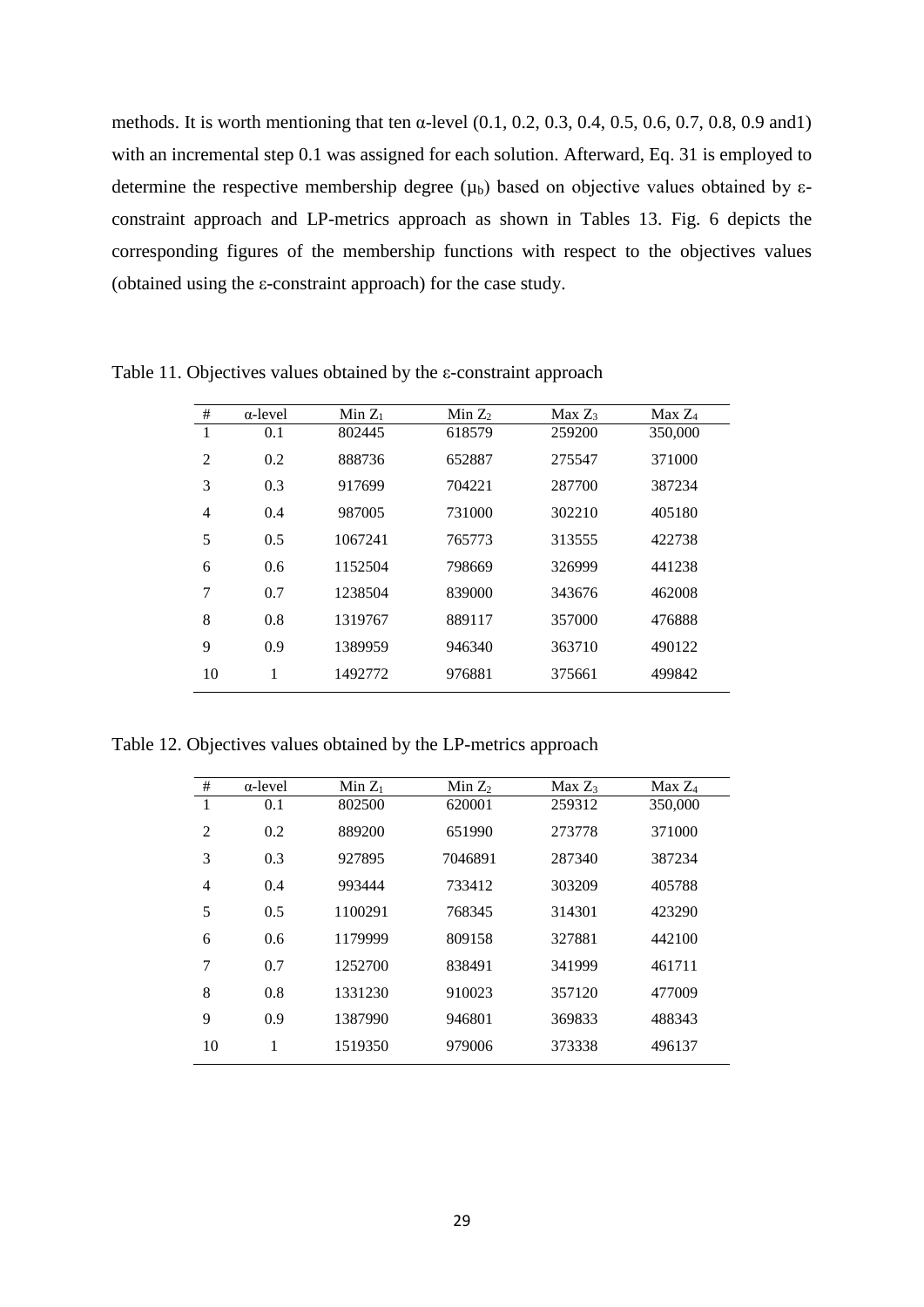

Fig. 5. Pareto frontier obtained by the two approaches.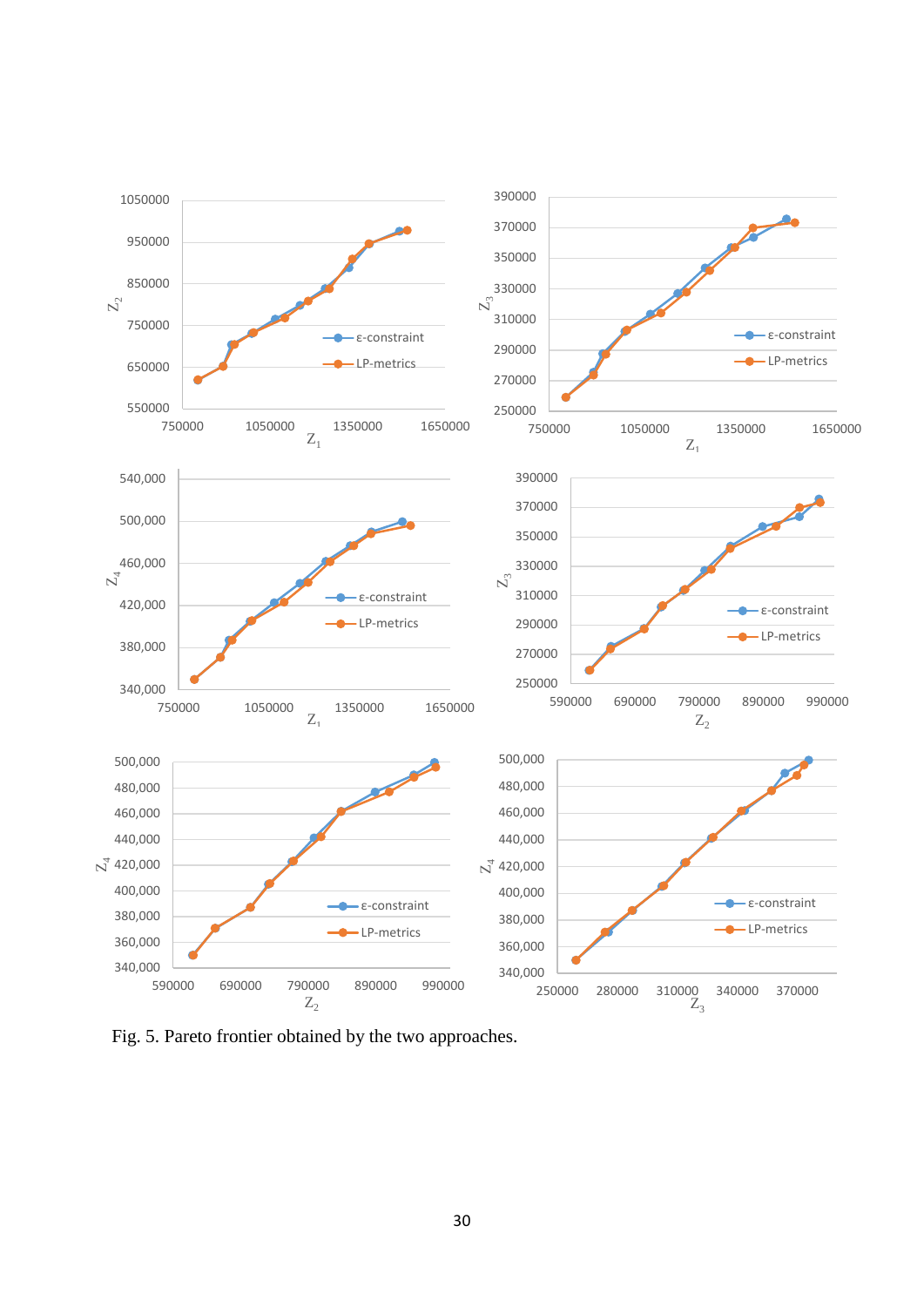|            | ε-constraint |      |      |      |      |      |      |             |      |       |
|------------|--------------|------|------|------|------|------|------|-------------|------|-------|
| $\mu(Z_i)$ | 0.97         | 0.84 | 0.77 | 0.65 | 0.56 | 0.49 | 0.41 | 0.34        | 0.17 | 0.088 |
| $\mu(Z_2)$ | 0.96         | 0.87 | 0.75 | 0.69 | 0.54 | 0.46 | 0.35 | 0.28        | 0.15 | 0.089 |
| $\mu(Z_3)$ | 0.09         | 0.21 | 0.3  | 0.38 | 0.48 | 0.59 | 0.72 | 0.8         | 0.9  | 0.99  |
| $\mu(Z_4)$ | 0.12         | 0.21 | 0.3  | 0.38 | 0.45 | 0.57 | 0.71 | 0.77        | 0.82 | 0.95  |
|            | LP-metrics   |      |      |      |      |      |      |             |      |       |
| $\mu(Z_i)$ | 0.98         | 0.85 | 0.77 | 0.65 | 0.54 | 0.48 | 0.38 | 0.29        | 0.15 | 0.065 |
| $\mu(Z_2)$ | 0.93         | 0.87 | 0.7  | 0.65 | 0.47 | 0.39 | 0.3  | $0.25$ 0.15 |      | 0.069 |
| $\mu(Z_3)$ | 0.06         | 0.15 | 0.26 | 0.33 | 0.44 | 0.56 | 0.67 | 0.77 0.91   |      | 0.96  |
| $\mu(Z_4)$ | 0.1          | 0.19 | 0.28 | 0.36 | 0.43 | 0.55 | 0.7  | 0.79 0.81   |      | 0.92  |

Table 13. Values of membership degree related to  $Z_1$ ,  $Z_2$ ,  $Z_3$  and  $Z_4$  obtained by  $\varepsilon$ -constraint and LP-metrics approaches

The optimisation results demonstrate that considering sustainability aspects into the supplier selection and order allocation problem can yield a higher cost to the enterprise. On the contrary, this helps in improving the value of sustainable purchasing. It is noteworthy that none of the two solution methods (e.g. ε-constraint approach and LP-metrics approach) could reveal an ideal solution considering the four objectives simultaneously. Arguably, the two methods showed a reasonable performance in revealing Pareto solutions that are close enough to the ideal solutions  $(z_1^*, z_2^*, z_3^*$  and  $z_4^*$ ). However, one solution should be selected to determine the optimal order allocation as illustrated in the next section.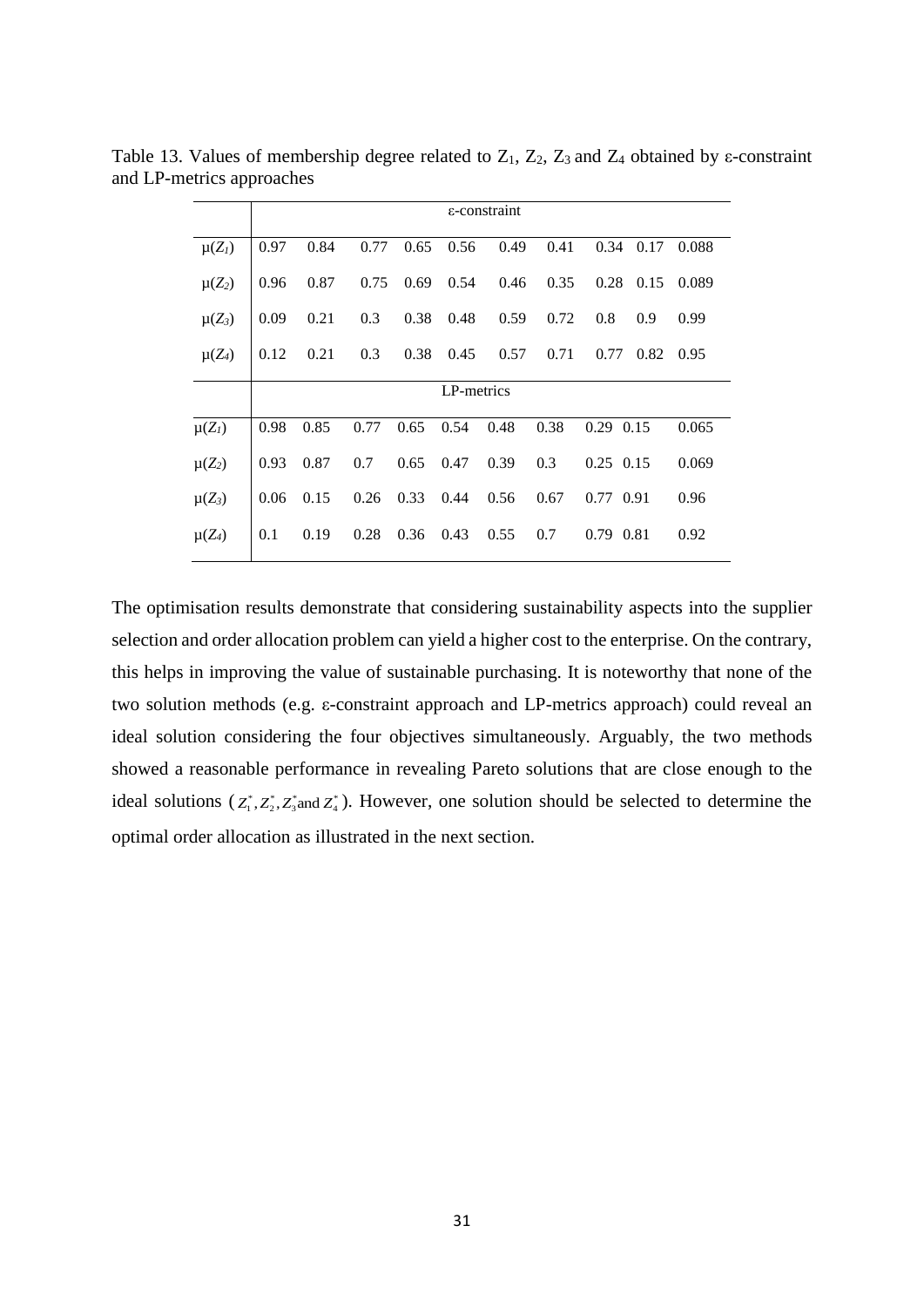

Fig. 6. Membership functions related to the four objectives  $Z_1$ ,  $Z_2$ ,  $Z_3$  and  $Z_4$  according to the ε-constraint approach.

Since a set of Pareto solutions of SSS/OA are revealed based on the developed hybrid MCDM-FMOO approach, the final Pareto solution can be selected using one of the following two scenarios:

- 1. Enterprises could depend on the experts of their decision makers to present some guidelines to select the final Pareto solution.
- 2. Some decision-making algorithms can be used to select the final Pareto solution.

However, in most fuzzy multi-objective optimization problems, the selection of the final solution can be a challenge in terms of distinguishing the final possible course of action. Therefore, as mentioned previously, TOPSIS procedures illustrated in section 3.4.2 is proposed to be applied to help decision makers in comparing the performance of the obtained Pareto solution in terms of solution quality. Fig. 7 shows a comparison in the determined  $rc_p$  for all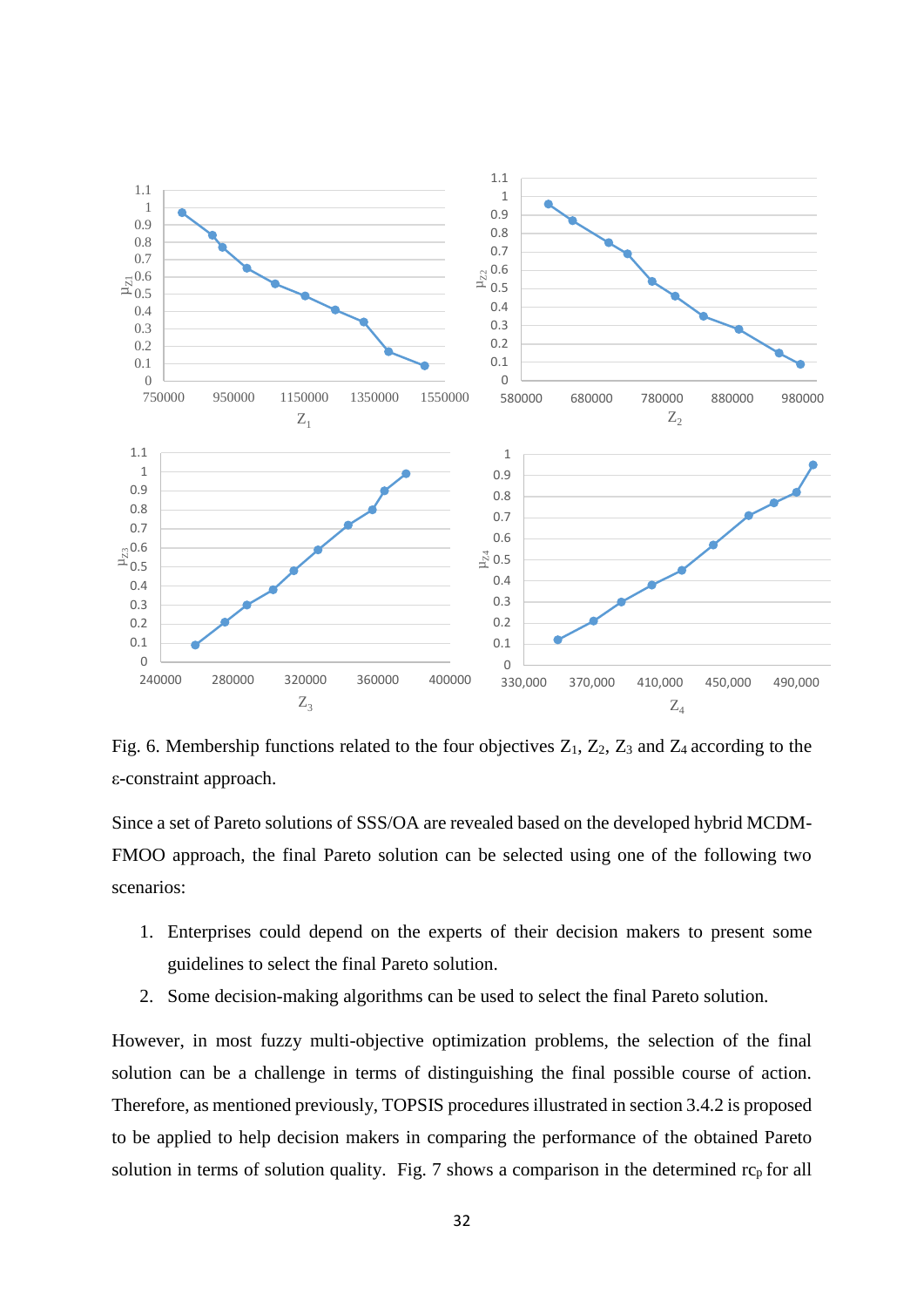Pareto solutions. Averagely, the solutions obtained by the ε-constraint approach are the closest to the ideal solutions and the furthest from the nadir solutions compared to solutions obtained by the LP-metrics approach. Subsequently, solution 4 is selected as the final solution since it obtained the highest  $rc_p$  (0.699). Based on this solution the order allocation is as follows:

- 1. 183,335Kg to be ordered from supplier 3.
- 2. 145,988Kg to ordered from supplier 1.
- 3. 136,008Kg to be ordered from supplier 2.

As shown, supplier 3 dominates 39.39% of all the ordered raw material since it leads to the best sustainable performance compared to suppliers 1 and 2 which dominate 31.37% and 29.22%, respectively.



Fig. 7. A graphical comparison in  $rc_p$  between the two approaches obtained using TOPSIS.

#### **5. Managerial and practical implications of the research**

This research has determined different criteria for sustainable supplier selection on the basis of sustainability. The results demonstrated significant managerial and practical implications of the developed hybrid MCDM-FMOO approach which can be concluded as follows:

• The developed methodology for solving the sustainable supplier selection and order allocation problem can be used as an aid for enterprises in implementing an integrated framework to select the best sustainable suppliers.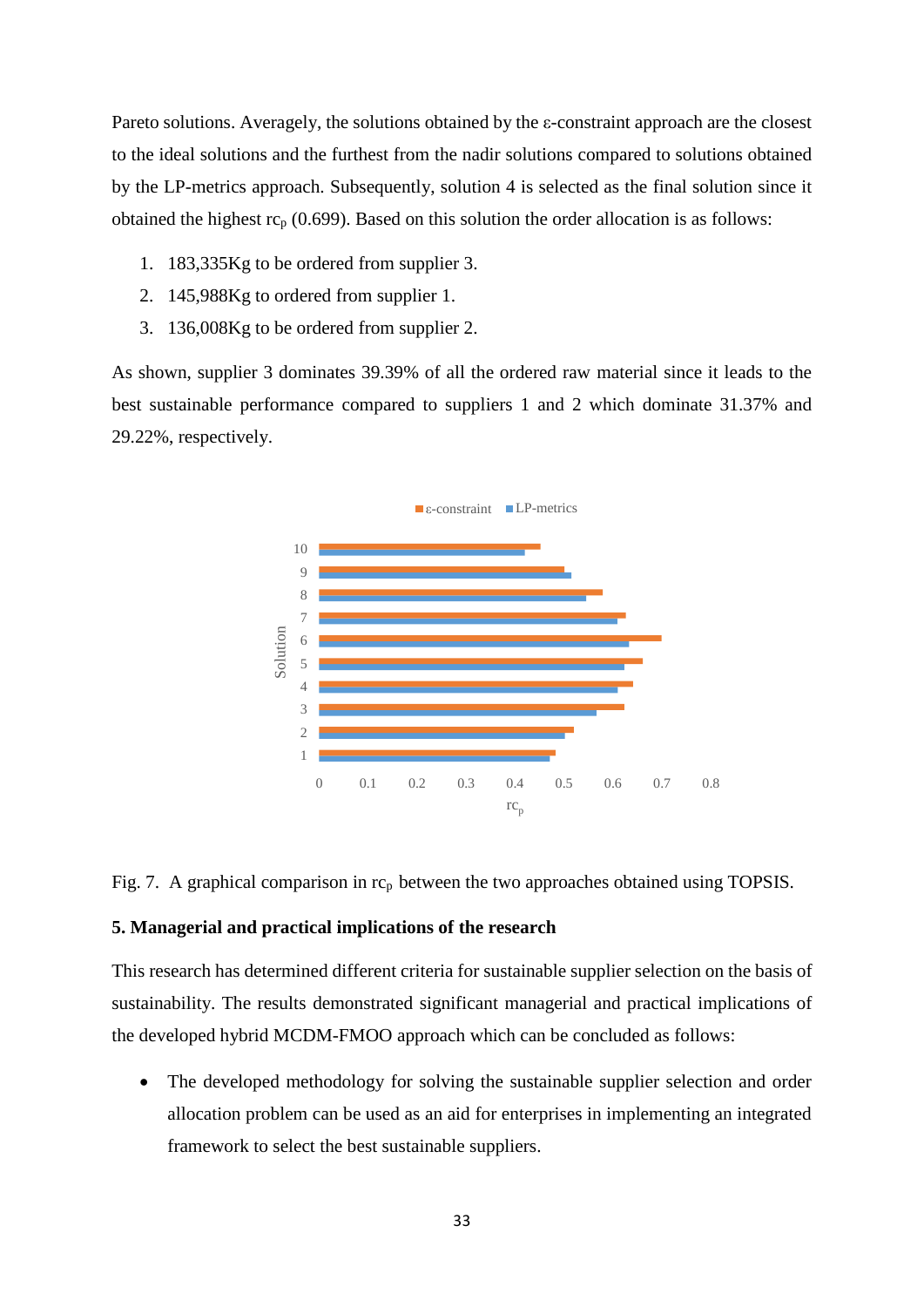- The developed approach can effectively support decision makers to order the appropriate quantity of product from each supplier.
- The considered three sets of criteria and sub-criteria related to economic, environmental and social aspects can be implemented in other applications examining a sustainable supplier selection and order allocation problem.
- The developed approach can be employed for solving another case studies in solving sustainable supplier and order allocation problem in conjunction with the optimization of several conflicting objectives.
- In industry, decision makers typically deal with a conflicting uncertain multi-objective problem required to be solved simultaneously by them in a comprised level. Therefore, using the fuzzy set theory for SSS/OA leads to more effectiveness and flexibility for the developed hybrid approach. Subsequently, the developed hybrid MCDM-FMOO approach complies with the practical application necessities for handling a real SSS/OA problem through the simultaneous minimization of expected cost and environmental impact and maximization of social impact and purchasing value.
- This approach can successfully cope with the vagueness and imprecision of input parameters and the changing importance weight of criteria in a SSS/OA problem.
- The developed approach offers a flexibility to purchasing manager(s) to perform a robust sustainable supply chain management on cost, product quality, on time delivery, environmental and social aspects, etc.

#### **6. Conclusions and future works**

Recently, sustainable supply chain management is gaining an increasing consideration among enterprises all over the world and managers are under pressure to consider sustainable practices in their supply chain activities. An effective Sustainable Supplier Selection and Order Allocation (SSS/OA) methodology can lead to an increase competitiveness for an enterprise. The literature review shows that the SSS/OA methodologies requires a substantial improvement in counting social performance into consideration rather focusing on economicenvironmental aspects. This papers presents a development of a hybrid Multi-Criteria Decision Making (MCDM)-Fuzzy Multi-Objective Optimization (FMOO) approach for SSS/OA problem by considering economic, environmental and social criteria. First, the criteria and subcriteria for evaluating sustainable performance are highlighted. Second, the decision makers give linguistic ranking to the criteria and suppliers. Fuzzy AHP is used for determining the importance weights of criteria; Fuzzy TOPSIS is used for generating the overall rank of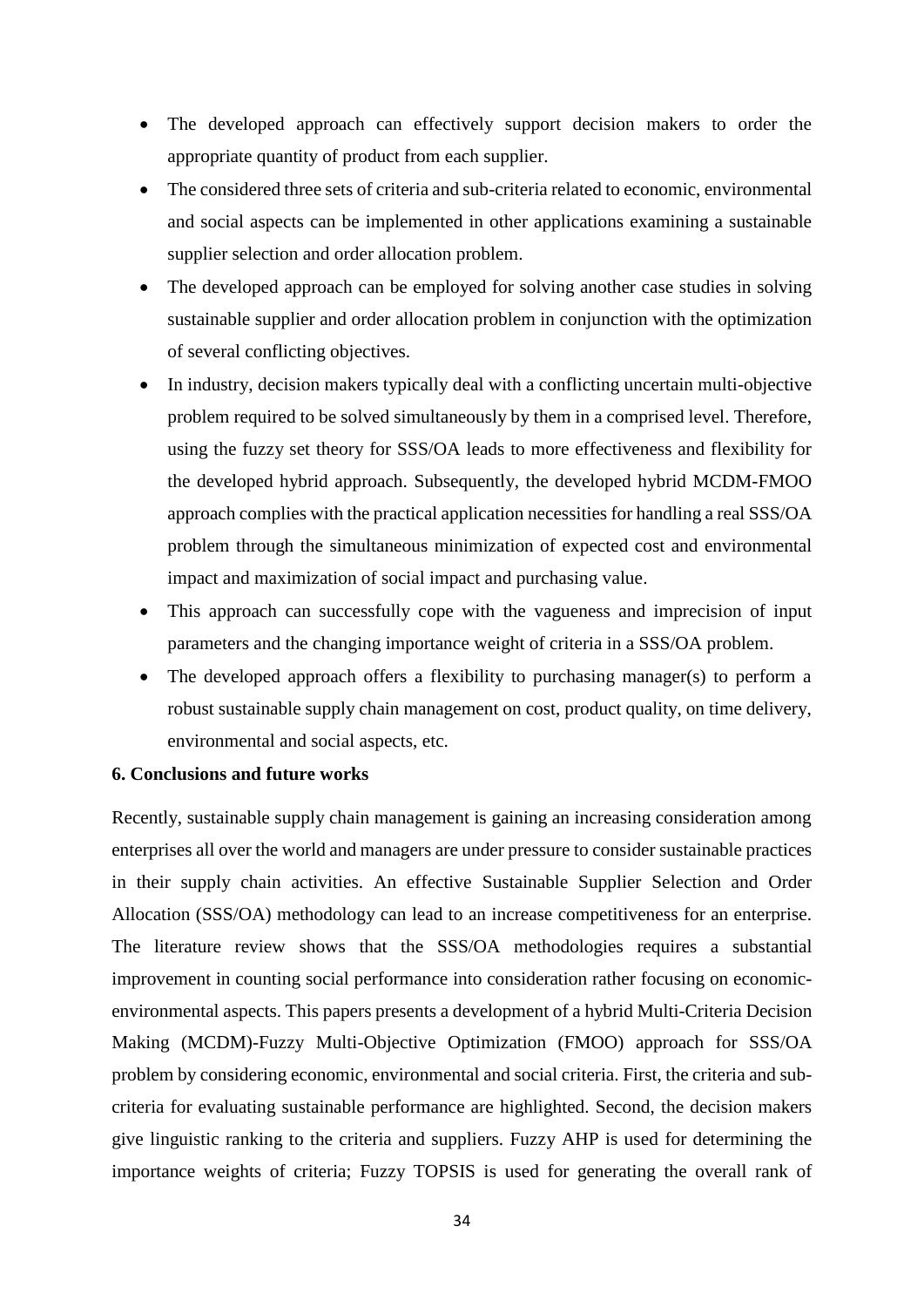suppliers. Third, a fuzzy multi-objective model is developed to determine the optimal order allocation in minimizing the expected cost and environmental impact and maximizing the social impact and total purchasing value. Fourth, to obtain Pareto solution derived from the developed fuzzy multi-objective model, two solution approaches are employed including the ε-constraint approach and the LP-metrics approach. Finally, TOPSIS is used as an aid to decision makers is selecting the final Pareto solution. A real case study is used to show the applicability and effectiveness of using the developed MCDM-FMOO approach to the SSS/OA problem under multiple uncertainties. Managerial and practical implications of the research are presented based on the obtained results. The ongoing research work is to apply the developed approach in solving SSS/OA problems for two SMEs in Cardiff city/UK.

Since the number of potential suppliers are limited to three in this research, the advantage of the developed approach will be seen much clearer with the number of suppliers grows. Compare the performance of the Fuzzy AHP-Fuzzy TOPSIS with other MCDM approaches such as ELECTRE and VIKOR (Vlse Kriterijumska Optimizacija Kompromisno Resenje) can be a future research avenue. Also, sensitivity analysis can be performed to investigate the robustness of the proposed approach.

#### **Acknowledgements**

The authors acknowledge the financial support from the European Regional Development Fund through the Welsh Government for ASTUTE 2020 (Advanced Sustainable Manufacturing Technologies) to facilitate this work. The authors would like to thank the anonymous referees whose thorough reviews and insightful comments made a valuable contribution to this article.

#### **References**

Aissaoui N., Haouari M., Hassini E. 2007. Supplier selection and order lot sizing modelling: a reviewComput. Oper. Res.34.

Al-e-hashem, M.S.M.J., Malekly, H., Aryanezhad, M.B., 2011. A multi-objective robust optimization model for multi-product multi-site aggregate production planning in a supply chain under uncertainty. Int. J. Production Economics, 134, 28–42.

AlyanakG.ArmaneriO.An integrated supplier selection and order allocation approach in a battery companyMakine Mühendisleri Odasi1942009219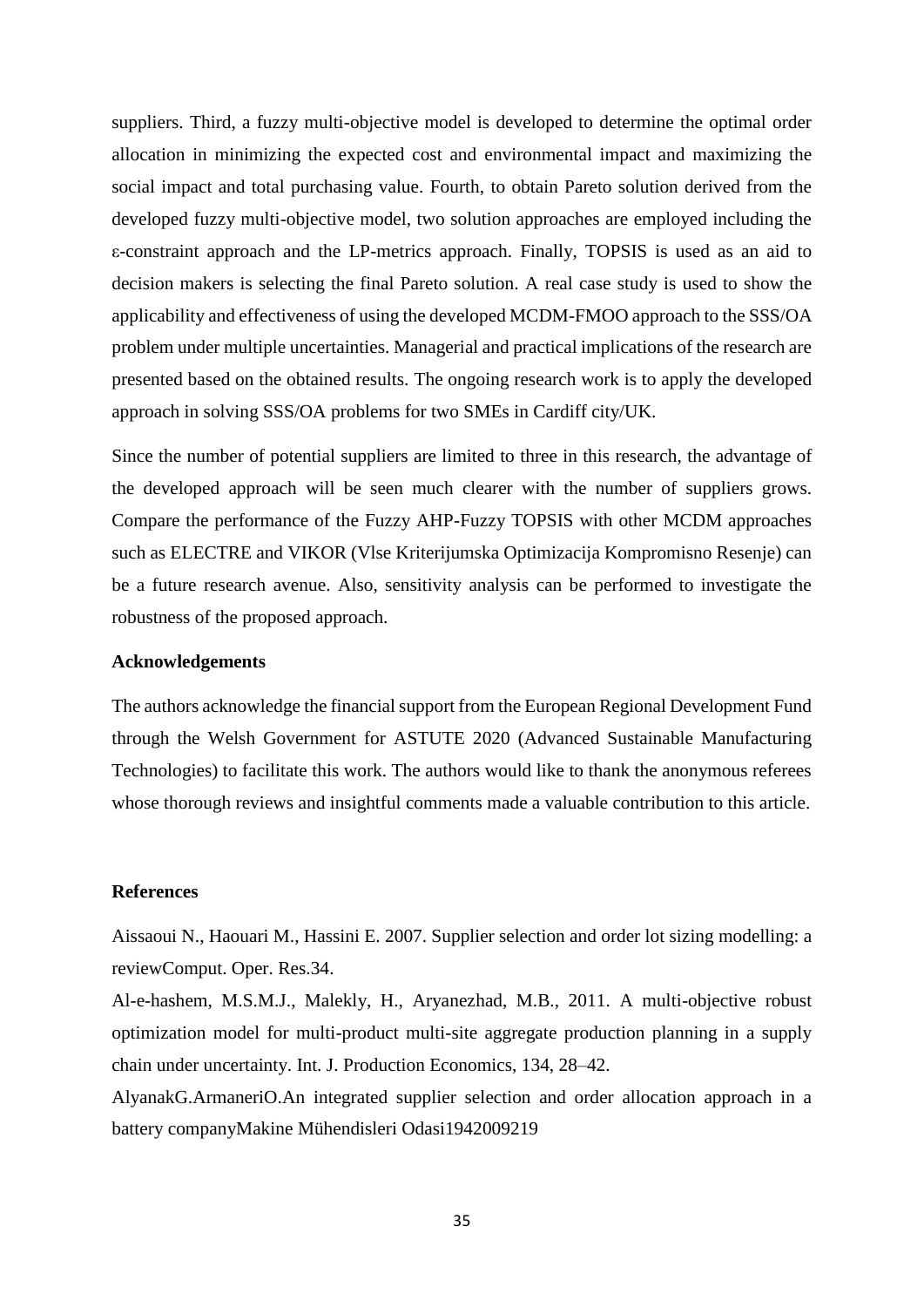Amindoust, A., Ahmed, S., Saghafinia, A., Bahreininejad, A., 2012. Sustainable supplier selection: a ranking model based on fuzzy inference system. Appl. Soft Comput. 12 (6), 1668- 1677.

Amorim, P. et al., 2016. Supplier selection in the processed food industry under uncertainty. European Journal of Operational Research, 252(3), pp.801–814.

Anisul Huq, F., Stevenson, M., Zorzini, M., 2014. Social sustainability in developing country suppliers: an exploratory study in the readymade garments industry of Bangladesh. Int. J. Oper. Prod. Manag. 34 (5), 610-638.

Awasthi, A., Chauhan, S.S., Goyal, S.K., 2010. A fuzzy multi criteria approach for evaluating environmental performance of suppliers. Int. J. Pro. Eco. 126, 370-378.

Awasthi, A., Kannan, G., 2016. Green supplier development program selection using NGT and VIKOR under fuzzy environment. Comput. Industrial Eng. 91, 100-108.

Azadnia, A. H., M. Z. M. Saman, K. Y. Wong, P. Ghadimi, and N. Zakuan. 2012. Sustainable Supplier Selection based on Selforganizing Map Neural Network and Multi Criteria Decision Making Approaches. Procedia – Social and Behavioral Sciences 65: 879–884.

Bache, J., Carr, R., Parnaby, J., Tobias, A.M., 1987. Supplier development systems. International Journal of Technology Management, 2 (2), 219–228.

Bai, C., Sarkis, J., 2010. Integrating sustainability into supplier selection with grey system and rough set methodologies. Int. J. Pro. Eco. 124 (1), 252-264.

Bevilacqua, M., Ciarapica, F.E., Giacchetta, G., 2006. A fuzzy-QFD approach to supplier selection, J. Purch. Supply Manage. 12 (1), 14–27.

Bhattacharya, G., Geraghty, J., Young, P., 2010. Supplier selection paradigm: an integrated hierarchical QFD methodology under multiple-criteria environment, Appl. Soft Comput. 10 (4),1013–1027.

Büyüközkan, G.; Çifçi, G., 2011. A novel fuzzy multi–criteria decision framework for sustainable supplier selection with incomplete information, Computers in Industry 62(2): 164– 174.

Chai, J., J. N. K. Liu, and E. W. T. Ngai. 2013. Application of Decision-making Techniques in Supplier Selection: A Systematic Review of Literature. Expert Systems with Applications 40 (10): 3872–3885.

Chang, B.; Chang, C. W.; Wu, C. H. 2011., Fuzzy DEMATEL method for developing supplier selection criteria, Expert Systems with Applications 38 (3), 1850–1858.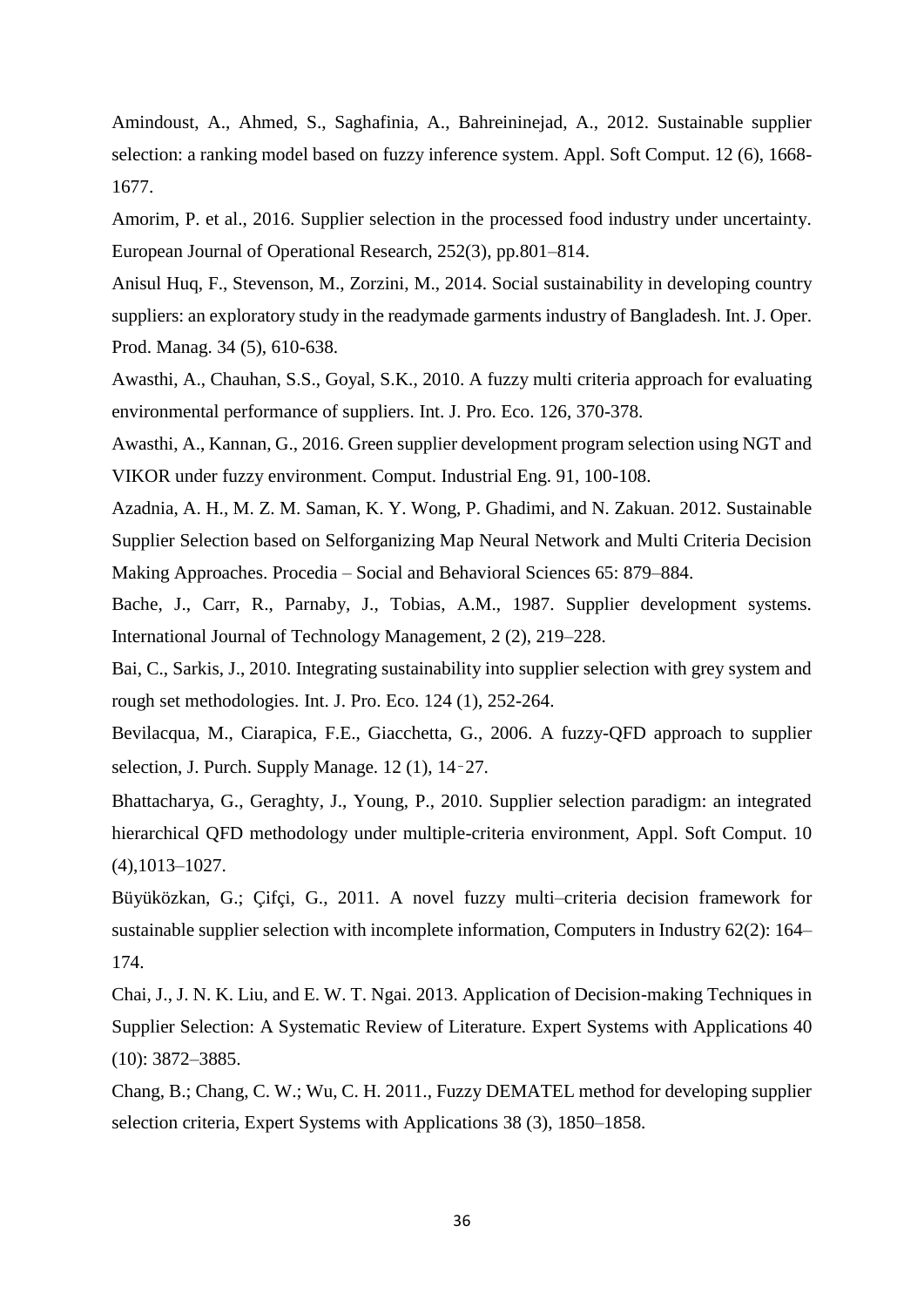Chen, C.-T., Lin, C.-T., Huang, S.-F., 2006. A fuzzy approach for supplier evaluation and selection in supply chain management, Int. J. Prod. Econ. 102 (2), 289–301.

Chen, C. T. 2000. Extensions of the TOPSIS for group decision-making under fuzzy environment. Fuzzy sets and systems, 114 (1), 1-9.

Deng, X., Hu, Y., Deng, Y., Mahadevan, S., 2014. Supplier selection using AHP methodology extended by D numbers. Expert Syst. Appl. 41 (1), 156e167

Dickson, G., 1966. An analysis of vendor selection systems and decisions, J. Purch. 2 (1), 5– 17.

Douglas, M. L., James, R. S. and Lisa, M. E., 1998. Fundamentals of Logistics Management. Boston, MA: Irwin/McGraw-Hill. Ch 14.

Dukyil A., Mohammed A. and Darweesh M. A cost-effective decision making algorithm for an RFID-enabled passport tracking system: A fuzzy multi-objective approach. IEEE Computing Conference. London, UK, July- 2017, 88-95.

Dukyil A., Mohammed A. and Darweesh M. Design and optimization of an RFID-enabled passport tracking system. Computation Design and Engineering. 5, 2018, 94-103.

Ehrgott, M., 2005. Multicriteria Optimization. 2<sup>nd</sup> ed., Springer, New York.

Ekici, A., 2013. An improved model for supplier selection under capacity constraint and multiple criteria. Int. J. Prod. Econ. 141, 574–581.

Emiliani, M.L., 2010. Historical lessons in purchasing and supplier relationship management. Journal of Management History, 16(1), pp.116-136.

Faez, F., Ghodsypour, S. H., O'brien, C., 2009. Vendor selection and order allocation using an integrated fuzzy case-based reasoning and mathematical programming model. Int. J. Pro. Eco. 121(2), 395-408.

Fahimnia, B.; Sarkis, J.; Eshragh, A. 2015. A tradeoff model for green supply chain planning: a leanness-versus-greenness analysis, Omega 54: 173–190.

Fallahpour A.R., MoghassemA.R. 2012. Evaluating applicability of VIKOR method of multicriteria decision making for parameters selection problem in rotor spinning Fiber. Polym. 13 (6), 802-808.

Fan, C., Olorunniwo, F.O., Jolayemi, J. and Li, X., 2013, January. A characterization of lowertier supplier visibility practices in supplier relationship management. In Supply Chain Forum: An International Journal (Vol. 14, No. 1, pp. 2-14). Taylor & Francis.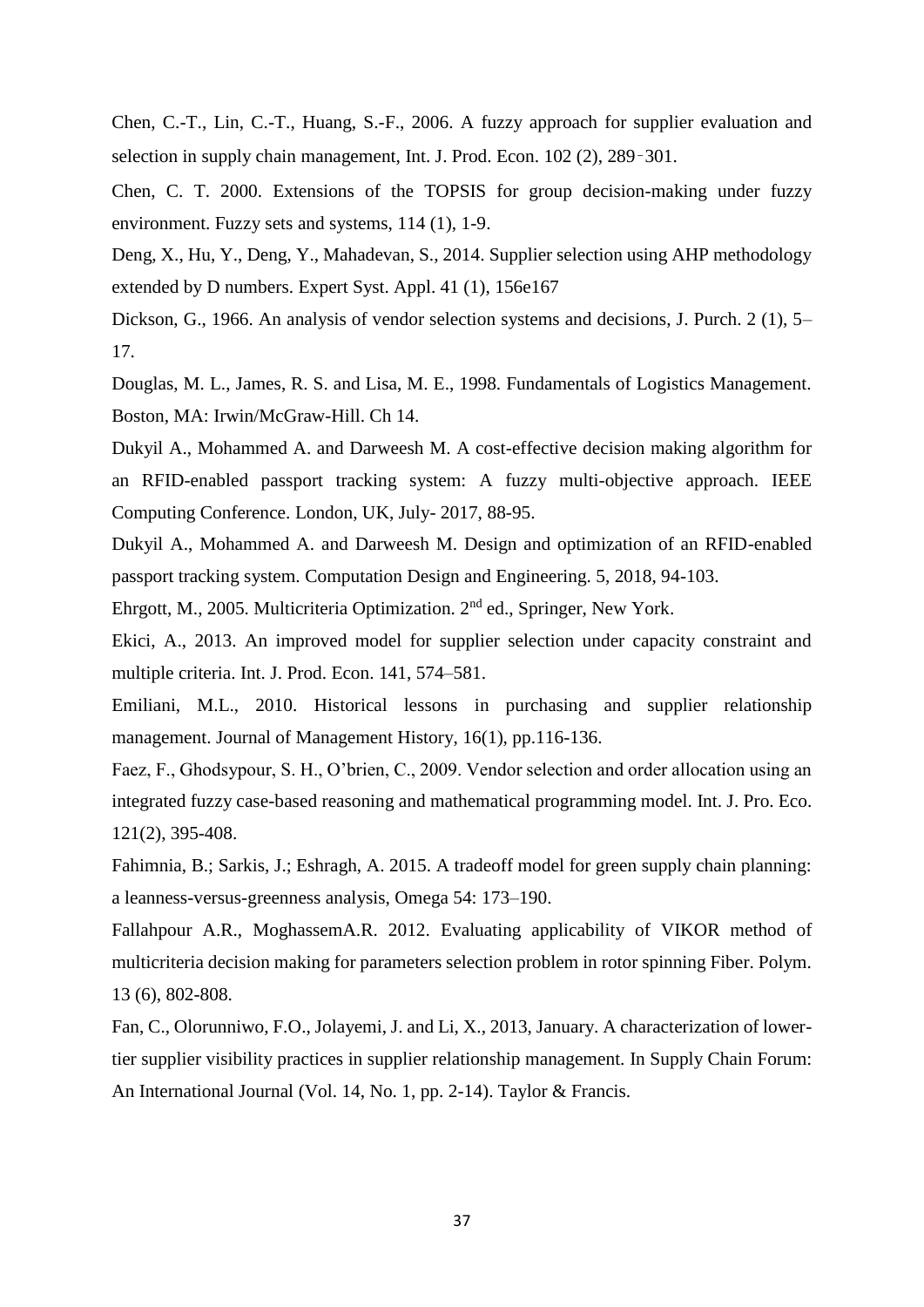Fattahi, M., Mahootchi, M., Govindan, K., 2015. Dynamic supply chain network design with capacity planning and multi-period pricing. Transport. Res. Part E: Logist. Transport. Rev. 81, 169-202.

Ferreira, L., Borenstein, D., 2012. A fuzzy-Bayesian model for supplier selection, Expert Syst. Appl. 39 (9), 7834–7844.

Forkmann, S., Henneberg, S.C., Naude, P. and Mitrega, M., 2016. Supplier relationship management capability: A qualification and extension. Industrial Marketing Management, 57, pp.185-200.

Ghodsypour, S. H.; O'Brien, C., 1998. A decision support system for supplier selection using an integrated analytic hierarchy process and linear programming, International Journal of Production Economics 56: 199–212.

Gholamiana, N., Mahdavia, I., Tavakkoli-Moghaddamb, R., Mahdavi-Amiric, N., 2015. Comprehensive fuzzy multi-objective multi-product multi-site aggregate production planning decisions in a supply chain under uncertainty. Applied soft computing, 37, 585–607.

Govindan, K., Khodaverdi, R., Jafarian, A., 2013. A Fuzzy Multi criteria approach for measuring sustainability performance of a Supplier based on triple bottom line approach. J. Cleaner Prod. 47, 345-354

Govindan, K., Rajendran, S., Sarkis, J., Murugesan, P., 2015. Multi criteria decision making approaches for green supplier evaluation and selection: a literature review. J. Clean. Prod. 98, 66-83.

Govindan, K., Sivakumar, R., 2017. Green supplier selection and order allocation in a lowcarbon paper industry: integrated multi-criteria heterogeneous decision making and multiobjective linear programming approaches. Ann. Oper. Res. 238, 243-276.

Graneshan, R. and Harrison, T.P., 1995. An Introduction To Supply chain management. Available <http://silmaril.smeal.psu.edu/misc/s upply\_chain\_intro.html>. (Accessed 14 July 2016).

Grimm, J.H., Hofstetter, J.S., Sarkis, J., 2016. Exploring sub-suppliers' compliance with corporate sustainability standards. J. Clean. Prod. 112, 1971-1984.

Gyau, A., Spiller, A. and Wocken, C., 2011. Price or relational behaviours? Supplier relationship management in the German dairy industry. British Food Journal, 113(7), pp.838- 852.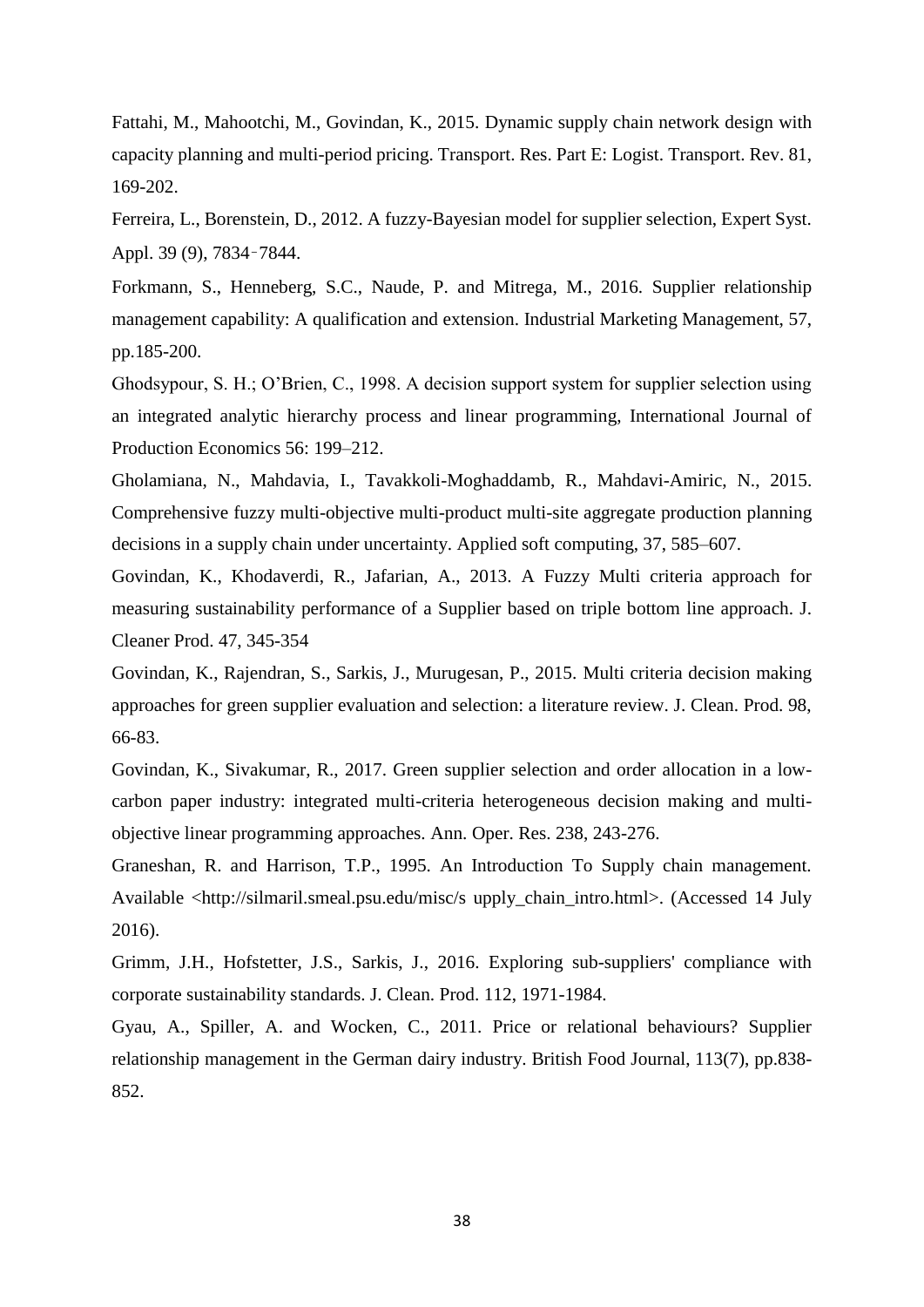Hashemi, S.H., Karimi, A., Tavana, M., 2015. An integrated green supplier selection approach with analytic network process and improved Grey relational analysis. Int. J. Prod. Econ. 159, 178-191.

Ho, W., Xu, X. and Dey, P.K., Multi-criteria decision making approaches for supplier evaluation and selection: a literature review.' Euro. .J Op. es.R, 202(1), 2010, 16-24.

Hwang, C.L, Yoon, K., 1981., Multiple attribute decision making: methods and applications. New York: Springer-Verlag.

IBRAHIM, N. and MOERTINI, V.S., 2015. Supplier relationship management model for SME's E-commerce transaction broker case study: hotel rooms provider. Journal of Theoretical & Applied Information Technology, 71(1).

Jiang, Z., Henneberg, S.C. and Naudé, P., 2011. Supplier relationship management in the construction industry: the effects of trust and dependence. Journal of Business & Industrial Marketing, 27(1), pp.3-15.

Jiménez López, M., Arenas, M., Bilbao, A. and Rodriguez, M. V., 2007. Linear Programming With Fuzzy Parameters: An Interactive Method Resolution. European Journal of Operational Research, 177 (3), 1599–1609.

Jolai, F., Yazdian, S.A., Shahanaghi, K., AzariKhojasteh, M., 2011. Integrating fuzzy TOPSIS and multi-period goal programming for purchasing multiple products from multiple suppliers. J. of Pur. Supply Mana. 17 (1), 42-53.

Junior, R.L., Osiro, L., Carpinetti, C.R, 2014. A comparison between fuzzy AHP and fuzzy TOPSIS methods to supplier selection. Appl Soft Comp 21,194–209.

Kaiser, J. and Buxmann, P., 2017. Organizational design of IT supplier relationship management: a multiple case study of five client companies. In Outsourcing and Offshoring Business Services (pp. 153-195). Palgrave Macmillan, Cham.

Kannan, D., Govindan, K., Rajendran, S., 2015. Fuzzy axiomatic design approach based green supplier selection: a case study from singapore. J. Clean. Prod. 96, 194-208.

Kannan, D., Khodaverdi, R., Olfat, L., Jafarian, A., Diabat, A., 2013. Integrated fuzzy multi criteria decision making method and multi-objective programming approach for supplier selection and order allocation in a green supply chain. J Clean Prod., 47, 55–67.

Karsak, E.E., Dursun, M., 2015. An integrated fuzzy MCDM approach for supplier evaluation and selection. Comput. Industrial Eng. 82, 82e93.

Kilic, H.S., 2013. An integrated approach for supplier selection in multi-item/multi- supplier environment. Appl Math Model 37, 7752–63.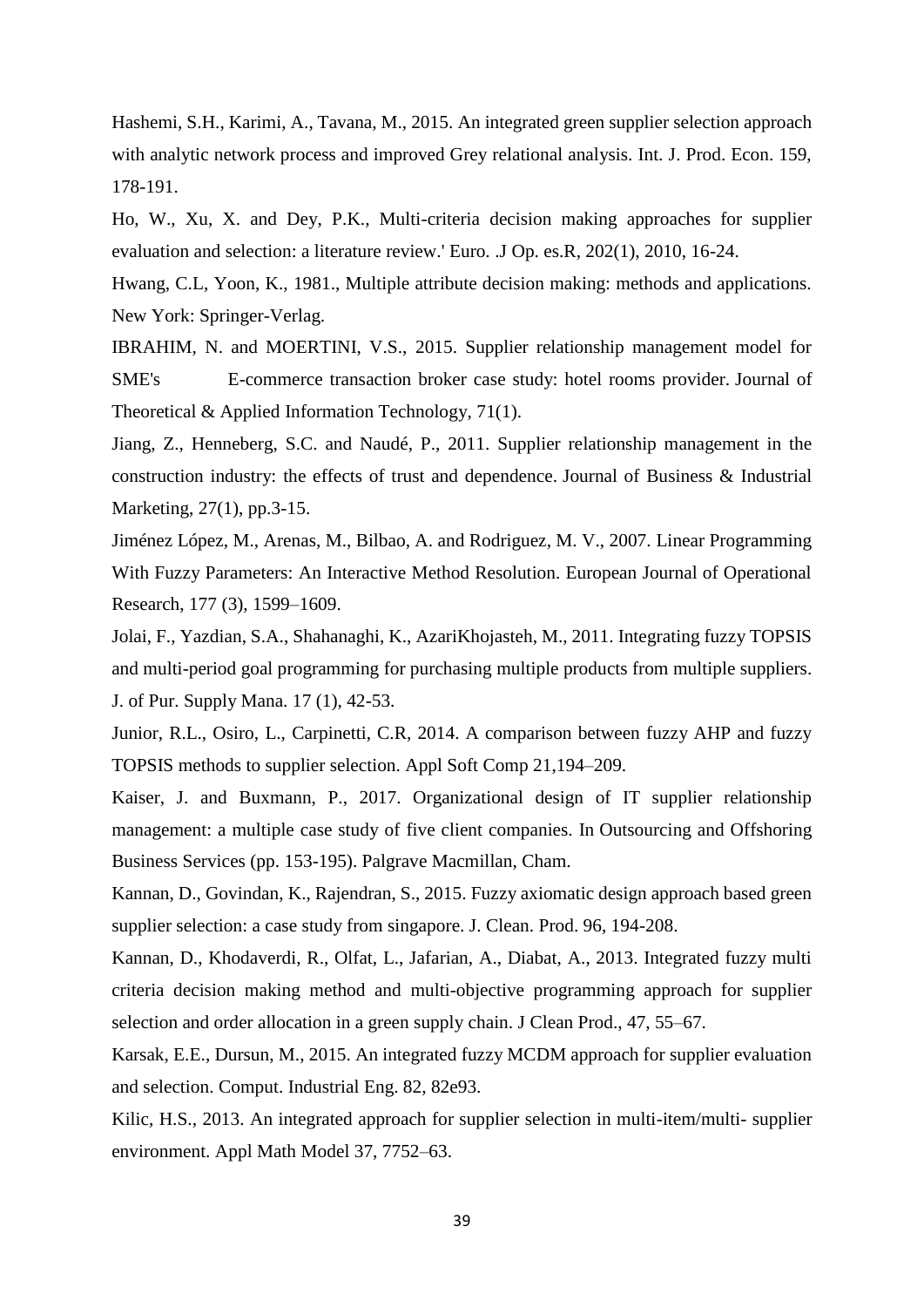Kilincci, O., Onal, S.A., 2011. Fuzzy AHP approach for supplier selection in a washing machine company. Expert Syst. Appl. 38, 9656–9664.

Kraljic P. 1983. Purchasing must become supply management. Harvard Business Review 61: 5, 109-117

Lambert, D.M. and Schwieterman, M.A., 2012. Supplier relationship management as a macro business process. Supply Chain Management: An International Journal, 17(3), pp.337-352.

Lamming RC. 1993. Beyond Partnership: Strategies for Innovation and Lean Supply. Prentice Hall International

Lau, H.C.W., Wong, C.W.Y., Lau, P.K.H., Pun, K.F., Chin, K.S., Jiang, B, 2003. A fuzzy multi- criteria decision support procedure for enhancing information delivery in extended enterprise networks. Eng. App. Art. Int. 16, 1-9.

Lee, A.H.I., 2009. A fuzzy supplier selection model with consideration of benefits, opportunities, costs and risks. Expert Syst. Appl. 36, 2879–2893.

Leppelt, T., Foerstl, K., Reuter, C. and Hartmann, E., 2013. Sustainability management beyond organizational boundaries–sustainable supplier relationship management in the chemical industry. Journal of Cleaner Production, 56, pp.94-102.

Lin, R.-H., 2012. An integrated model for supplier selection under a fuzzy situation. Int. J. Prod. Econ. 138, 55–61.

Luthra, S., Govindan, K., Kannan, D., Mangla, S.K., Garg, C.P., 2017. An integrated framework for sustainable supplier selection and evaluation in supply chains. J. Clean. Prod. 140, 1686-1698.

Mafakheri, F., Breton, M., Ghoniem, A., 2011. Supplier selection-order allocation: a two-stage multiple criteria dynamic programming approach. Int. J. Prod. Econ. 132, 52–57.

Magdalena, R., 2012. Supplier Selection for Food Industry: A Combination of Taguchi Loss Function and Fuzzy Analytical Hierarchy Process. The 3rd International Conference on Technology and Operations Management. Bandung – Indonesia, July 4-6, 2012.

Mahdiloo, M., Saen, R.F., Lee, K.H., 2015. Technical, environmental and ecoefficiency measurement for supplier selection: an extension and application of data envelopment analysis. Int. J. Prod. Econ. 168, 279-289.

Mentzer, J. T., DeWitt, W., Keebler, J. S., Min, S., Nix, N. W., Smith, C. D. and Zacharia, Z. G., 2001. Defining Supply Chain Management. Journal of Business Logistics, 22 (2), 1-25.

Miocevic, D. and Crnjak-Karanovic, B., 2012. The mediating role of key supplier relationship management practices on supply chain orientation—The organizational buying effectiveness link. Industrial Marketing Management, 41(1), pp.115-124.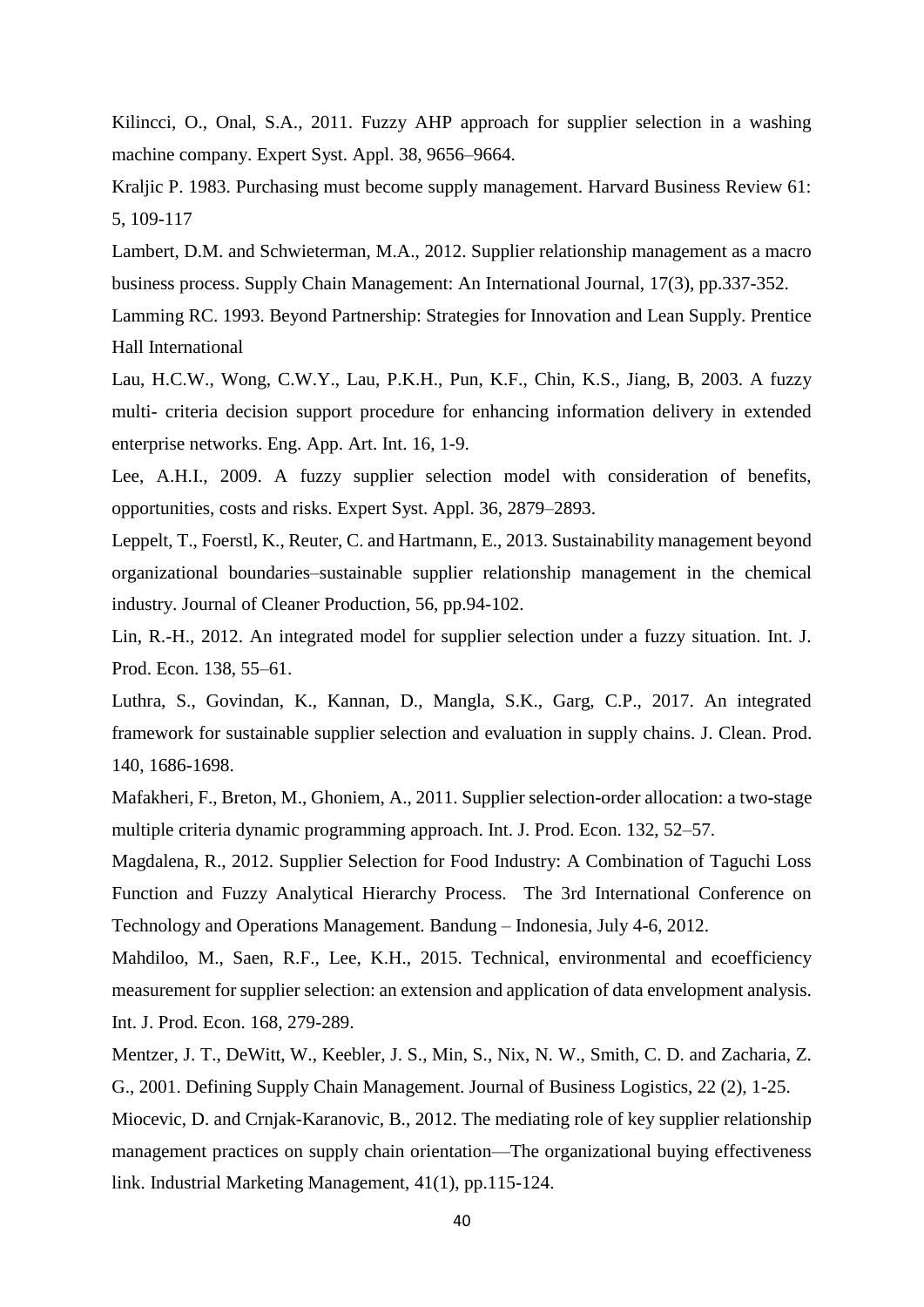Mohammed, A., Harris, I., Soroka, A., Naim, M. and Ramjaun, T. 2018c. "Evaluating Green and Resilient Supplier Performance: AHP-Fuzzy Topsis Decision-Making Approach", International Conference of Operations Research and Enterprises ICORES 2018, Madeira, Portugal, Jan 2018. pp. 209-216.

Mohammed A. and Wang Q. Delivery planner for meat supply chain network under uncertainty: a multi-objective possibilistic programming approach. British Food Journal. 118, 2016,

Mohammed A. & Wang Q. Integrity of an RFID-enabled HMSC network. Proceedings of the Third International Conference on Digital Enterprise and Information Systems. China, pp. 79- 86, 2015.

Mohammed A., Wang Q. and Li X. A cost-effective decision-making algorithm for an RFIDenabled HMSC network design: A multi-objective approach. Industrial Management & Data Systems, 117, 2017, 1782-1799.

Nujoom R., Mohammed A., and Wang Q. 2018. Optimisation of a sustainable manufacturing system design using the multi-objective approach. The International Journal of Advanced Manufacturing Technology. 96: 2539. https://doi.org/10.1007/s00170-018-1649-y

Nujoom R., Mohammed A., Wang Q. and Bennett N. 2016. The multi-objective optimization model for a sustainable manufacturing system design. 2016 IEEE International Conference on Renewable Energy Research and Applications (ICRERA), Birmingham, UK, November-2016, 1134-1140.

Nujoom R., Mohammed A., Wang Q. and Bennett N. 2017. A sustainable manufacturing system design: A fuzzy multi-objective optimization model. Environmental Science and Pollution Research. https://doi.org/10.1007/s11356-017-9787-6

Oghazi, P., Rad, F.F., Zaefarian, G., Beheshti, H.M. and Mortazavi, S., 2016. Unity is strength: A study of supplier relationship management integration. Journal of Business Research, 69(11), pp.4804-4810.

Park, J., Shin, K., Chang, T.W. and Park, J., 2010. An integrative framework for supplier relationship management. Industrial Management & Data Systems, 110(4), pp.495-515.

Prakash, C., Barua, M.K., 2015. Integration of AHP-TOPSIS method for prioritizing the solutions of reverse logistics adoption to overcome its barriers under fuzzy environment. J. Manuf. Syst. 37, 599e615.

Punniyamoorthy, M., P. Mathiyalagan, and P. Parthiban. 2011. A Strategic Model Using Structural Equation Modeling and Fuzzy Logic in Supplier Selection. Expert Systems with Applications 38 (1): 458–474.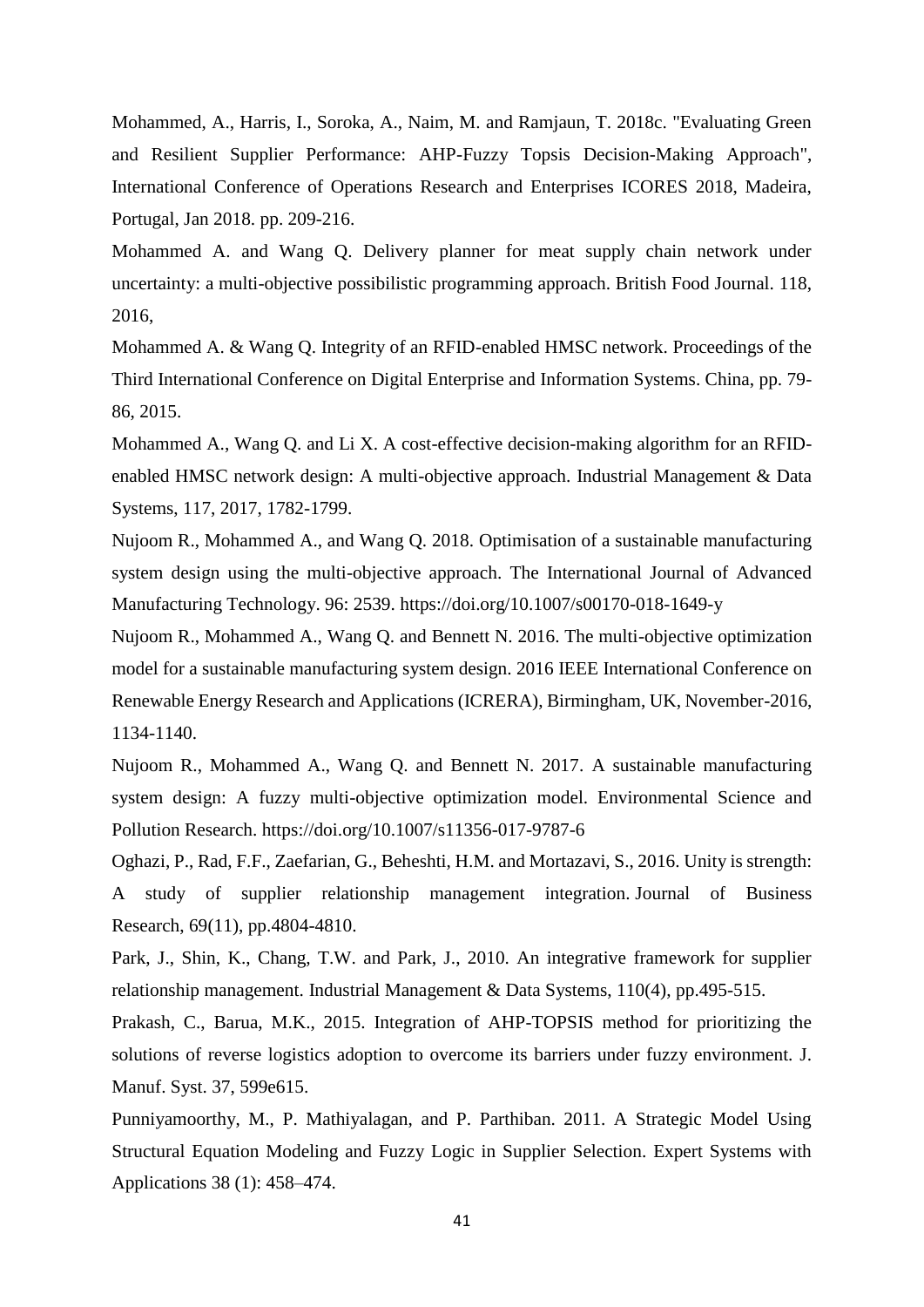Qian, L., 2014. Market-based supplier selection with price, delivery time, and service level dependent demand. Int. J. Prod. Econ. 147, 697–706.

Qin, Z., Ji, X., 2010. Logistics network design for product recovery in fuzzy environment, Eur. J. Oper. Res. 202, 479–490.

Rajesh, R., Ravi, V., 2015. Supplier selection in resilient supply chains: a grey relational analysis approach. J. Clean. Prod. 86, 343e359.

Ramesh, S., Kannan, S., Baskar, S., 2012. Application of modified NSGA-II algorithm to multi-objective reactive power planning. Appl. Soft Comput 12, 741–753.

Rezaei, J., 2016. Best-worst multi-criteria decision-making method: some properties and a linear model. Omega 64, 126-130.

Roa, C.P., Kiser, G.E., 1980. Educational Buyers' Perceptions Of Vendor Attributes. Journal of Purchasing and Materials Management 16, 25–30.

Saaty, T.L., 2000. Fundamentals of decision making and priority theory with the analytic hierarchy process, 6. Rws Publications.

Sanders NR. 2012. Supply Chain Management: A Global Perspective. Wiley

Senthil, S., Srirangacharyulu, B., Ramesh, A., 2014. A robust hybrid multi-criteria decision making methodology for contractor evaluation and selection in third-party reverse logistics. Expert Syst. Appl. 41 (1), 50e58.

Shaw, K., R. Shankar, S. S. Yadav, and L. S. Thakur. 2012. Supplier Selection Using Fuzzy AHP and Fuzzy Multi-objective Linear Programming for Developing Low Carbon Supply Chain. Expert Systems with Applications 39 (9): 8182–8192.

Sivrikaya, B.T., Kaya, A., Dursun, E., Çebi, F., 2015. Fuzzy AHPegoal programming approach for a supplier selection problem. Res. Logist. Prod. 5 (3), 271e285.

Teller, C., Kotzab, H., Grant, D.B. and Holweg, C., 2016. The importance of key supplier relationship management in supply chains. International Journal of Retail & Distribution Management, 44(2), pp.109-123.

Tidy, M., Wang, X. and Hall, M., 2016. The role of Supplier Relationship Management in reducing Greenhouse Gas emissions from food supply chains: supplier engagement in the UK supermarket sector. Journal of Cleaner Production, 112, pp.3294-3305.

Trapp, A.C., Sarkis, J., 2016. Identifying robust portfolios of suppliers: a sustainability selection and development perspective. J. Clean. Prod. 112, 2088-2100. Part 3.

Tseng, S.M., 2014. The impact of knowledge management capabilities and supplier relationship management on corporate performance. International Journal of Production Economics, 154, pp.39-47.